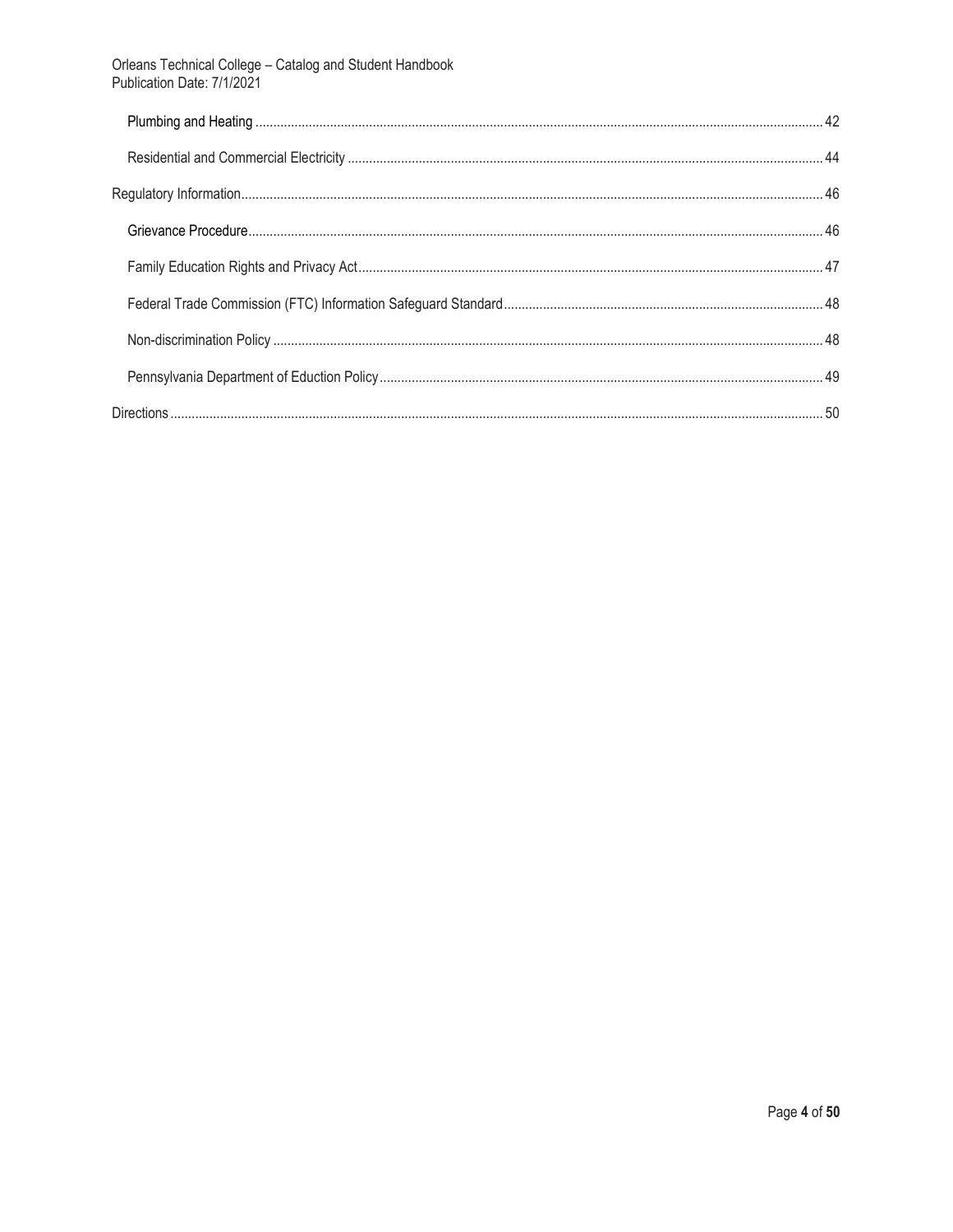# School Staff/Faculty

# **ADMINISTRATION**

| Lisa Washington, Esq  Chair, Board of Directors, JEVS Human Services |
|----------------------------------------------------------------------|
| Jay Spector, MRP  President & CEO, JEVS Human Services               |
| John Colborn, MBA  COO, JEVS Human Services                          |
|                                                                      |
| Dalia Arnold, BBA  Fiscal Analyst                                    |
|                                                                      |
| Kenya Barrett  Senior Human Resources Manager                        |
| Deborah Bello  Director of Admissions/Acting Director                |
| Christine Bronson Director of Career Services                        |
| Anna Bogdanov, M.Ed.  Academic Affairs Director/Acting Director      |
| Latanya Byrd, BS  Director of Student Financial Services             |
|                                                                      |
| James Jesberger Evening Supervisor/Acting Director                   |
| Chad Morgan  Vice President of Facilities                            |
| Sylvia Ocasio  Youth Program Manager                                 |
| Melissa Parsons Director of Quality Assurance                        |
| Evelyn Santiago  Administrative Assistant                            |
|                                                                      |

## **ADMISSIONS**

| Jennifer Trueblood, BA Admissions Representative |  |
|--------------------------------------------------|--|
| Dennis Zimmer, AA  Admissions Representative     |  |

## **STUDENT FINANCIAL SERVICES**

| Financial Aid                               |  |
|---------------------------------------------|--|
| Giannina Berrocal  Financial Aid Manager    |  |
| Nila Bederman  Senior Financial Aid Officer |  |

*Business Office*

Alyssa Reyes, BA.......................... Bursar

# **STUDENT AND CAREER SERVICES**

| Kelvin Beckwith  Student Success Advisor    |  |
|---------------------------------------------|--|
| David Delgado Employment Specialist         |  |
| Tamika Gary-McClay Employment Specialist    |  |
| Bob Johnson  Employment Specialist          |  |
| Terance Johnson Youth Placement Coach       |  |
| Chamoya Waller, MEd Student Success Advisor |  |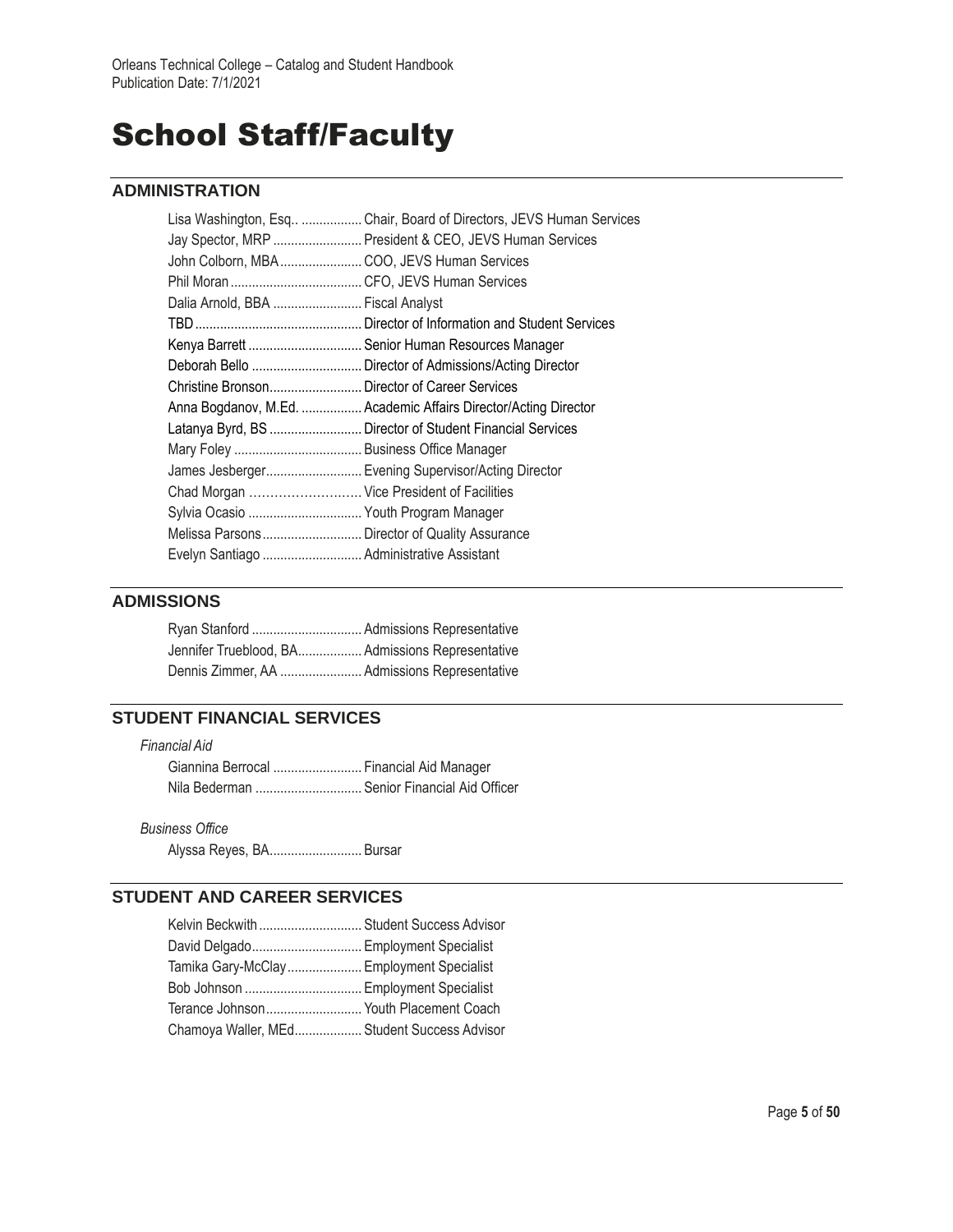# **FACULTY**

| Louis Abruzzese Instructor            |  |
|---------------------------------------|--|
| Gregory Burke Instructor              |  |
| Cliff Campbell Instructor             |  |
|                                       |  |
| Michael Coyle Instructor              |  |
| Milton Dillard  Instructor            |  |
| Linda Dunphy  Instructor              |  |
| Michael Engler  Instructor            |  |
|                                       |  |
| Lee Friedman  Instructor              |  |
| Larry Girard  Instructor              |  |
|                                       |  |
| David Henderson  Assistant Instructor |  |
| Raymond Knapp  Instructor             |  |
| William Madel Instructor              |  |
| James Manigrassi  Instructor          |  |
| Frank Moeller  Assistant Instructor   |  |
|                                       |  |
| Hugh Ridenour  Assistant Instructor   |  |
| Dawn Stoecker, M.L.S Librarian        |  |
| Joseph Szambelak Instructor           |  |
|                                       |  |
|                                       |  |

# **ADMINISTRATIVE SUPPORT STAFF**

| Christine Menth  Purchasing Assistant     |  |
|-------------------------------------------|--|
| Wendy Montell  Student Records Data Clerk |  |
|                                           |  |
|                                           |  |

# **MAINTENANCE SUPPORT STAFF**

| Frank McCrorey  Maintenance  |
|------------------------------|
| Francisco Caban  Maintenance |
| Bob Herrmann  Maintenance    |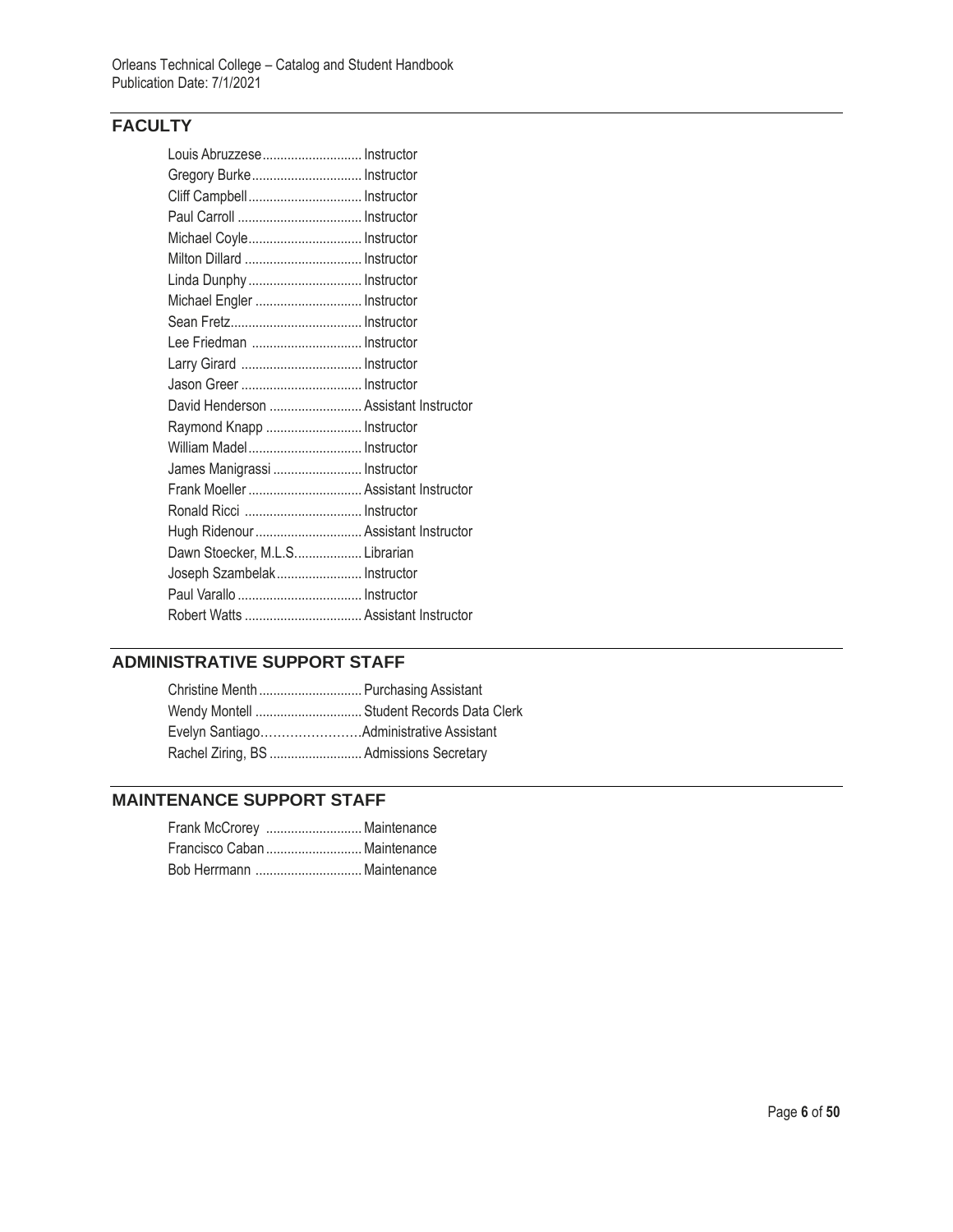# General Information

## **HISTORY**

Orleans Technical College, a program of JEVS Human Services, a large non-profit, social service agency, provides training, support services and job search assistance to residents of the greater Philadelphia metropolitan area. Orleans Tech began enrolling students in 1974 when it was licensed by the Pennsylvania State Board of Private Business Schools as the JEVS School of Business. It originally offered clerical courses to women returning to the workforce. In 1976 and 1977, the JEVS School of Trades was licensed by the Pennsylvania State Board of Trades and three trade programs in Air Conditioning and Refrigeration, Plumbing and Heating, and Residential and Commercial Electricity were established. Licensed in 1978 as the JEVS School of Business and Trades, when the two State Boards were merged, the school continued to grow as did the number and variety of its training programs based on the employment driven needs of area industries.

In 1981, Orleans Technical College was accredited by the Accrediting Commission of Career Schools and Colleges (formerly the National Association of Trade and Technical Schools). Our evening school division was added in 1985.

Orleans Technical College opened a branch campus in center city Philadelphia in 1986 offering training in court reporting with programs for beginning and practicing reporters seeking to learn or upgrade their proficiency in machine shorthand. In October 1991, the Pennsylvania Department of Education and the accrediting body granted approval to award an Associate Degree in Specialized Business (ASB) to graduates of the Court Reporting program. This program was updated and approved as a new program in 2007.

By 2007, the growth of the school and the desire to combine all program offerings at one location resulted in the move of all training to 2770 Red Lion Road in Northeast Philadelphia. The \$21 million, 88,000 square foot facility was well designed to meet the needs of the training programs we provide. Currently, the programs offered at Orleans Technical College are Air Conditioning, Refrigeration and Heating; Building Maintenance; Carpentry; Plumbing and Heating; and Residential and Commercial Electricity. Orleans Tech continues to involve its Program Advisory Committees closely in the on-going development of its programs so that its graduates consistently have the skills that meet the hiring needs of area employers.

In 2015, the school changed its official name from Orleans Technical Institute to Orleans Technical College.

## **PHILOSOPHY**

Orleans Technical College was founded upon the concept that intensive skill training is the key to finding and retaining employment in a competitive job market. As the College has grown, so has its belief that it offers a vitally important educational service, on an equal opportunity basis, to Philadelphia-area residents. The philosophy of Orleans Technical College is that men and women who are seeking careers in business and industry need strong skills to offer to potential employers. It prepares students to proceed quickly and smoothly from training in the classroom to entry-level positions in the labor force. Graduates of Orleans Technical College have the skills and confidence required by today's workforce, thus securing bright and productive futures.

### **MISSION STATEMENT**

Orleans Technical College, a non-profit career school, is committed to providing: (1) high quality education through a program of continuous improvement; (2) a student centered environment devoted to helping adults develop the skills they need to succeed in today's workplace; (3) employer responsive training that changes as technology and the job market change; (4) a supportive work environment where our dedicated staff can develop to their fullest potential, while motivating students to succeed.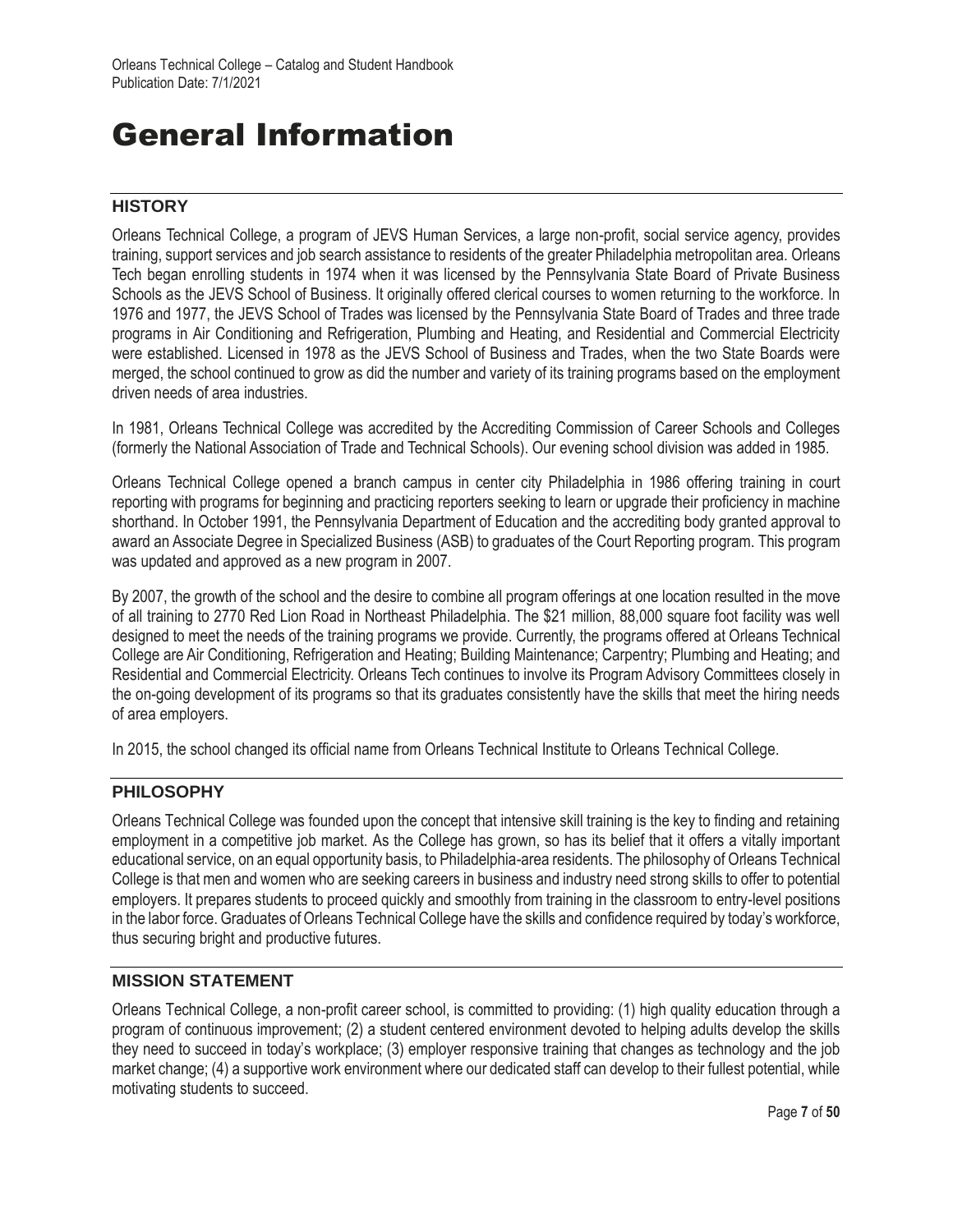## **GOVERNANCE**

Orleans Technical College is a program of JEVS Human Services which is governed by a Board of Directors elected at an annual meeting of the organization. A copy of the JEVS Human Services organizational chart, which outlines the oversight structure of the program, is available from the Campus President.

## **AVAILABILITY OF EMPLOYEE FOR DISSEMINATION PURPOSES**

Orleans Technical College has designated the Campus President to assist enrolled or prospective students in obtaining information on financial assistance, the school, graduation and completion rates, and security policies and crime statistics. Requests for information should be made in writing to the Campus President who will make the information available, with reasonable notice, to any active, enrolled, or prospective student throughout the normal administrative working hours of the College.

# **METHOD OF DISCLOSURE**

Orleans Technical College provides required disclosure information to all prospective students through a variety of channels including, but not limited to, the College's catalog; website; Consumer Information Guide; and other related documents. Enrolled or prospective students may contact the Campus President for additional information about consumer disclosures.

## **LOCATION AND FACILITIES**

Orleans Technical College is located at, 2770 Red Lion Road, Philadelphia, PA 19114-1014.

The College is housed in an 88,000-square-foot facility. The College is convenient to public transportation and free parking is available. A Learning Resource Center consisting of reference books and materials is available for supplementary study, along with a variety of audiovisual aids. Internet-connected computers are available for student use. Smoking (including vaping) is not permitted in any part of the building.

The College has classrooms for lectures and shop and lab areas for hands-on learning. Equipment used by students is representative of the type of equipment being used in today's workplaces. Examples of equipment utilized in each program are:

### **Air Conditioning, Refrigeration, and Heating**

Motors, transformers, capacitors, compressors, furnaces, heat pumps, hydronic heaters, freezers, ice machines, air conditioning and refrigeration units, training equipment meeting Federal requirements for refrigerant recycling, reclamation, and environmental conservation.

### **Building Maintenance**

Gas heaters, hot water heaters, plumbing fixtures and accessories, carpentry and masonry supplies, air conditioners, appliances, switches and replacing circuit breakers, and carpentry saws.

### **Carpentry**

Circular saws, jig saws, miter saws, belt sanders, routers, portable table saws, engineer's level, powder-actuated fastening systems, aluminum bending brakes, tile saws, power planers, drywall guns, drills, and plate jointers.

### **Plumbing and Heating**

Oil and gas heaters, water heaters, circular saws, band saws, reciprocating saws, shears, flaring tools, plumbing fixtures and accessories, and green technology equipment.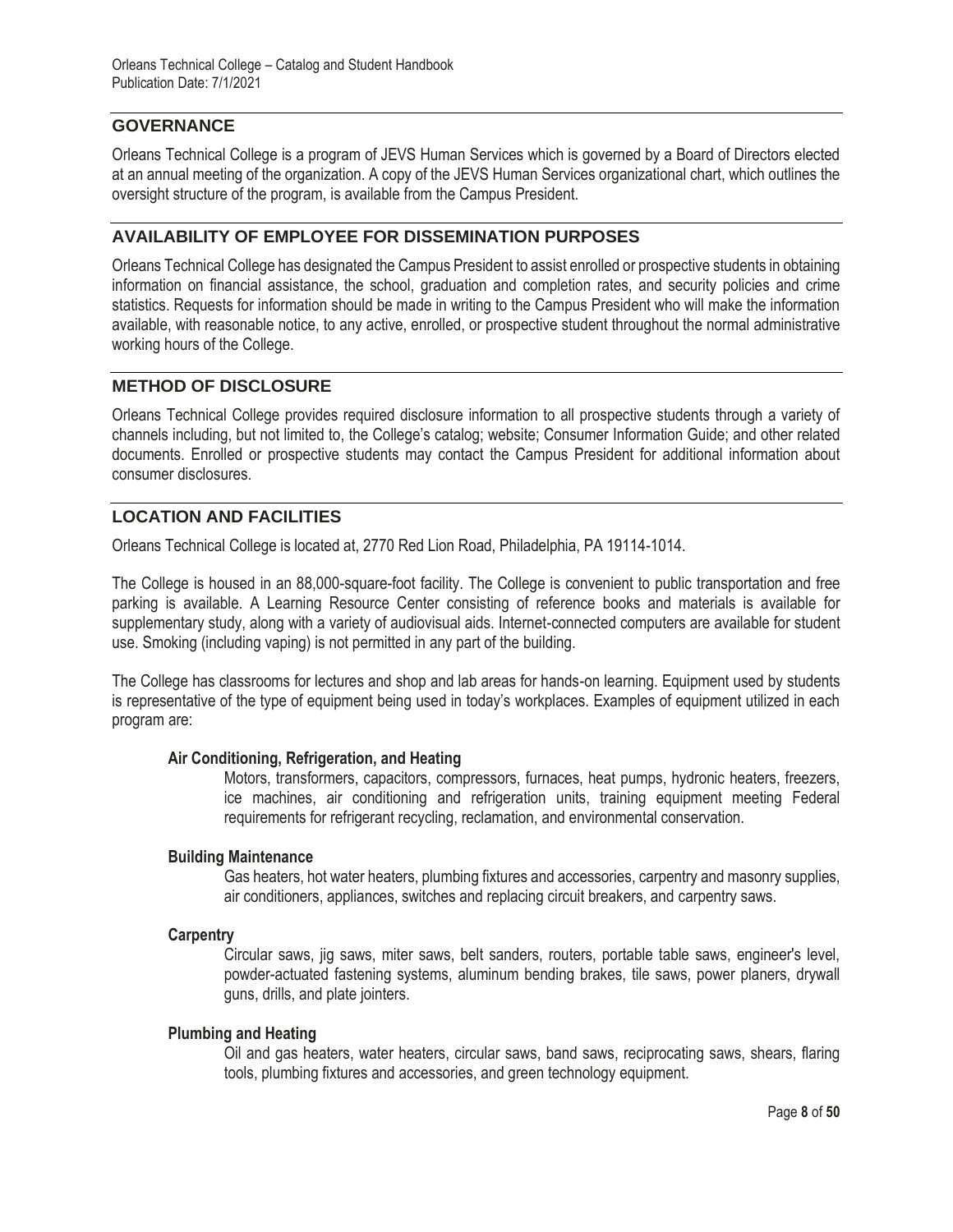## **Residential and Commercial Electricity**

Motors, controllers, circuit breakers, voltmeters, ohmmeters, multimeters, meter boxes, load centers, PLCs, variable frequency drives and transformers, fire alarm and security systems, EMT benders, practice facilities for residential and commercial wire testing, stick houses, wire fishing rods, ladders, and green technology equipment.

## **ACCREDITATION, APPROVALS, AND LICENSURES**

Orleans Technical College is:

- Licensed by the State Board of Private Licensed Schools of the Pennsylvania Department of Education
- Accredited by the Accrediting Commission of Career Schools and Colleges (ACCSC)
- Approved for Veterans Training, Veterans Rehabilitation Training, and Vocational Rehabilitation Training under Title 38
- Approved under Pennsylvania's Statewide Eligible Training Provider Program (ETPP) and Trade Adjustment Assistance (TAA)
- Approved by the Pennsylvania Board of Vocational Education, Office of Vocational Rehabilitation
- Approved by the New Jersey Department of Labor and Workforce Development
- Approved under programs of the Pennsylvania Higher Education Assistance Agency (PHEAA)
- Interested parties may learn more about accreditation, approvals, and/or licensures at:
	- o www.accsc.org
	- o http://www.education.pa.gov/Postsecondary-Adult

For additional information regarding documentation describing accreditation, approval, or licensure, submit a written request to the Campus President. The request will be addressed within thirty (30) days of receipt.

## **MEMBERSHIPS AND AFFILIATIONS**

Orleans Technical College's faculty and staff are members of:

- Associated Builders and Contractors (ABC)
- Building Industry Association (BIA)
- Eastern Association of Student Financial Aid Administrators (EASFAA)
- Environmental Protection Agency (EPA)
- Greater Philadelphia Chamber of Commerce
- Greater Northeast Philadelphia Chamber of **Commerce**
- Home Builders Institute (HBI)
- Independent Electrical Contractors Association
- International Association of Electrical Inspectors (IAEI)
- International Brotherhood of Electrical Workers
- International Union of Operating Engineers
- Mainstream Engineering Corporation
- National Alliance for Partnerships in Equality

(NAPE)

- National Association of Home Builders (NAHB)
- National Association of Student Financial Aid **Administrators**
- National Center for Construction Education & Research (NCCER)
- National Coalition of Certification Centers (NC3)
- Network of Jewish Human Service Agencies
- Pennsylvania Apartment Association (PAA)
- Mid Atlantic Association of Career Schools (MAACS)
- Pennsylvania Association of Student Financial Aid Administrators (PASFAA)
- Residential Construction Academy
- Refrigeration Service Engineers Society (RSES)
- Society for Human Resource Management

*JEVS Human Services is a constituent agency of the Jewish Federation of Greater Philadelphia and the United Way of Greater Philadelphia and Southern New Jersey.*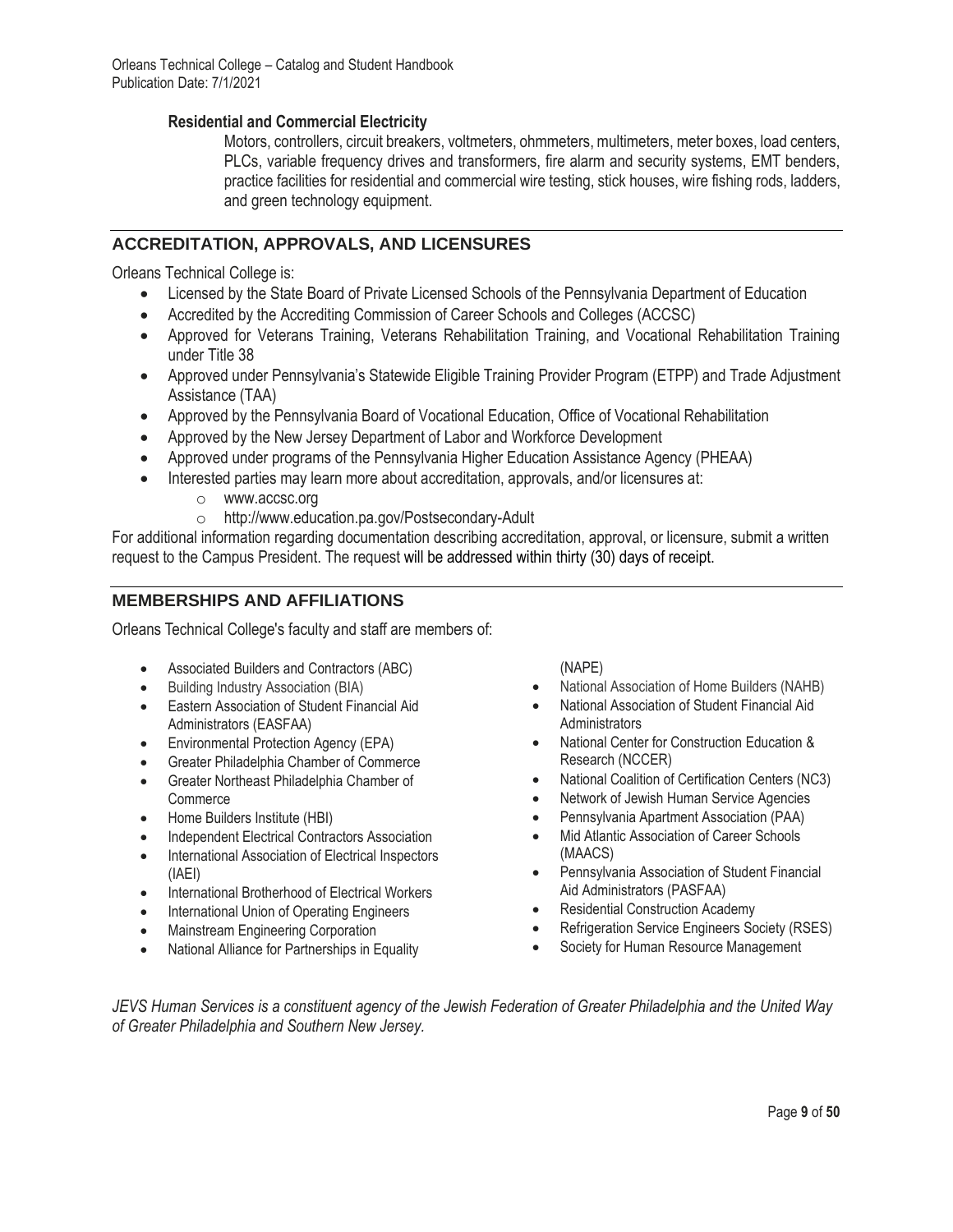# **ADVISORY COUNCILS**

Orleans Technical College's Program Advisory Committees advise the College's staff and administration on the skills training programs. Members in these organizations are selected on the basis of their expertise in specific technical and educational areas. The council and committees make recommendations regarding the relevance and adequacy of equipment, review and evaluate curricula, and support the College's vocational education, job search, and student service efforts. They also review and comment on graduation, employment, and retention rates and provide mentoring, presentations, internships, and employment opportunities.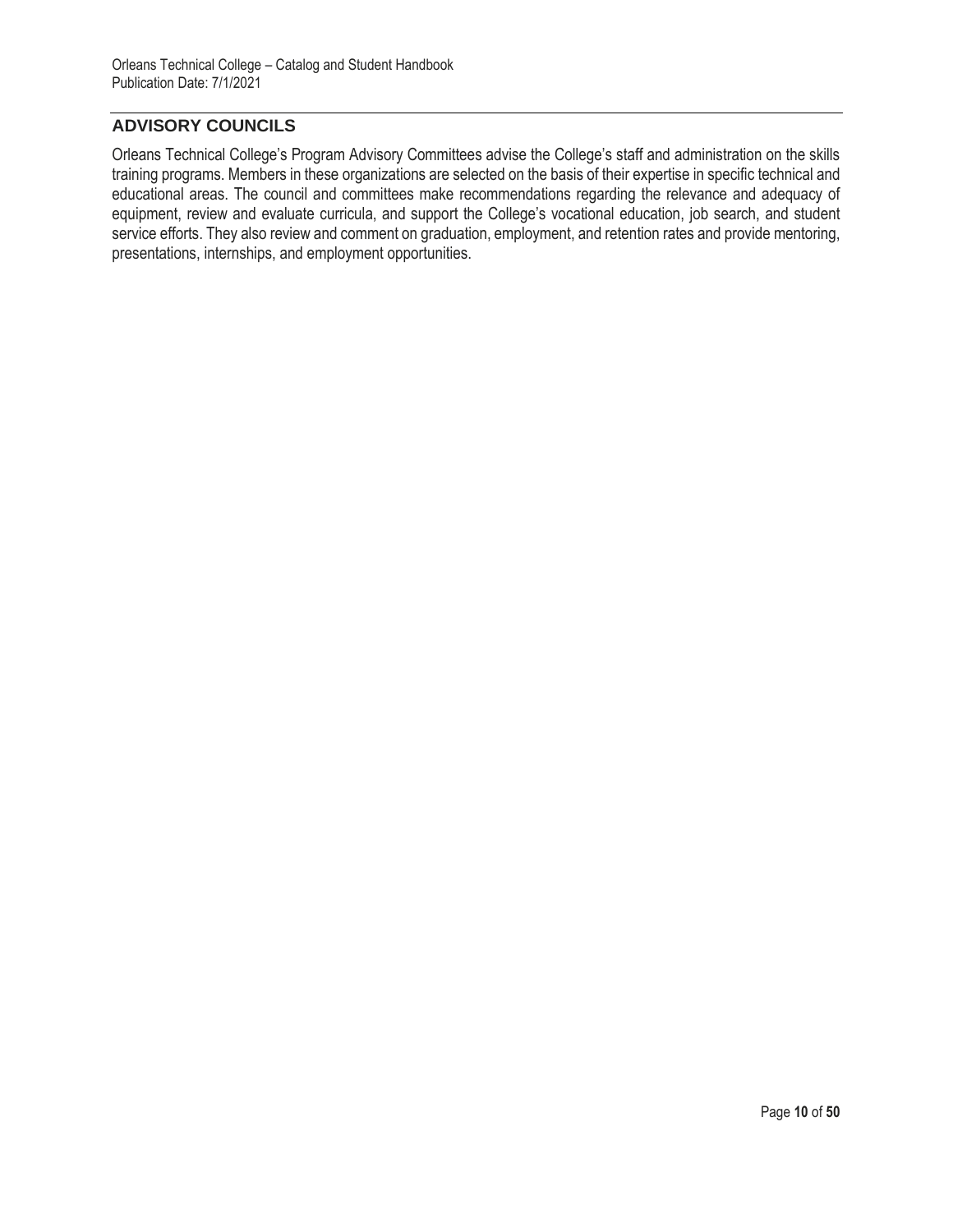# Admissions

## **NON-DISCRIMINATION POLICY**

Orleans Technical College is an equal opportunity education institution. Students are admitted, trained, and referred for employment opportunities without regard to race, color, creed, national origin, gender, disability or age. Orleans Technical College encourages men and women to participate in skills programs considered to be non-traditional. Orleans Technical College is in compliance with Title VI of the Civil Rights Act of 1972 and Section 504 of the Rehabilitation Act of 1973.

Any issues or questions regarding this policy should be directed to the Title IX coordinator:

Campus President 2770 Red Lion Road Philadelphia, PA 19114 Office: A-109 215-728-4488

## **ADMISSIONS/APPLICATION PROCEDURE**

Students may enroll at any time during the year by contacting the Admissions Department at: Orleans Technical College

2770 Red Lion Road Philadelphia, PA 19114-1014 215-728-4700 info@orleanstech.edu

Applicants will meet with an Admissions Representative, complete an Admissions Packet, and obtain a tour of the classrooms. If financial assistance is desired, an appointment will be made with a Financial Aid Officer prior to being officially accepted. When enrollment requirements have been fulfilled, the applicants are required to complete remaining registration and financial prerequisites in order to reserve a place in class. All applicants must sign and agree to the terms of Orleans Technical College's enrollment agreement prior to starting class. Students' spots on each class's roster are determined by the date applicants complete their enrollment agreement and packaging/financial obligation agreement with Student Financial Services.

## **ADMISSIONS REQUIREMENTS**

- 1. Applicants must be 18 years of age or older. (Applicants may be 17 years of age but must be 18 prior to entering the program.)
- 2. Applicants must have a high school diploma or equivalent from an approved school or agency
	- a. Admissions documentation for applicants from foreign countries is to be translated and certified as equivalent to a high school diploma in the United States.
	- b. Applicants are responsible for the translation and certification of their documents.
- 3. Applicants for diploma programs must have a valid driver's license.
- 4. Applicants must pass an entrance test.
	- a. Orleans Technical College administers the Wonderlic Basic Skills Test. The test is comprised of two sections: Verbal and Quantitative. The minimum score for admission to the school is 150 on the verbal section and 165 on the quantitative section during the same testing period; scores from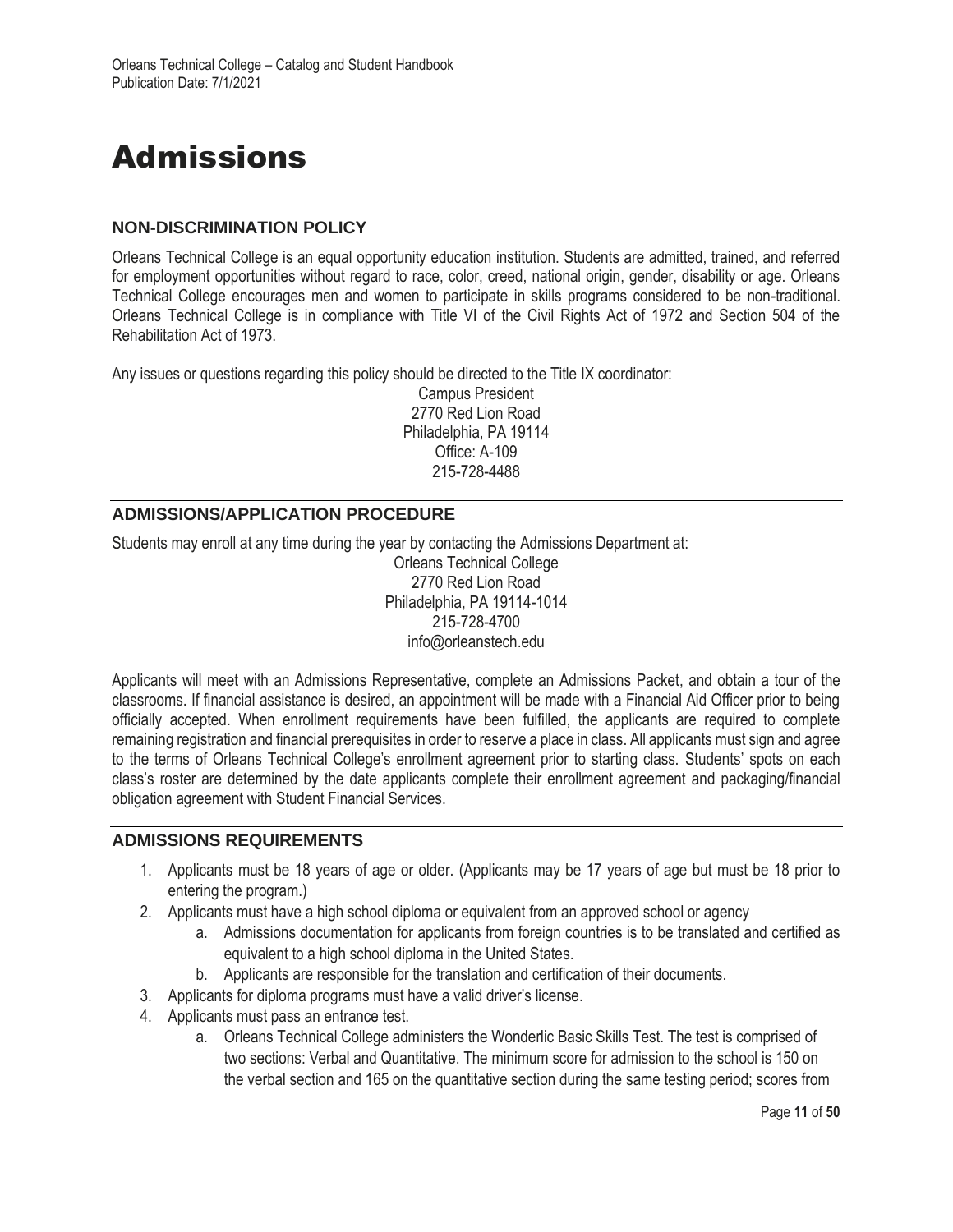multiple testing periods may not be combined. Applicants who do not meet or exceed the minimum scores for admission on the first test may take a re-test at the next available testing session; however, applicants are encouraged to correct the issue that caused the need for a retest prior to attending the re-test. Applicants who do not meet or exceed the minimum scores for admission on the re-test must wait 60 days from the first test to sit for their 3rd testing period. Applicants who do not meet or exceed the minimum scores for admission in the third testing period must wait 60 days from the second test to sit for their 4th testing period. Applicants who do not meet or exceed the minimum scores required for admission after the 4th testing period must wait 1 year from the 4th testing period to re-start the testing process.

b. Exceptions to the above process due to unforeseen or extenuating circumstances may be made at discretion of the Director of Quality Assurance.

**Criminal History –** Due to the requirements that post-secondary schools provide graduates with job search training and employment opportunities in their training fields, and Orleans Technical College's determination that the College cannot facilitate employment for graduates with felony records in certain academic programs, Orleans Technical College can only accept applicants who do not have a felony conviction in the Air Conditioning, Refrigeration, & Heating program. Many crimes are assessed at different levels, such as, summary offenses, misdemeanors, and felonies. Admission to this program will not be granted if an adult criminal conviction record appears for the applicant at the felony level. Applicants are responsible for the cost of the criminal background check.

## **Examples of Felony Crimes in Pennsylvania:**

(This list is a sample list and is not comprehensive of all possible felony crimes.)

- Murder/ Homicide/Assault/ Reckless Endangerment/Riot
- Terroristic Threats/Eco-terrorism
- Firearms/Weapons Offenses/Incapacitation devices/Explosives
- Stalking/Torture/Corruption of a Minor/Neglect of Care
- Kidnapping/Trafficking/Concealment of Child
- Rape/IDSI/ Sexual Assault or Exploitation/Incest
- Arson
- Burglary/Robbery/Theft/Extortion
- Identity Theft/ Forgery/Fraud/Deception/Bribery/Tampering
- Intimidation/Retaliation
- Prostitution/Promoting Prostitution/Obscene Materials
- Computer Crime
- Controlled Substance Crime
- Criminal Mischief or Vandalism/ Criminal Trespass
- Hazardous Waste Crime

All applicants are notified in writing of their acceptance or non-acceptance into any requested program.

# **ADMISSIONS APPEALS**

Any applicant that has been denied admission due to not possessing a valid driver's license or having a criminal record at the felony level can appeal the denial by submitting a written request clearly outlining the reasons the school should make an exception to:

> Admissions Appeal Committee Orleans Technical College 2770 Red Lion Road Philadelphia, PA 19114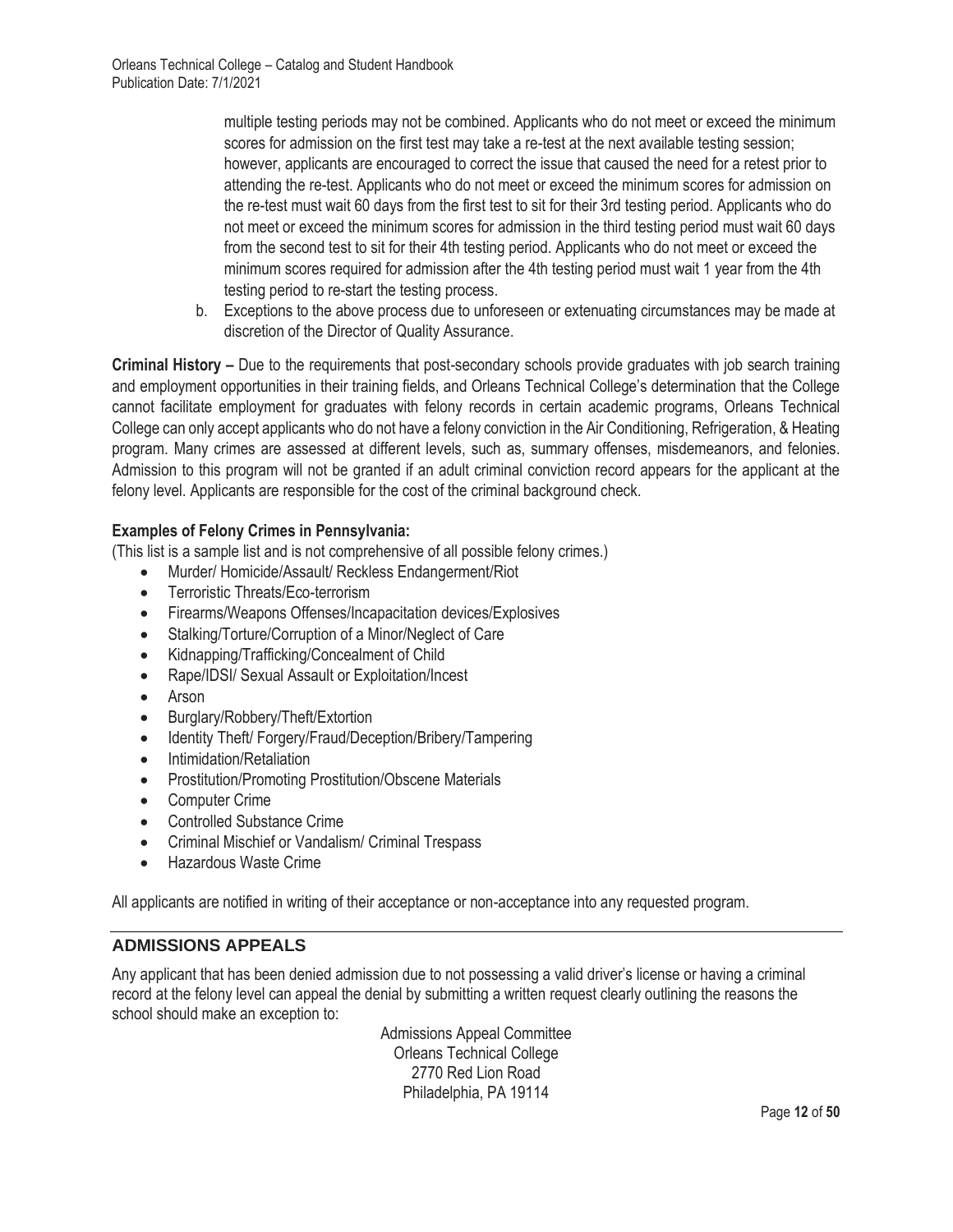Appeals will receive a written response within 30 days of receipt.

Examples of appeals that could possibly reverse an admissions denial decision include, but are not limited to:

- Applicant is able to provide verifiable documentation of a firm training-related employment offer upon completion of training despite a criminal record or lack of valid driver's license.
- Applicant is able to demonstrate that the criminal record is not his/hers due to identity theft or some other verifiable cause.
- Applicant is able to provide documentation that the felony conviction record has been expunged.

# **POLICY FOR RE-ENTRY**

Students who dropped or have been terminated by the College may be considered for re-entry if supporting documentation is submitted to the College. It is the goal of Orleans Technical College to ensure that all returning students are qualified and capable of completing training and finding and maintaining full-time employment. However, Orleans Technical College is under no obligation to re-admit former students. Submitting a request for re-entry does not guarantee re-entry into the school. A student may be denied re-entry at any point in the process. When evaluating requests for re-entry, the school evaluates both the request and prior school record in totality.

## **Re-Entry Procedure**

- Submit in writing a description of the issues that resulted in your leaving the training program. Your letter should include your current mailing address, phone number, driver's license number, and it should answer the following questions: (1) Why did you leave school; (2) how have you resolved any problems that caused you to leave the school; and (3) why should you be considered for re-admission. Please submit your letter in writing to: the Acting Director, Orleans Technical College, 2770 Red Lion Road, Philadelphia, PA 19114.
- Students applying for re-entry must meet with a Student Success Advisor to complete a general disclosure form, be assigned and complete a CareerPrepped task, discuss the expectations of returning to the school with the goal of completing and finding employment, and ask any questions.
- After completing the meeting with the Student Success Advisor, the student must complete the assigned CareerPrepped task(s) and e-mail completion confirmation to the Student Success Advisor.
- Upon approval of re-entry, students must meet with the Admissions Department for re-enrollment.
- After signing a new enrollment agreement, students must meet with Student Financial Services to resolve any previous financial issues, explore financial aid options, and discuss tuition payment plans.

Typically, students are only considered once for re-entry; however, if a student can demonstrate, through their letter and any supporting documentation, that prior reasons for termination and/or drops have been remedied or were outside of the control of the student, additional re-entry requests may be submitted. Re-entry requests after a second drop or termination will be subject to evaluation by a re-entry committee that will evaluate the request and either (1) deny the request and any future requests, (2) deny the current request and delay future requests for a set period of time, or (3) grant the request. Students terminated as a result of violating the rules and regulations of the College or the conditions of a behavior probation will not be considered for re-entry and will be notified in writing of the decision.

# **POLICY FOR MULTIPLE ENROLLMENT**

Graduates wishing to re-enroll in second program must complete all Admissions and Enrollment forms and:

- Submit their plan to obtain employment in the field on a work plan,
	- $\circ$  Work plans will be reviewed by Career Services. At that time, Career Services may request to speak to the student about their plan.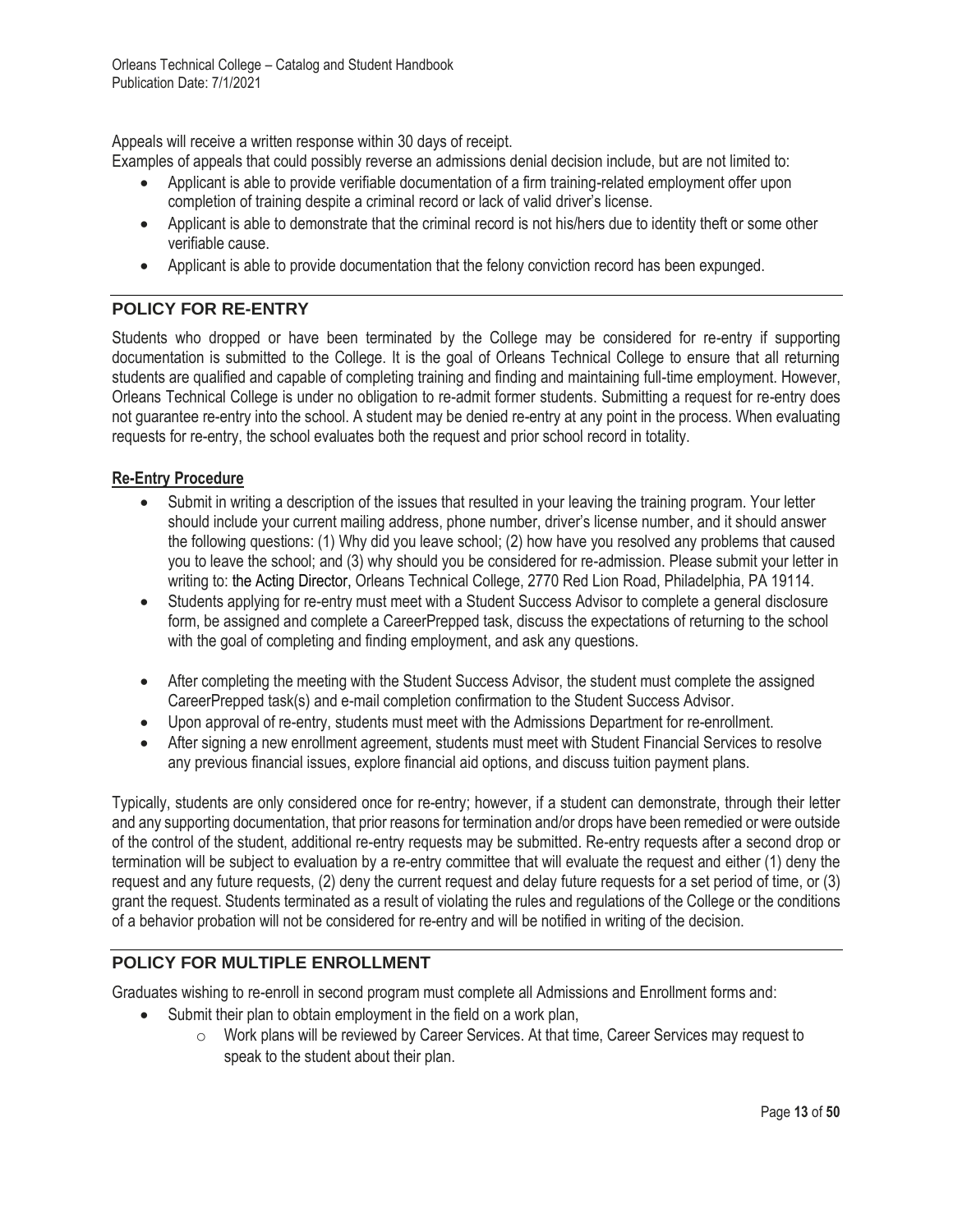• Graduates who were placed on any attendance and/or behavior probation(s) must have a verified training related employment recorded before being considered for a second enrollment.

Graduates wishing to re-enroll in a third (or more) program must completed all Admissions and Enrollment forms and:

- comply with the steps outlined for graduates wishing to re-enroll in a second program, and
- provide documentation of training related placement.

Graduates who were placed on any attendance and/or behavior probation(s) in the most recent prior enrollment must have a verified training related employment recorded before being considered for a second enrollment.

# **TRANSFER OF CREDITS TO ANOTHER INSTITUTION**

Decisions concerning the acceptance of credits by any institution, other than the granting institution, are made at the sole discretion of the receiving institution. No representation is made whatsoever concerning the transferability of Orleans Technical College credits to any institution, unless a formal articulation agreement is in place.

Students interested in continuing their education at, or transferring to, other institutions, should not assume that credits earned at Orleans Technical College will be accepted by the receiving institution. An institution's accreditation does not guarantee that credits earned at the institution will be accepted for transfer by any other institution. Students must contact the Registrar of the receiving institution to determine which Orleans Technical College credits, if any, that institution will accept.

## **ACADEMIC CALENDAR**

Orleans Technical College is open from 7:45 a.m. to 10:00 p.m., Monday through Thursday, and 7:45 a.m. to 5:00 p.m. on Friday.

Program start and end dates are listed on the class schedule in the catalog supplement, which can be accessed here: https://orleanstech.edu/school-catalog/. Diploma programs operate on a 12-month schedule. New classes begin at periodic intervals throughout the year. While every effort is made to assign students to the schedule they prefer, the College reserves the right to alter class schedules and dates when necessary.

The College is closed for the following holidays:

- New Year's Day
- Martin Luther King, Jr. Day
- Presidents' Day
- Eve of Passover (Evening Classes Only)
- Passover (1<sup>st</sup> Day)
- Memorial Day
- Juneteenth
- Independence Day
- Labor Day
- Eve of Rosh Hashanah (Evening Classes Only)
- Rosh Hashanah ( $1<sup>st</sup>$  and  $2<sup>nd</sup>$  Days)
- Eve of Yom Kippur (Evening Classes Only)
- Yom Kippur
- Veterans' Day
- Eve of Thanksgiving (Evening Classes Only)
- Thanksgiving Day
- Day after Thanksgiving
- Christmas Eve
- Christmas Day

The academic calendar can be accessed at: https://orleanstech.edu/for-students/academic-calendar/. In addition, OTC schedules winter and summer breaks.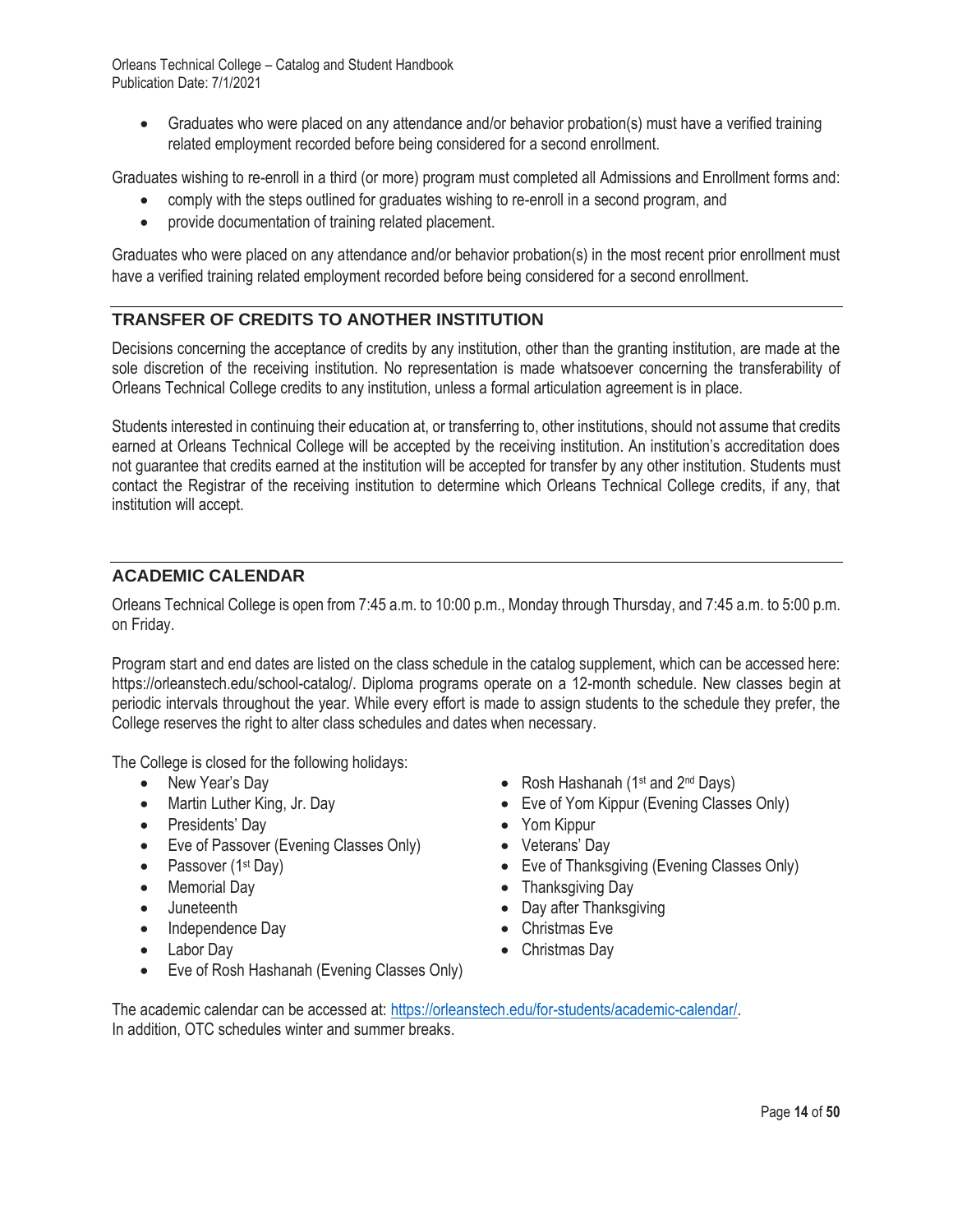# Financing Your Education

## **TUITION AND FEES**

Tuition and fees are listed on the "Tuition and Fees Schedule" for each program which is an addendum to this catalog. Tuition charges and payments are made according to the schedule established on the enrollment agreement.

## **INFORMATION REGARDING COMPARABLE PROGRAMS**

Information regarding comparable program tuition, fees, and program length is available from:

Accrediting Commission of Career Schools and Colleges 2101 Wilson Boulevard, Suite 302 Arlington, VA 22201 703-247-4212

Additional information on comparable programs is available through the U.S. Department of Education at http://collegenavigator.ed.gov.

## **PAYMENT OPTIONS**

Tuition is due 10 days before the start of class. However, special arrangements may be made for students unable to meet this obligation.

**I. Payment in Full**

The student may make one payment in full for the entire program 10 days prior to class start but no later than the program's first day of class.

**II. Monthly Payments**

Students may choose to pay by making convenient monthly payments. These payment plans normally extend throughout the student's enrollment. The first payment is typically due 10 days prior to class start but no later than the program's scheduled first day of class.

To meet financial obligations, students must do one of the following:

- Make a payment in full to cover the tuition, fees, books, supplies, and/or tools
- Select a payment option listed above and have an approved signed payment plan with Student Financial **Services**
- Have an approved signed payment plan with Student Financial Services using a combination of the above payment options and/or financial aid assistance from one of the approved fund sources listed below under *Sources of Financial Aid*

## **FINANCIAL AID APPLICANTS**

Orleans Technical College believes that tuition costs should not prevent qualified and interested individuals from enrolling in its programs and will make every effort to assist applicants in securing financial aid for those who qualify. Its programs are approved the U.S. Department of Education to participate in the administration of Title IV funds. The College will make every effort to assist applicants in applying for financial aid and/or set-up a reasonable payment plan while in school.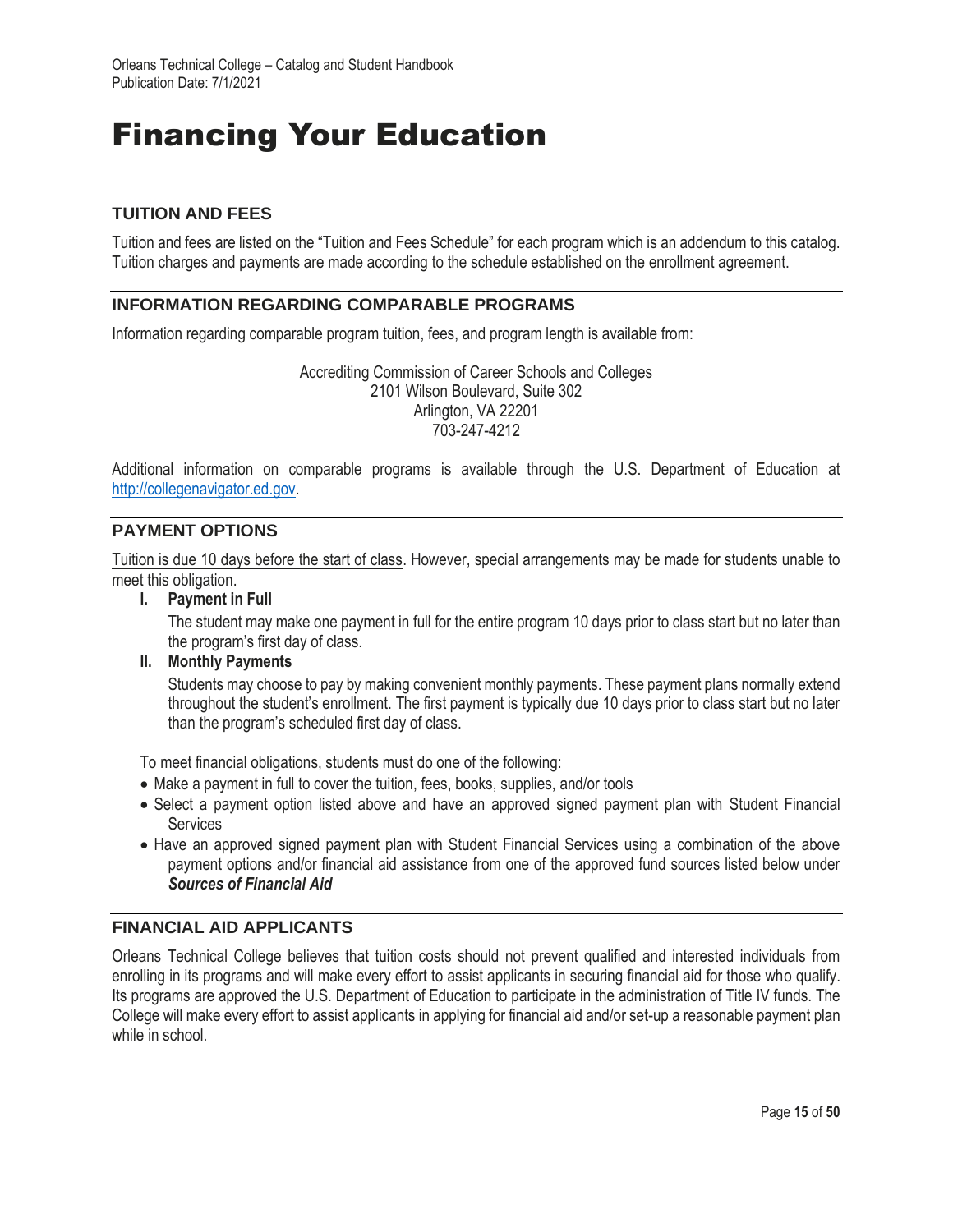## **DEFINITION OF AN ACADEMIC YEAR**

Orleans Technical College defines an academic year as one which requires a minimum of 30 weeks of instructional time in which:

Diploma program students are expected to complete at least 12 credits per payment period for full-time; 9-11 credits per payment period for three-quarter-time; and a minimum of 6 credits per payment period for half-time.

A payment period is a minimum of 12 weeks for day diploma programs and 26 weeks for evening diploma programs.

## **SOURCES OF FINANCIAL AID**

#### *Federal Pell Grant:*

Federally funded program to assist needy undergraduate students. Eligibility for this grant is determined by the U.S. Department of Education's analysis of the information provided on the Free Application for Federal Student Aid (FAFSA). Students with a bachelor's degree are not eligible for a Federal Pell Grant.

### *Federal Supplemental Education Opportunity Grant (FSEOG):*

Federally funded program to assist students who are eligible for a Federal Pell Grant and have exceptional financial need. The amounts of these grants are based on the need and the availability of funds.

#### *The William D. Ford Federal Direct Loans:*

These loans are low-interest loans that are borrowed directly from the U.S. Federal Government by students attending school at least half-time.

#### *Federal Stafford Loans:*

There are two types of Federal Stafford Loans, subsidized and unsubsidized. A subsidized loan is awarded based on financial need. Students will not be charged interest while enrolled in school at-least half-time or during grace and deferment periods; the Federal Government "subsidizes" the interest during these periods. First-time subsidized student loan borrowers are limited to borrowing up to 150% of the length of their program of study. Unlike a subsidized loan, an unsubsidized loan is not awarded based on need. Students will be charged interest from the time the loan is disbursed until it is paid in full. Students may choose to pay the interest quarterly as it accumulates. If students allow this interest to accumulate, it will be capitalized; that is, the accrued interest will be added to the principal balance of the loan. This will increase the amount that the student must repay. Repayment normally begins 6 months after the student's last date of attendance. Repayment may begin as early as 30 days after the student's attendance falls below half-time status if the student has prior educational loans.

### *Federal Direct Plus Loans (PLUS):*

PLUS Loans are available to assist parents with the education expenses of each child who is a dependent student enrolled in school at least half-time. Parents are subject to a credit check. Repayment of this loan begins typically within 30 days after the loan is fully disbursed.

#### *Consolidation Loans:*

Under federal guidelines, consolidation pays off existing student loans and consolidates them into one monthly payment on a single, new loan, generally with an extended repayment period and fixed interest rate. Consolidation also allows students to take advantage of different repayment options designed to provide the lowest possible monthly payments.

### *Federal Work Study (FWS):*

FWS provides jobs for undergraduate students who need financial aid to help pay educational expenses. The program encourages community service work. Eligible students may apply for FWS jobs through Student Financial Services.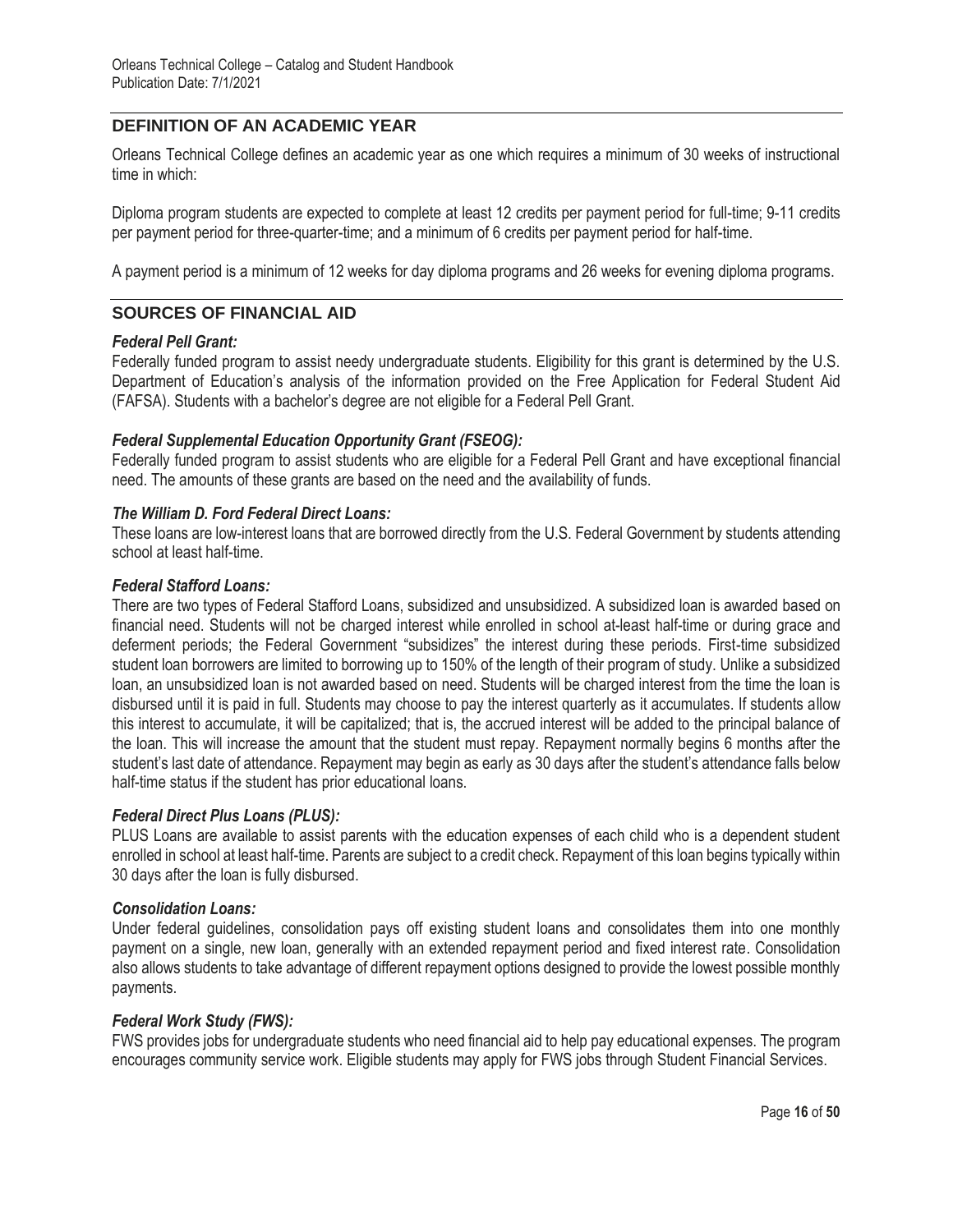## *Veteran's Benefits:*

The United States Department of Veterans Affairs (VA) provides tuition assistance and may assist with other educational expenses for eligible veterans who are interested in education advancement and skills training.

### **Title 38 United States Code Section 3679(e) School Compliance Policy**

As part of the Veterans Benefits and Transition Act of 2018, section 3679 of title 38, United States Code was amended, Orleans Technical College complies with the requirements as outlined.

**NOTE**: A *Covered Individual* is any individual who is entitled to educational assistance under chapter 31, Vocational Rehabilitation and Employment, or chapter 33, Post-9/11 GI Bill benefits.

- Orleans Technical College permits any covered individual to attend or participate in the course of education during the period beginning on the date on which the individual provides to the educational institution a certificate of eligibility for entitlement to educational assistance under chapter 31 or 33 (a "certificate of eligibility" can also include a "Statement of Benefits" obtained from the Department of Veterans Affairs' (VA) website e-Benefits, or a VAF 28-1905 form for chapter 31 authorization purposes) and ending on the earlier of the following dates:
	- 1. The date on which payment from VA is made to the institution.
	- 2. 90 days after the date the institution certified tuition and fees following the receipt of the certificate of eligibility.
- Orleans Technical College will not impose any penalty, including the assessment of late fees, the denial of access to classes, libraries, or other institutional facilities, or the requirement that a covered individual borrow additional funds, on any covered individual because of the individual's inability to meet his or her financial obligations to the institution due to the delayed disbursement funding from VA under chapter 31 or 33.

In addition, this statute allows Orleans Technical College to require Ch. 31 and Ch. 33 students to take the following additional actions:

- 1. Submit a copy of DD form 214
- 2. Submit a certificate of eligibility for entitlement to educational assistance no later than the first day of a course of education.
- 3. Veterans to make payment arrangements for the difference between the amount of the student's financial obligation and the amount of the VA education benefit disbursement.

### *Pennsylvania Higher Education Assistance Agency (PHEAA) Grants:*

PHEAA grants provide assistance that does not have to be repaid to eligible full-time and part-time Pennsylvania residents. Students must be able to meet the domicile requirements. The information provided on the Free Application for Federal Student Aid (FAFSA) is automatically forwarded to PHEAA. Students may be required to provide additional information.

Students in trades programs may qualify for certain types of PHEAA grants.

**The Fostering Independence Tuition Waiver Program**, created by Act 16 of 2019, seeks to remove barriers in accessing a postsecondary education for youth who are or have been in foster care. This allows eligible foster youth to complete their studies, graduate with less debt, and have the opportunity to build a network of support. The program is being administered collaboratively by the Pennsylvania Higher Education Assistance Agency (PHEAA) in conjunction with the PA departments of Education, Human Services, and Labor & Industry. Students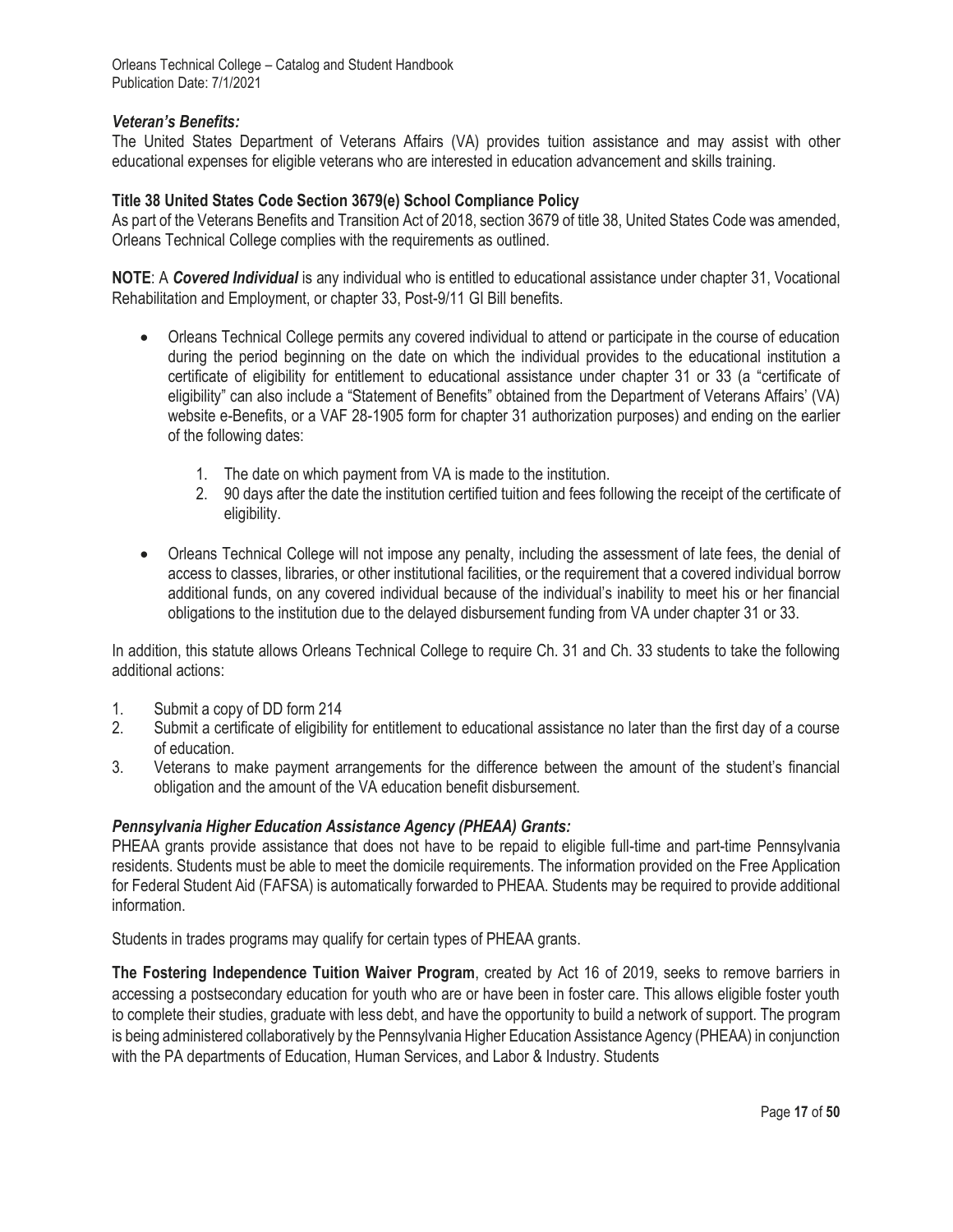The Fostering Independence Through Education Tuition Waiver Program (FosterEd) provides a waiver for tuition and mandatory fees charged by most postsecondary institutions located in the Commonwealth for youth who are or were in foster care. **Orleans Technical College** participates in the FosterEd program.

Applicants must submit a FAFSA® and a PA Chafee ETG application. Your Point of Contact will be able to assist you in identifying further scholarship and grant opportunities. Students can review the eligibility requirements by going www.PHEAA.org/FosterEd. The FAFSA application can be complete at www.studentaid.gov. Each school has a Point of Contact available to support eligible students. Director of Student Financial Services, is the FAA (Financial Aid Administrator and POC).

## *Office of Vocational Rehabilitation (OVR):*

The Pennsylvania Office of Vocational Rehabilitation (OVR) provides vocational rehabilitation services to assist persons with disabilities to prepare for, obtain, or maintain employment.

Students who meet OVR eligibility requirements may qualify for many services from OVR, including financial help with educational related expenses.

## **SCHOLARSHIP AND AWARD PROGRAMS**

Scholarships may also be available for Orleans Technical College students from outside sources. These scholarships are not guaranteed or offered every year. The availability of the funds and the award amounts may vary, depending on the funding source. Most of the outside scholarships require that the student have financial need, provide letters of recommendation, meet satisfactory attendance and academic standards, and participate in interviews.

Scholarships are only awarded to reduce a student's out of pocket payments and may not be included in any part of a refund to students. If you are awarded additional funds from any other source, the scholarship funds may be reduced and returned to the funder.

### Students may contact the Student

Financial Services Department for scholarship information.

## **LATE TUITION PAYMENTS**

Tuition payments are due on the date set forth in the enrollment agreement and/or signed payment plan. For any tuition payment more than 10 calendar days late, the student may be charged a 1.5% late fee. The student will receive a warning letter allowing two weeks for the arrears to be paid.

If the tuition is not paid by the date stipulated in the warning letter, the student will be placed on financial suspension and will not be permitted to attend class. When the student makes payment, class attendance may resume. If the payment in arrears has not been made by the conclusion of the suspension period, the student will be terminated from the program. This policy does not apply to those students whose tuition is paid directly to the school by their employers or by other funding sources.

## **CANCELLATION, WITHDRAWAL, AND REFUND POLICY**

Orleans Technical College charges students by the term as indicated below. Payment for each term is due ten days prior to the start of each term unless a payment plan has been arranged with the Student Financial Services Department.

### **Cancellation Prior to Starting Classes:**

If an applicant is not accepted by the College, a full refund of all monies paid will be made to the applicant, including the registration fee, if previously paid. Applicants may cancel enrollment at any time before the start of classes. If the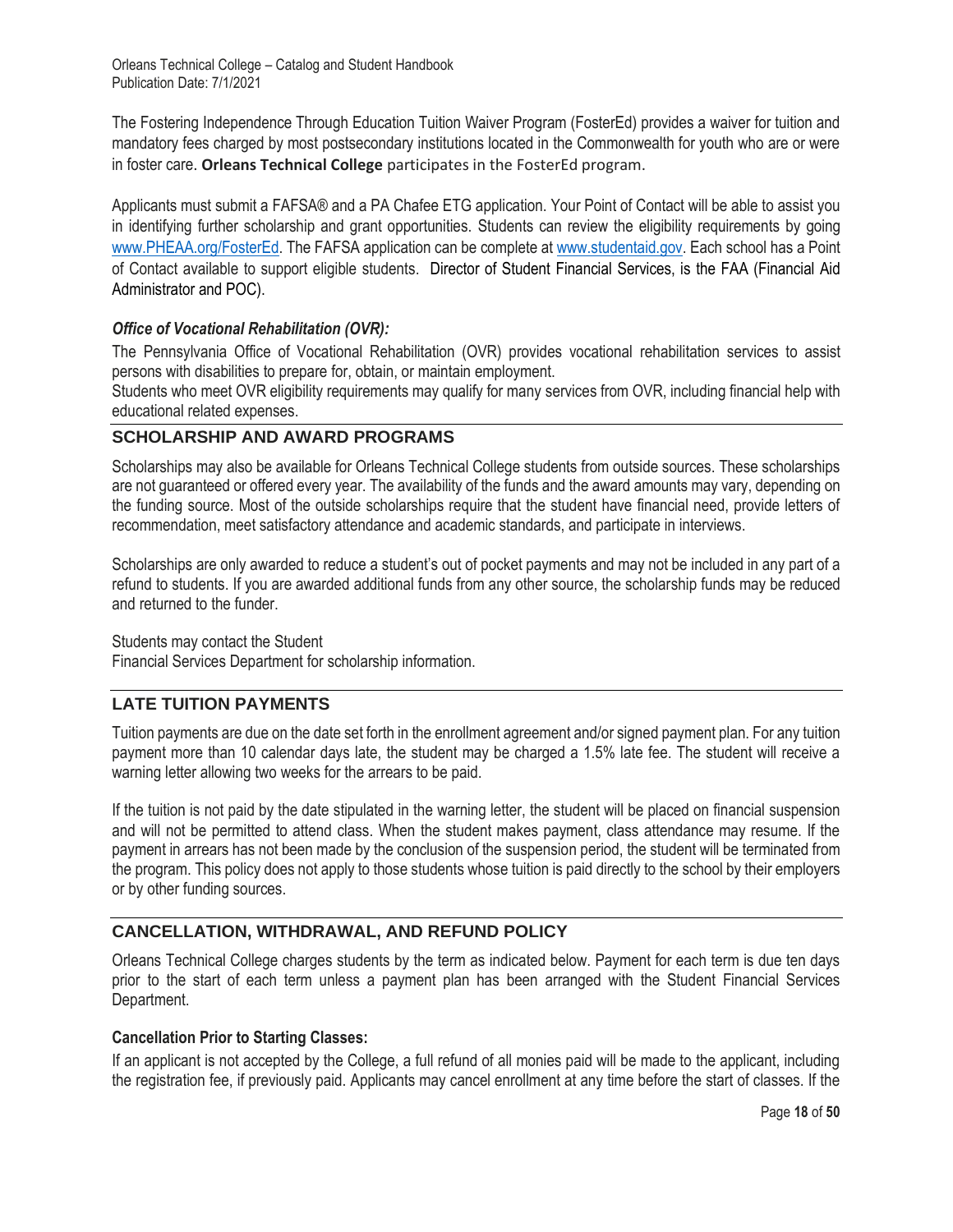applicant cancels the enrollment, all monies paid by the applicant, including the registration fee, will be refunded if requested on or before the fifth calendar day following the signing of the enrollment agreement. The student must provide a receipt of his or her payment. If cancellation notification is made in writing, the postmark date will be the effective date of cancellation. If cancellation notification is made verbally, it shall be confirmed in writing by the student within an additional period of five calendar days. If an applicant is a minor, the cancellation notice must be signed by a parent or guardian. Upon cancellation after the fifth calendar day following the date of the signing of the enrollment agreement, but prior to the start of training in the program, all monies paid to the school will be refunded, with the exception of the registration fee, which shall be nonrefundable and retained by the school at any time that the student cancels enrollment after the foregoing five calendar day period.

## **Withdrawal After Starting Classes:**

In accordance with state guidelines, the following refund policy shall apply if the student withdraws after classes begin. If a student cancels enrollment by means of withdrawing from the school, or being terminated by the school, after initiating training but during the first 7 calendar days of the term, the student is entitled to a 75% tuition refund for that term plus any tuition paid beyond that term. If cancellation occurs after the first 7 days, but within 25% of the term, the student is entitled to a refund of 55% of the tuition for the term plus any tuition paid beyond that term. Upon cancellation after 25% but within 50% of the term, the student is entitled to a refund of 30% of the tuition for the term plus any tuition paid beyond that term. Upon cancellation beyond 50% of the term, there will be no refund due for that term. Students are charged 100% of tuition and fees for all completed terms whether they withdraw or are terminated. Students will be charged 100% of the cost of books, equipment, supplies, and tools to their account during the term regardless of when they withdraw or are terminated. Any tuition paid beyond that term will be refunded in full. All refunds, if required, will be made within 30 calendar days of the date the student fails to enter a term or the date of determination that the student has officially withdrawn, been terminated, or fails to return from a leave of absence. If at the end of the term, the institution determines that the student has unofficially withdrawn, the student will be terminated.

The termination date for refund computation purposes is the last date of recorded attendance.

For refund purposes, programs are divided into terms as follows:

- Diploma Programs of 24 weeks are two 12-week terms.
- Diploma Programs of 52 weeks are four 13-week terms.

## **Return of Federal Funds:**

The federal government mandates that students who withdraw from all classes prior to completing 60 percent of the term may only keep the federal financial aid they have "earned" up to the time of withdrawal. Title IV funds that were disbursed in excess of the earned amount must be returned by the school and/or the student to the federal program and/or the federal loan lender. To determine the amount of federal aid earned up to the time of withdrawal, the school will divide the number of calendar days you attended classes by the total number of calendar days in the semester (less any scheduled break of five days or more). The resulting percentage is then multiplied by the total federal funds that you accepted. This calculation determines the amount of aid that you earned and are allowed to keep. For specific information on this policy, please refer to the *Student Consumer Information Handbook.*

### **Return of Unearned Military Tuition Assistance Funds:**

Military Tuition Assistance (TA) is awarded to a student under the assumption that the student will attend school for the entire period for which the assistance is awarded.

When a student withdraws, the student may no longer be eligible for the full amount of TA funds originally awarded. To comply with the Department of Defense policy, Orleans Technical College will return any unearned TA funds on a proportional basis up to 60% of the period for which the funds were approved. Once a student has attended at least 60% of the period for which TA funds were approved, the student is considered to have earned 100% of the TA funds.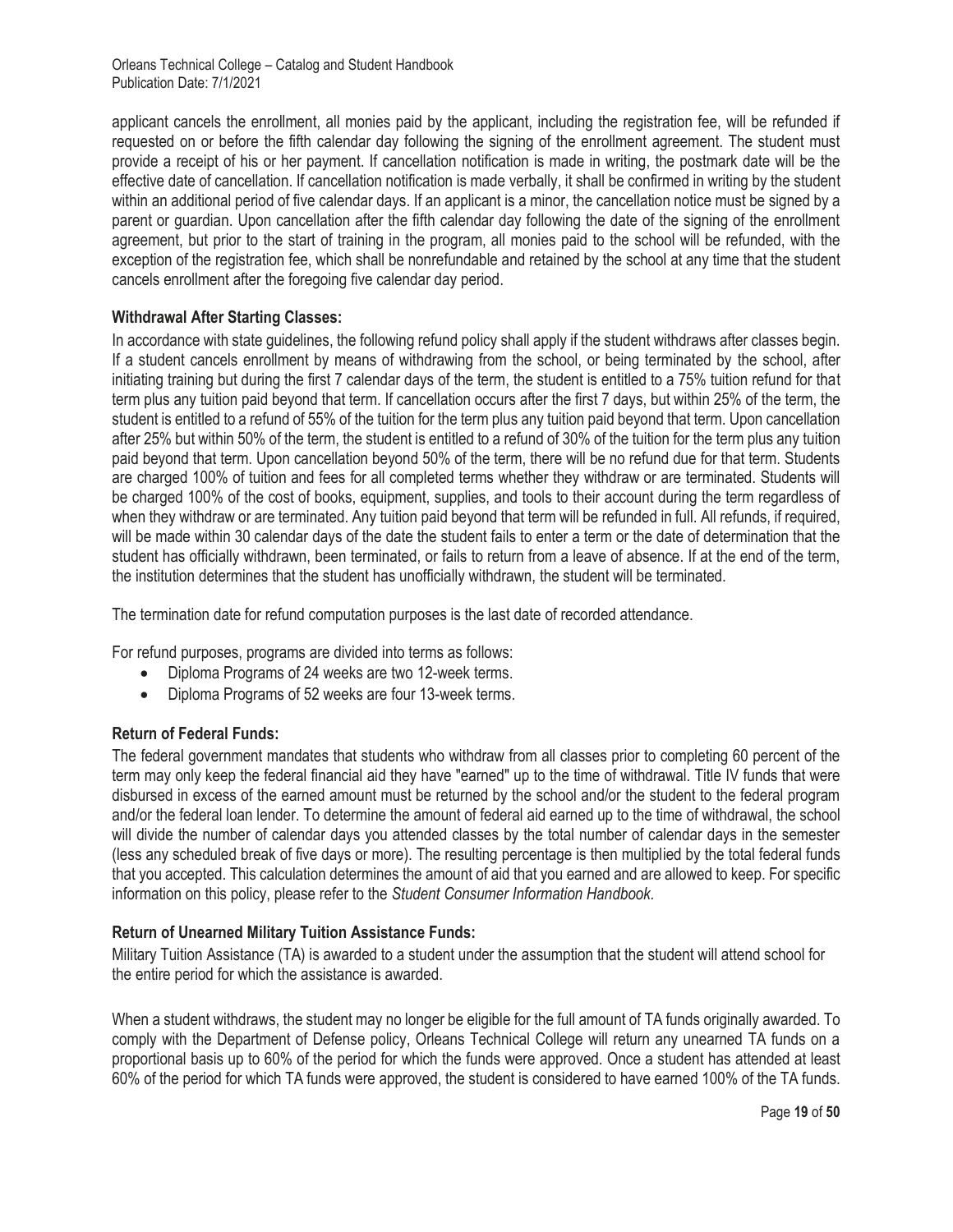When a student withdraws or is terminated from a program after classes begin, the last recorded date of attendance will be used as the last date of attendance (LDA). Once the LDA has been determined, Orleans Technical College will recalculate the student's TA eligibility based on the following formula:

• Number of days completed / Total days of the period (start to end date) = Percent of TA earned

Determining eligibility for TA is class specific. The start and end date will be used for each class to determine eligibility. Using the formula above, Orleans Technical College will be required to return some, or all the TA awarded to service members who did not complete at least 60% of each course, possibly creating a balance on the student's Orleans Technical College account. For example, if a student completed 30% of the course, s/he earned 30% of the TA funds that s/he was originally scheduled to receive. The remainder of the unearned funds (70%) will be returned to the TA program. If this results in an unpaid tuition balance, the student will be responsible for payment.

If a service member stops attending due to a military service obligation, and the service member notifies the school of their obligation, Orleans Technical College will work with the affected service member to identify solutions that will not result in a student debt for the returned portion.

## **Entrance Dates, Class Schedules, and Curricula:**

Enrolled students must report the first day of class start in order to maintain a position in class; however, the student will be given a reasonable extension of time to report should it be an act of God that would necessitate a delay in starting. The school reserves the right to alter class schedules, cancel courses or programs, change instructors, sequence of instruction, class location or postpone starting dates. Students will not incur extra tuition or fee charges in the case of such changes. Students who have enrolled but have not started attending school because of postponement by the school will be issued a refund of all monies paid if postponement exceeds 2 weeks.

### **Termination by the School:**

Any student who fails to attend regularly, violates the school's rules and regulations, or does not maintain satisfactory progress is subject to suspension and or termination from the school. Students who are terminated will be governed by the refund policy set forth in this agreement and in the current school catalog. The student understands that absence from a regularly scheduled class including suspension does not relieve him/her of tuition liability.

## **PLACEMENT SERVICES: ALTHOUGH JOB SEARCH ASSISTANCE WILL BE PROVIDED BY THE SCHOOL AT NO ADDITIONAL COST, THE SCHOOL CANNOT GUARANTEE EMPLOYMENT.**

### **Program Completion:**

Upon satisfactory completion of academic, attendance, and tuition requirements, the student will receive a diploma or certificate, as applicable under this Agreement, provided he/she meets the graduation requirements as stipulated in the current school catalog.

### **Pennsylvania State Refund Policy:**

If a student cancels enrollment by means of withdrawing from the school, or being terminated by the school, after initiating training but during the first seven calendar days of the term, the student is entitled to a 75% tuition refund for that term plus any tuition paid beyond that term. If cancellation occurs after the first seven days, but within 25% of the term, the student is entitled to a refund of 55% of the tuition for the term plus any tuition paid beyond that term.

Upon cancellation after 25% but within 50% of the term, the student is entitled to a refund of 30% of the tuition for the term plus any tuition paid beyond that term.

Upon cancellation beyond 50% of the term, there will be no refund due for that term. Any tuition paid beyond that term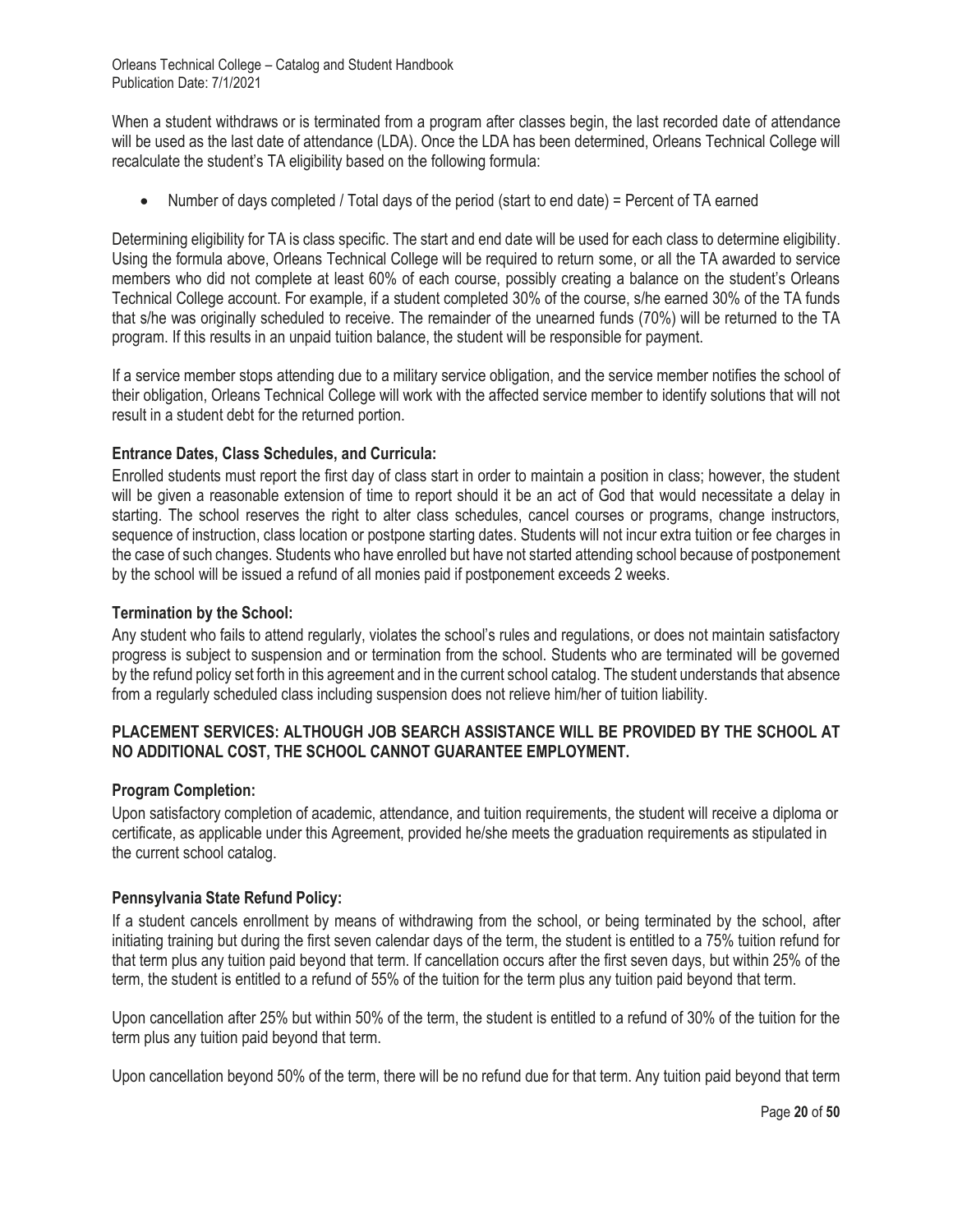will be refunded in full.

## **FOR REFUND PURPOSES, PROGRAMS ARE DIVIDED INTO TERMS AS FOLLOWS:**

Programs of 24 weeks (two 12-week terms) Programs of 52 weeks (four 13-week terms) The last date of recorded attendance is used for refund computation purposes.

## **FEDERAL POLICY REGARDING THE RETURN OF FEDERAL FUNDS**

Many students at the school receive Federal (Title IV) funds to assist them in paying for the institutional costs (tuition, fees, books, equipment) as well as other school-related expenses (transportation, childcare, personal expenses, housing, food). Title IV funds include Unsubsidized Federal Stafford loans, Subsidized Stafford loans, Federal PLUS loans, Federal Pell Grants, and Federal SEOG grants.

When a student withdraws or is terminated from school, that student's earned Title IV aid is recalculated based on the actual number of days attended during the payment period (term). Any unearned aid is returned to the appropriate Title IV aid programs. If a student completes more than 60% of the payment period (term), that student earns 100% of the Title IV aid awarded during that payment period (term). If a student completes 60% or less of the payment period (term), the Title IV aid earned is directly proportional to the percentage of days attended. The number of days attended is determined by counting from the first day of the term to the student's last day of attendance; the percentage of days attended is calculated by dividing the number of days attended by the number of days in the payment period (term). For example, if a student attends 27 days in a term of 105 days, that student earned 25.7% (27/105) of the Title IV aid awarded during that payment period.

If the amount of the Title IV aid the student has earned is less than the amount of Title IV aid that has already been disbursed to the student, then Title IV aid must be returned. No additional disbursements will be made. However, if the amount of Title IV aid the student has earned is greater than the amount of Title IV aid received and there is additional Title IV aid that could have been disbursed, then a post-withdrawal disbursement is due.

This policy specifies, by program, the order in which a school and a student must return the Title IV funds. Unearned Title IV funds are returned first to the Title IV loan program in the following order: Unsubsidized Federal Stafford loans, Subsidized Stafford loans, and Federal PLUS loans. Any remaining funds are returned to the grant programs in the following order: Federal Pell Grants, Federal SEOG grants, other Title IV grant or loan assistance. When students are required to return grant funds, the student receives a 50% discount so that the student only returns half of the grant overpayment.

All refunds, if required, will be made within 30 calendar days of the date the student fails to enter or the date of determination that the student has officially withdrawn, been terminated, or fails to return from a leave of absence. If at the end of the term, the institution determines that the student has unofficially withdrawn, the student will be terminated.

# **SATISFACTORY ACADEMIC PROGRESS (SAP) FOR DIPLOMA PROGRAMS**

The Satisfactory Academic Progress policy applies to all students, including Title IV recipients and Veteran Education beneficiaries. Federal financial aid eligibility is impacted by a student's ability to maintain satisfactory academic progress (SAP). In order to satisfy the requirements of SAP, a student must maintain a specified grade point average (2.0) and also be proceeding through the program at a pace which leads to completion within a specified time frame (150% of normal completion, measured in credit hours). A student's SAP status will be evaluated at the conclusion of each payment period.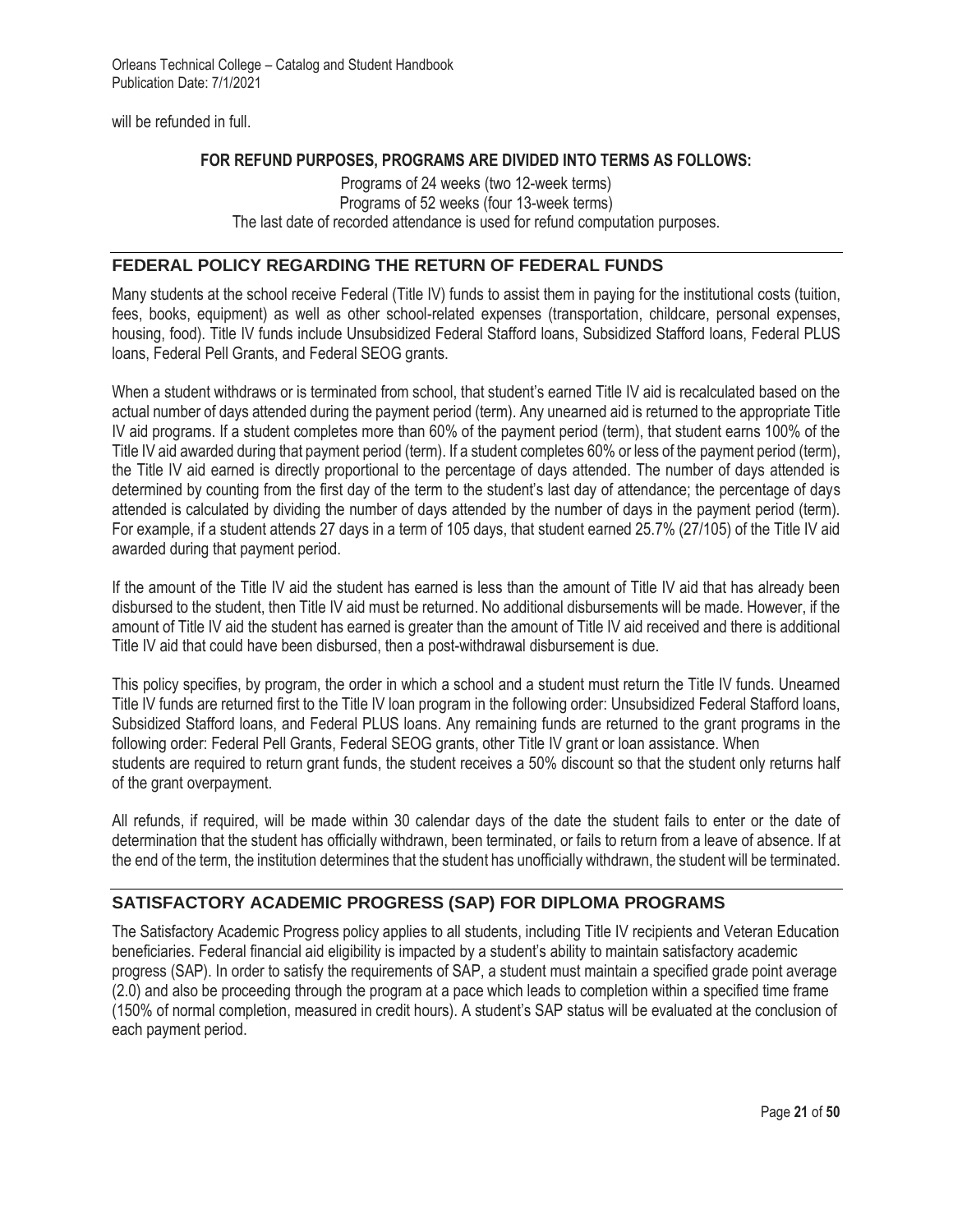| <b>SAP Pace Requirements</b>                                                                                                                          |                           |                                                                                  |                                                                                             |                                |
|-------------------------------------------------------------------------------------------------------------------------------------------------------|---------------------------|----------------------------------------------------------------------------------|---------------------------------------------------------------------------------------------|--------------------------------|
| Minimum and Maximum Credits Required to Maintain Title IV Financial Aid Eligibility And<br>Program Maximum Attempted Allowed (150% Maximum Timeframe) |                           |                                                                                  |                                                                                             |                                |
| <b>Program Name</b>                                                                                                                                   | <b>Total Credit Hours</b> | <b>Credits Attempted by</b><br><b>Conclusion of</b><br><b>1st Payment Period</b> | 67% of Attempted<br><b>Credits are acceptable</b><br>by end of 1st Payment<br><b>Period</b> | <b>Maximum</b><br>Allowed 150% |
| Air Conditioning,<br>Refrigeration, & Heating                                                                                                         | 24                        | 12                                                                               | 8.04                                                                                        | 36                             |
| <b>Building Maintenance</b>                                                                                                                           | 25                        | 12.5                                                                             | 8.37                                                                                        | 37.5                           |
| Carpentry                                                                                                                                             | 25.5                      | 12.75                                                                            | 8.54                                                                                        | 38.25                          |
| Plumbing and Heating                                                                                                                                  | 25                        | 12.5                                                                             | 8.37                                                                                        | 37.5                           |
| Residential and<br><b>Commercial Electricity</b>                                                                                                      | 26                        | 13                                                                               | 8.71                                                                                        | 39                             |

The following criteria must be satisfied at the evaluation point(s) in order to achieve SAP:

- 1. The student must maintain a 2.0 cumulative grade point average.
- 2. The student must be adequately progressing toward completion of the program as measured by:
	- a. the total number of attempted credits, which must not exceed 150% of the published program length in credit hours; and
	- b. 67% of credits attempted must be earned by the conclusion of the 1st payment period. See SAP Pace Requirements table below.

A student will receive a grade report both at the conclusion of the first payment period and at the second payment period/completion of the program. If either of the two criteria given above is not satisfied, a student will be placed on a *financial aid warning* status. Although the student may continue to receive financial aid during the subsequent period of enrollment, students may not be granted consecutive financial aid warning statuses. In addition, if the student fails to re-establish satisfactory academic progress by the end of the program, the student will not be eligible to receive federal financial aid.

Failure to meet SAP by the conclusion of the payment period following a status of *financial aid warning* will result in termination from the program.

**SAP Pace** is defined as a percentage of the number of cumulative number of credit hours completed divided by the cumulative number of credit hours attempted or scheduled. Please see the SAP Pace requirements for the diploma programs below:

### **Incompletes, Withdrawals, and/or Repeated Courses:**

All incomplete, withdrawn, and repeated courses will count as attempted credits which may prohibit the student from completing within the maximum timeframe.

An "I" for incomplete may be given for specific courses when a student has work or tests to make up. Incomplete work must be made up within 5 consecutive scheduled school days from the date the "I" was assigned. Failure to meet this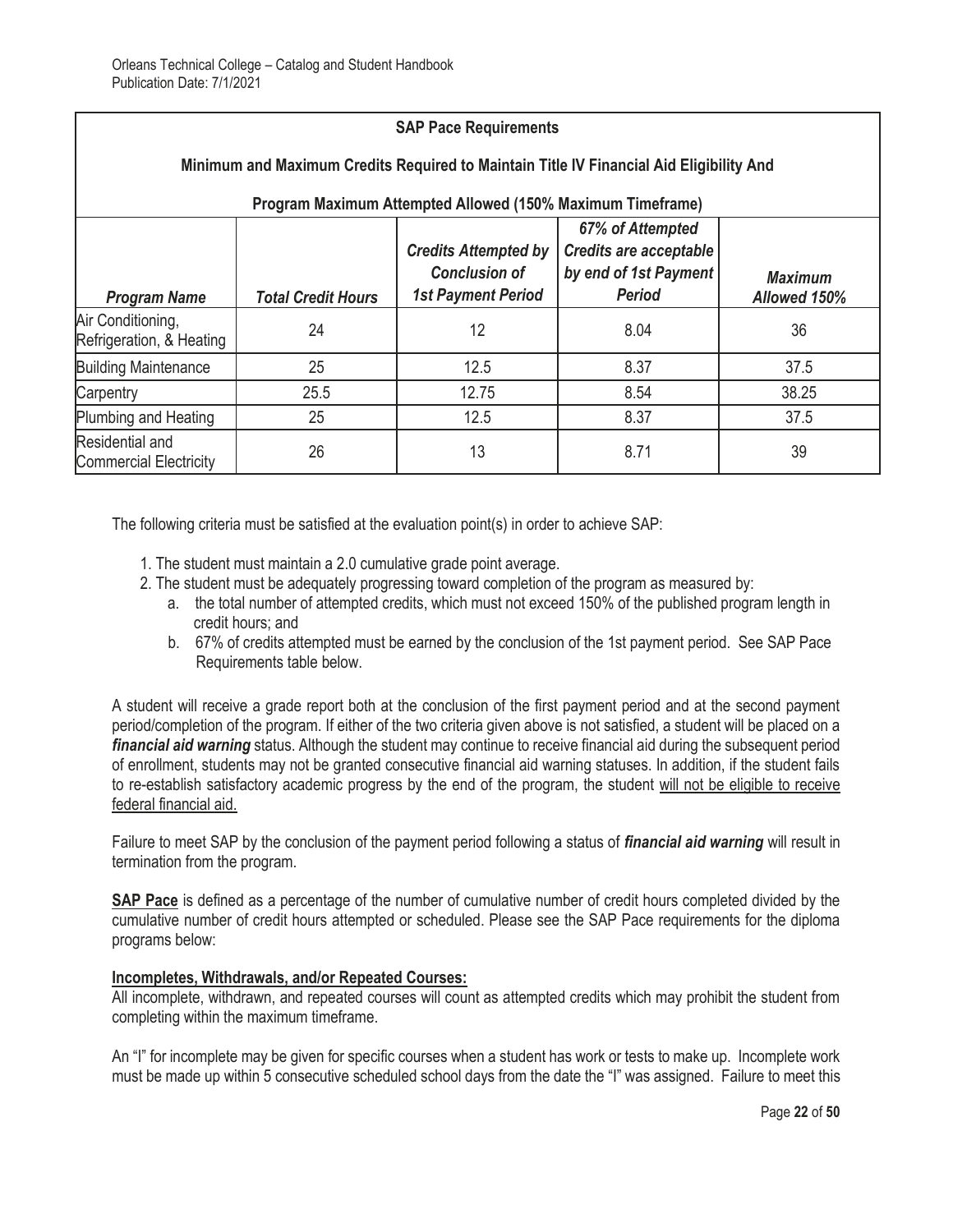requirement will result in an "F" for the course.

**Transfer Credit Hours** will be counted in both completed and attempted/scheduled number of credit hours when determining the student's pace of completing the program.

**Financial Aid Warning**: A student will be placed on a financial aid warning if any of the requirements listed in points (1) or (2) are not met by the next evaluation. If the evaluation following the financial aid warning payment period is unsatisfactory, Title IV financial aid eligibility will be suspended, and no further financial aid award will be made.

**Suspension:** status granted to a student who has not met the satisfactory academic progress requirement as stated above and is not eligible to receive **Federal Financial Aid.**

**Financial Aid Probation:** status granted to a student who has won an appeal to have his/her federal financial aid reinstated.

**Appeals:** A student has the right to appeal the status of "suspension" by submitting a letter to the Appeals Committee in care of the Academic Affairs Director. A student will only be allowed to appeal a status of "suspension" once during the student's enrollment.

The letter should describe any circumstances such as a family death, student injury or illness, or other extenuating circumstances the student feels deserve further consideration. The appeal letter should include the details of the mitigating circumstances that had contributed to the unsatisfactory attempts to meet academic progress. For example, medical conditions should include a doctor's note. The doctor's note should include a release to return to school without any limitations to successfully complete the program of study and find gainful employment. The student should also explain how his/her situation has changed to allow him/her to regain the required satisfactory academic progress by the conclusion of the next payment period.

**Submitting an appeal does not guarantee Title IV Financial Aid reinstatement. Students will be notified by the Academic Affairs Director if their appeal has been approved or denied within 15 calendar days of the receipt of the student's appeal letter.** 

**Appeal Approval:** If the student's appeal is approved, the student will be placed on **Financial Aid Probation.** The student's financial aid will be reinstated. The student's progress will be evaluated at the end of an established period of enrollment (typically one payment period). The **Academic Affairs Director may require the student to sign an institutional academic plan established by the Director to ensure that the student meets satisfactory academic progress within the specified program's maximum timeframe, as measured in credit hours (see SAP Pace table above).**

**Appeal Denials:** If the student's appeal is denied, the student's federal financial aid will be terminated. Students may complete the remainder of the program **without** Title IV financial aid assistance by establishing a reasonable private payment plan. If the student is unable to complete the program within the maximum timeframe, he/she will be ineligible to receive a diploma.

**Financial Aid Reinstatement**: Financial Aid eligibility will be reinstated when the student re-establishes satisfactory progress status. This is accomplished by either:

- 1. elevating the grade average to the stated level **and** demonstrating a satisfactory pace that would lead to timely completion of the course; **or**
- 2. having the appeal granted.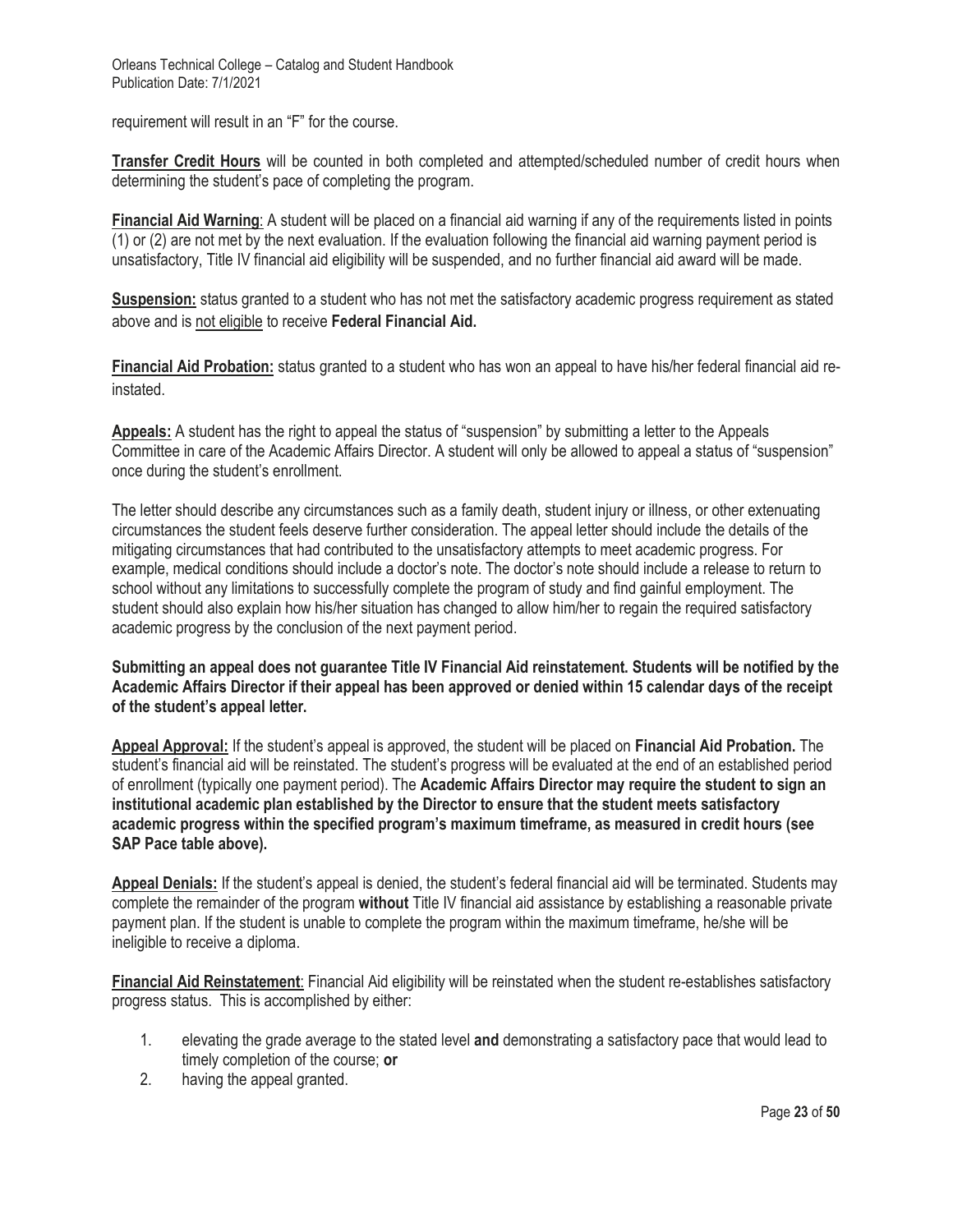A student whose financial aid has been suspended and who transfers from the one shift to another (Day to Evening/vice versa) or who re-enters school following a withdrawal, will remain on suspension. Financial aid eligibility will be reinstated when the student re-establishes satisfactory academic progress status.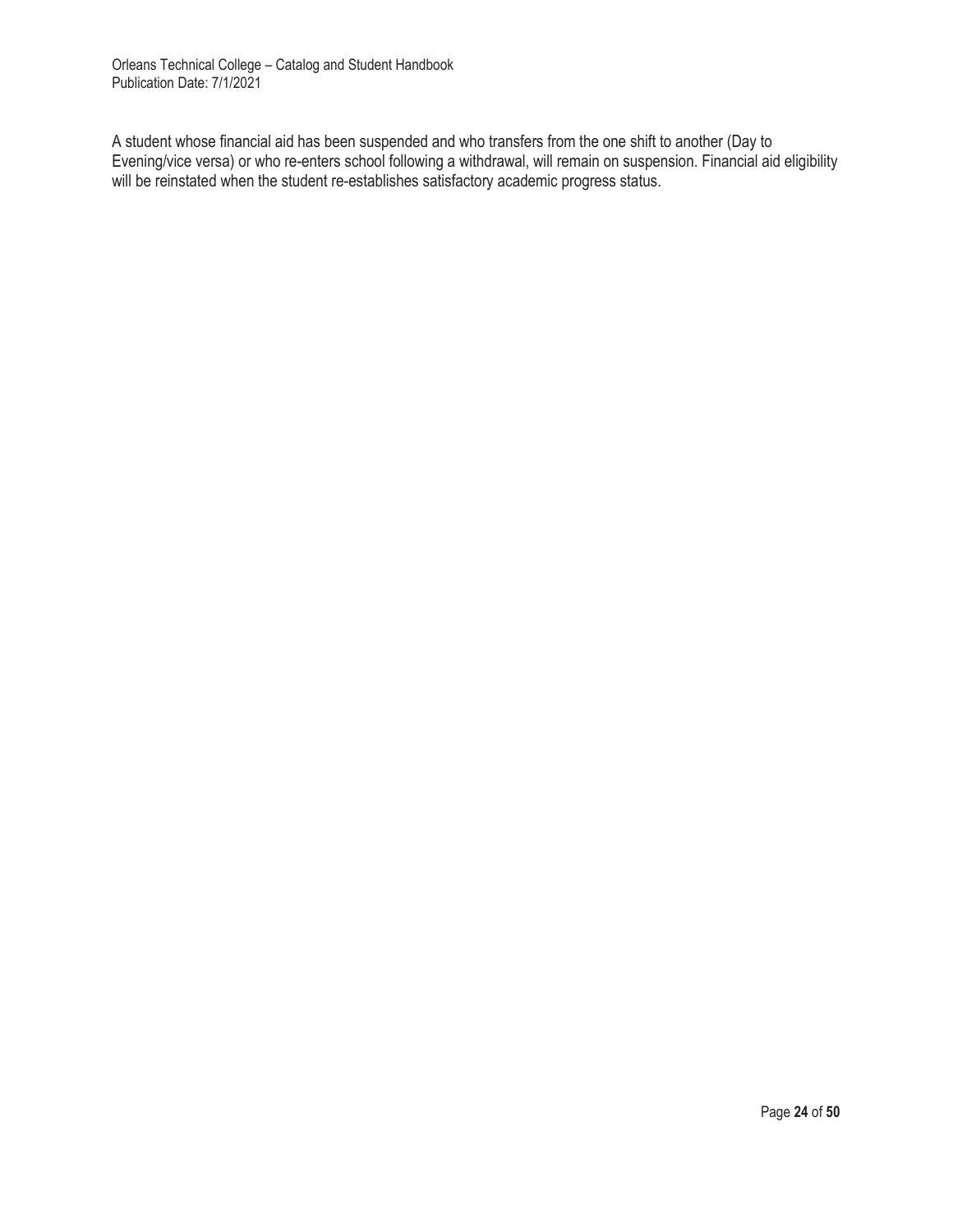# Academic/Attendance Policies

# **CLOCK AND CREDIT HOUR DEFINITION**

A clock hour is defined at Orleans Technical College as 55 minutes.

## **Credit Hour Definition:**

- 1 Semester Credit Hour = 45 units.
- 1 Clock Hour Didactic = 2 units,

1 Clock Hour Supervised Lab = 1.5 units, 1 Clock Hour Externship = 1 unit and 1 Clock Hour Outside Work = 0.5 units.

A semester credit hour is a unit of measure and not necessarily an indicator of transferability of credit. The receiving institution, rather than the training institution, decides whether to accept credits for transfer.

## **MAXIMUM CLASS SIZE**

Diploma program classes may not exceed 24 students.

# **ATTENDANCE POLICY FOR DIPLOMA PROGRAMS**

Classes starting prior to 5/1/2021:

• The amended attendance policy is outlined in the College's Welcome Back Guide that was issued at the time of Orientation and/or Professional Development.

Classes starting 5/1/2021 and after:

Regular class attendance is essential. If class time is missed, students lose the benefits of participation in class discussion and instruction. Class work that is missed must be made up in order to ensure satisfactory academic progress. In order to establish a basis for good attendance, the following rules and regulations apply:

The school should be notified (in person, by phone/text, or by e-mail) of the reason for an absence either before the absence occurs or on the day of the absence itself prior to the class dismissal time.

Students should submit documentation for class time missed for appointments with public agencies, job centers, or for legal contingencies. Such missed time **is not excused** and is recorded as an absence on the student's attendance record; however, submitted documentation will be kept in the student's file. In addition, the student is responsible for making up missed assignments.

Instructors record attendance daily. Any student not physically present at the start of a scheduled class period will be considered late. The exact number of minutes will be recorded by the instructor. Any student who has reported to class, but who is not present at the end of a scheduled class period, will be considered to have departed early. Students departing early are required to notify their instructor. Students who depart early from class and do not notify their instructor will be marked as departing early by their instructor at the latest time the instructor noted the student's presence. Lateness and early departures are included in all absence totals.

If the school opens late or closes early due to a weather or other unseen event, students present will have their attendance recorded as described in the paragraph above, accounting for a revised start or end time. Students who do not attend class on such days will be marked absent for the entire day.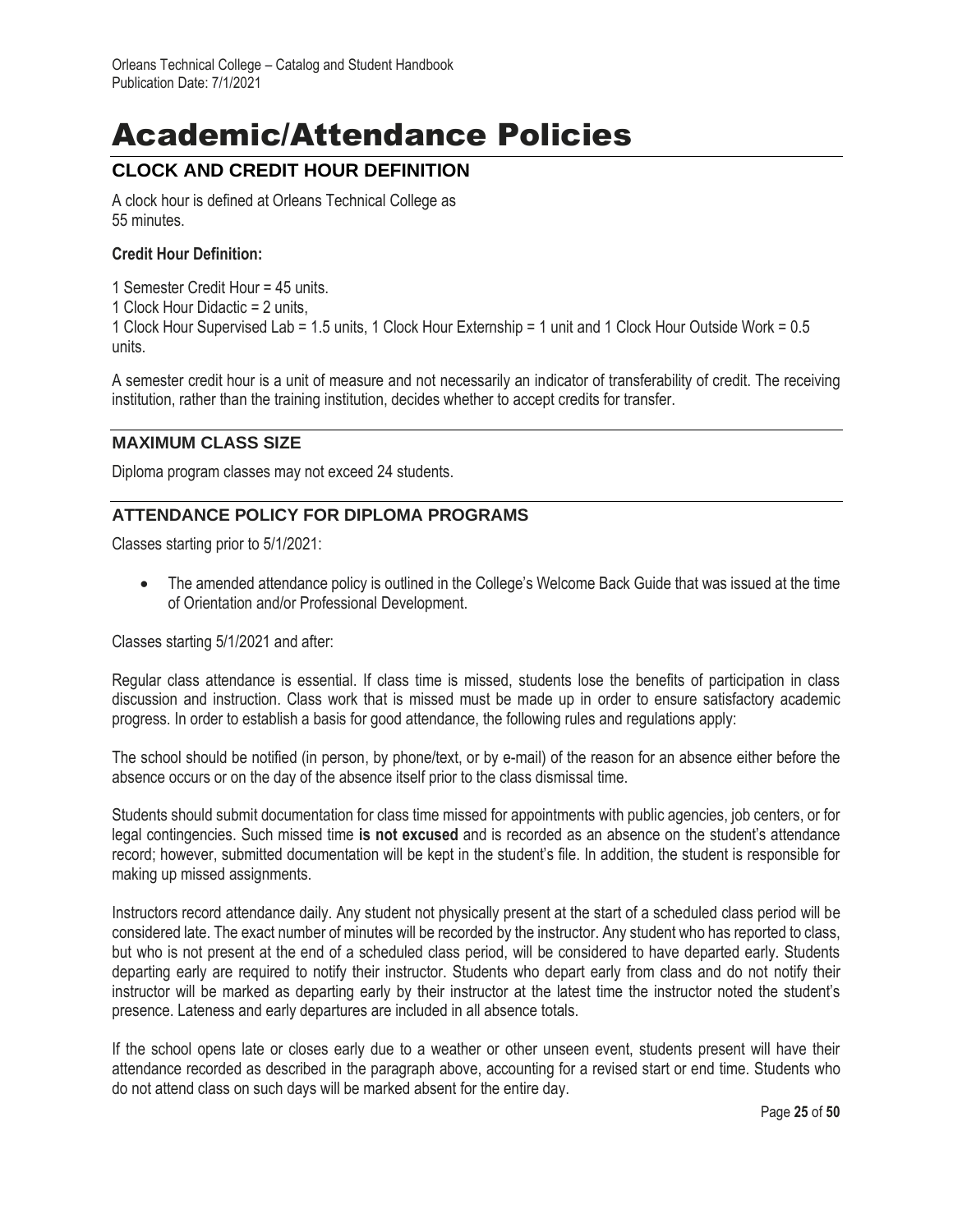Attendance at job search appointments or job interviews is credited only when authorized by a school Employment Specialist and when verification of the appointment/interview is submitted.

A student may be placed on attendance probation if he or she incurs:

- five consecutive absences;
- fifteen late arrivals and/or early departures; or
- cumulative absences totaling 15% of total program hours.

Students on attendance probation are advised that employment opportunities may be negatively impacted by a lack of a reliable attendance history.

### **Students who miss 25% of total program hours will be terminated from the program.**

Any student who is absent for **seven (7) consecutive scheduled class days** will be terminated from the program on the seventh consecutive scheduled class day. Scheduled class days include any and all days Orleans Technical College is open and providing instruction to enrolled students. Class days do not include weekends, holidays, scheduled days off, scheduled breaks, or days the school is otherwise closed due to inclement weather or unforeseen circumstances. If the school opens late or closes early due to a weather or other unseen event, that day is considered a scheduled class day.

**Make-up Time**: Students are responsible for maintaining academic progress and completing and submitting missed work related to all absences. Students may request to schedule make-up time to be credited toward time missed in class. In order to make this request, students must:

- 1. record five consecutive days of perfect attendance,
- 2. schedule the make-up time with the Academic Affairs Director and instructor who document the make-up time, and
- 3. maintain perfect attendance during the scheduled make-up period.

Only scheduled time approved by the Academic Affairs Director will be eligible to be entered as time credited toward a student's absence total. Students who do not meet the three criteria above are still able to make-up missed work and assignments; however, such time and work will not be credited toward a student's absence total.;

## **Extenuating Circumstances Amending the Seven Consecutive Scheduled Class Day Rule:**

Students may miss more than seven (7) consecutive scheduled class days if all of the following criteria are met:

- 1. **Prior to the seventh (7th) consecutive scheduled class day**, the student notifies the school that the student is absent for one of the following reasons:
	- a. Medical documentation from a doctor or hospital is required excusing the student from school for specific dates/time period – not applicable to routine doctor's appointments which should be scheduled outside of class time.
	- b. Military documentation of military orders is required
	- c. Jury Duty documentation of jury duty is required
	- d. Severe Circumstances as approved by the Campus President supporting documentation of the severe circumstance is required (for example, travel due to the death of a relative, catastrophic life event requiring extended attention, etc.)
- 2. Provides the appropriate documentation to their Student Success Advisor as noted above
- 3. Returns to class within 14 consecutive scheduled class days
	- a. Due to the intense and short-term nature of Orleans programs, if absences require the student to miss class for more than 14 consecutive class days in any situation, the student will either have to: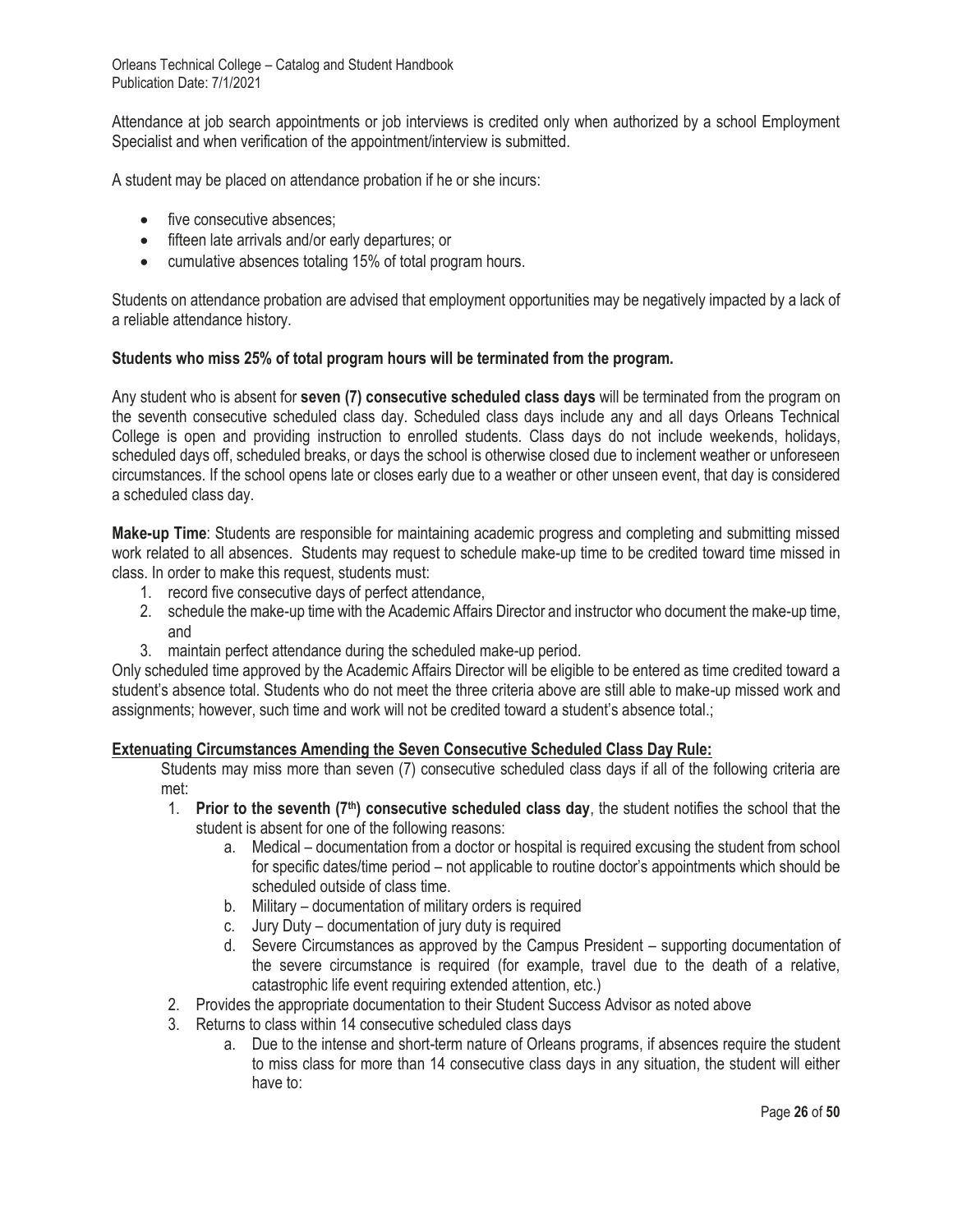- i. withdraw from the program, or
- ii. be terminated from the program at the end of the  $14<sup>th</sup>$  consecutive schedule class day that they have not attended, or

\*Absences for extenuating circumstances as defined above, provided that the above criteria are satisfied and appropriate documentation is submitted **on or prior to the day the student returns**, will be counted as **excused absences** and will not be included in the calculation of 25% absences of total program hours.

- **COVID EXCEPTION**: Students that are required by the College to miss class due to quarantine, isolation, or recovery due to COVID-19 may exceed 14 consecutive scheduled days, but are expected to maintain regular contact with their instructor and student success advisor and are responsible for completing theory assignments from home, making up missed labs, tests, etc., and obtaining initial and follow-up COVID tests in a timely manner.
	- a) Absences related to COVID that require the student to miss class will be considered "excused absences".
		- 1. An absence excused due to COVID requires the student to submit documentation of a COVID test and/or documentation from a doctor or hospital that the absence was related to COVID.
	- b) All students are expected to understand, follow, and comply with the expectations outlined by the College for COVID precautions and should not report to campus if they are sick.

Exceptions to the attendance policy are at the discretion of the Campus President. The Campus President will receive appeals for extenuating circumstances.

Students are responsible for all work missed and make-up required due to their absences to ensure they remain in good academic standing. It is the student's responsibility to communicate with the instructor concerning missed work, schedule make-up time, and maintain academic progress in the program.

## **TRANSFER REGULATIONS**

Students may request a transfer within the same program (limited to day to evening or evening today) by submitting the request in writing to their Student Success Advisor specifying reasons for the request. Decisions to grant transfers are made on an individual basis and depend partly on the respective schedules of the classes involved. Only one transfer is permitted during an individual student's training.

Students must request transfers in writing in advance. If approved, students are required to maintain regular attendance in their current program until all conditions of the transfer have been completed and finalized. The class that a student is transferring to must align at an equivalent point in the program. If a transfer is not possible or not appropriate, the transfer request will be denied, and the student may have to drop and apply for re-entry for the new desired shift.

## **LEAVE OF ABSENCE POLICY FOR DIPLOMA PROGRAMS**

Due to the intense and short-term nature of Orleans' programs, Orleans Technical College does not offer Leaves of Absence. Students who need to miss extended time from class must meet with their Student Success Advisor to request to withdraw and may apply for re-entry to the school at a later date. Students who miss extended time without withdrawing from school will be terminated in accordance with the attendance policy.

# **REPEAT POLICY FOR DIPLOMA PROGRAMS**

Orleans Technical College does not allow students enrolled in a diploma program to repeat courses during the normal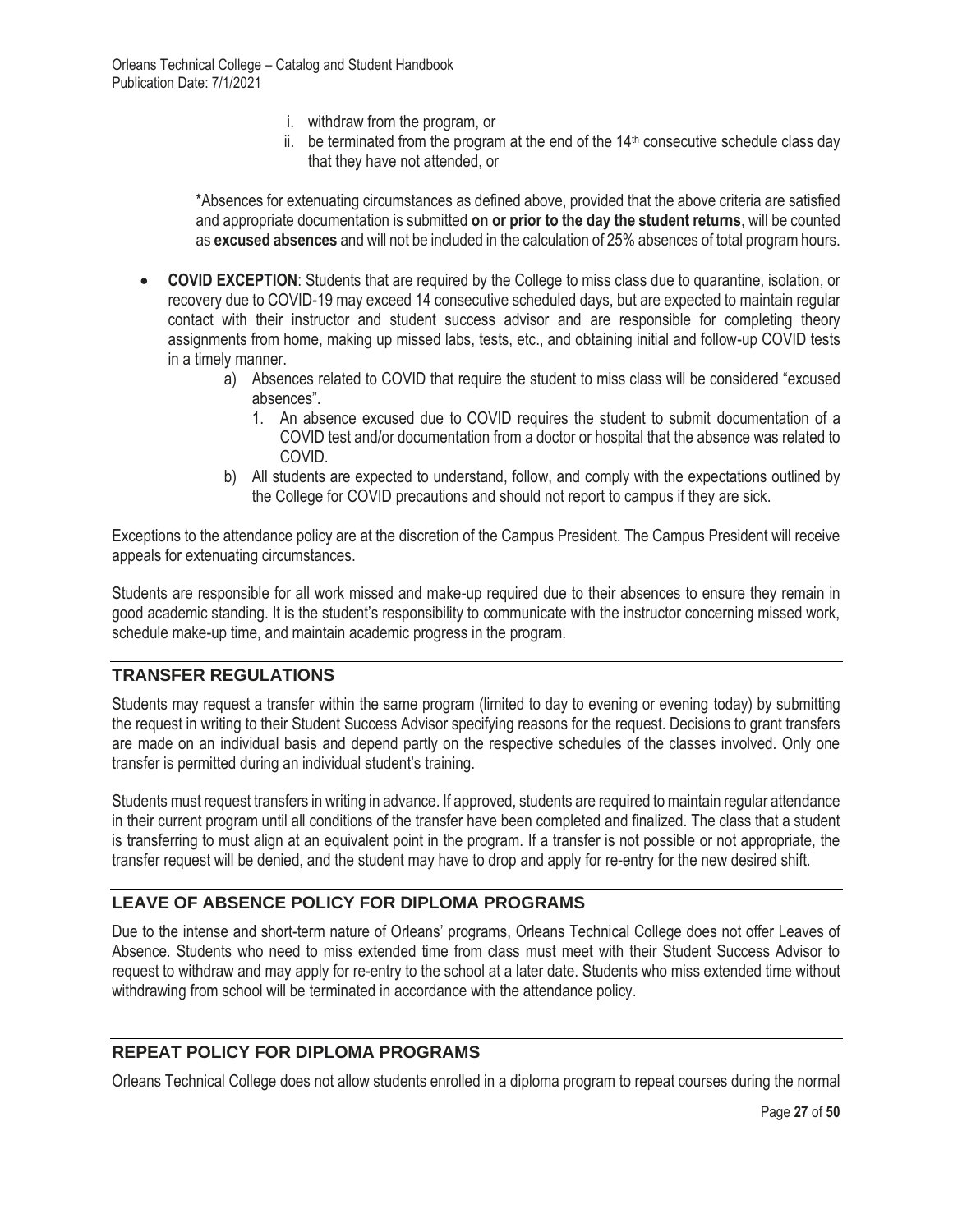course of enrollment. If a student does not pass a course, s/he will be terminated from the diploma program for academic failure. The student will have the right to apply for reentry in order to re-attempt the course.

As part of Orleans Technical College's reentry process for diploma programs, the College may require students who are considered for reentry to repeat courses if:

- 1. They earned less than a C (GPA 2.0) in the course;
- 2. It has been more than 12 months since their last date of attendance; and/or
- 3. The student's prior attendance record indicates that s/he missed more than 25% of scheduled class time.

## **COPYRIGHT INFRINGEMENT POLICY**

Orleans Technical College expects that all students and employees will comply with all applicable federal, state, and local laws pertaining to copyrighted materials and give control to authors, publishers, and creators over the copying, distribution, transmission and performance of their original works.

This policy explicitly informs the reader that the unauthorized distribution of copyrighted material, including unauthorized peer-to-peer filing sharing, may subject students and employees to civil and criminal liabilities.

Summary of Civil and Criminal Penalties for Violation of Federal Copyright Laws:

Copyright infringement is the act of exercising, without permission or legal authority, one or more of the exclusive rights granted to the copyright owner under section 106 of the Copyright Act (Title 17 of the United States Code). These rights include the right to reproduce or distribute a copyrighted work. In the file-sharing context, downloading or uploading substantial parts of a copyrighted work without authority constitutes an infringement.

Penalties for copyright infringement include civil and criminal penalties. In general, anyone found liable for civil copyright infringement may be ordered to pay either actual damages or "statutory" damages affixed at not less than \$750 and not more than \$30,000 per work infringed. For "willful" infringement, a court may award up to \$150,000 per work infringed. A court can, in its discretion, also assess costs and attorneys' fees. For details, see Title 17, United States Code, Sections 504, 505. Willful copyright infringement can also result in criminal penalties, including imprisonment of up to five years and fines of up to \$250,000 per offense. For more information, please see the website of the U.S. Copyright Office at www.copyright.gov.

According to Wikipedia (https://en.wikipedia.org/wiki/Peer-to-peer\_file\_sharing, accessed 03 June 2016):

*Peer-to-peer file sharing is the distribution and sharing of digital media using peer-to-peer (P2P) networking technology. P2P file sharing allows users to access media files such as books, music, movies, and games using a P2P software program that searches for other connected computers on a P2P network to locate the desired content. The nodes (peers) of such networks are end-user computers and distribution servers (not required).*

Orleans Technical College may suspend or terminate students who are found to have used the College's information technology system to engage in unauthorized peer-to-peer file sharing.

Orleans Technical College will not distribute documents, certifications, transcripts, etc. issued by third parties. Documents submitted to Orleans Technical College become property of the College. Students or applicants that wish to acquire additional copies of third-party documents must contact and make the request through the third-party directly.

# **STUDENT CONDUCT**

Students are expected to adhere to all rules and regulations of the school and of its regulating agencies. Failure to do so may result in probation, suspension, or termination. Students may be asked to leave Campus while circumstances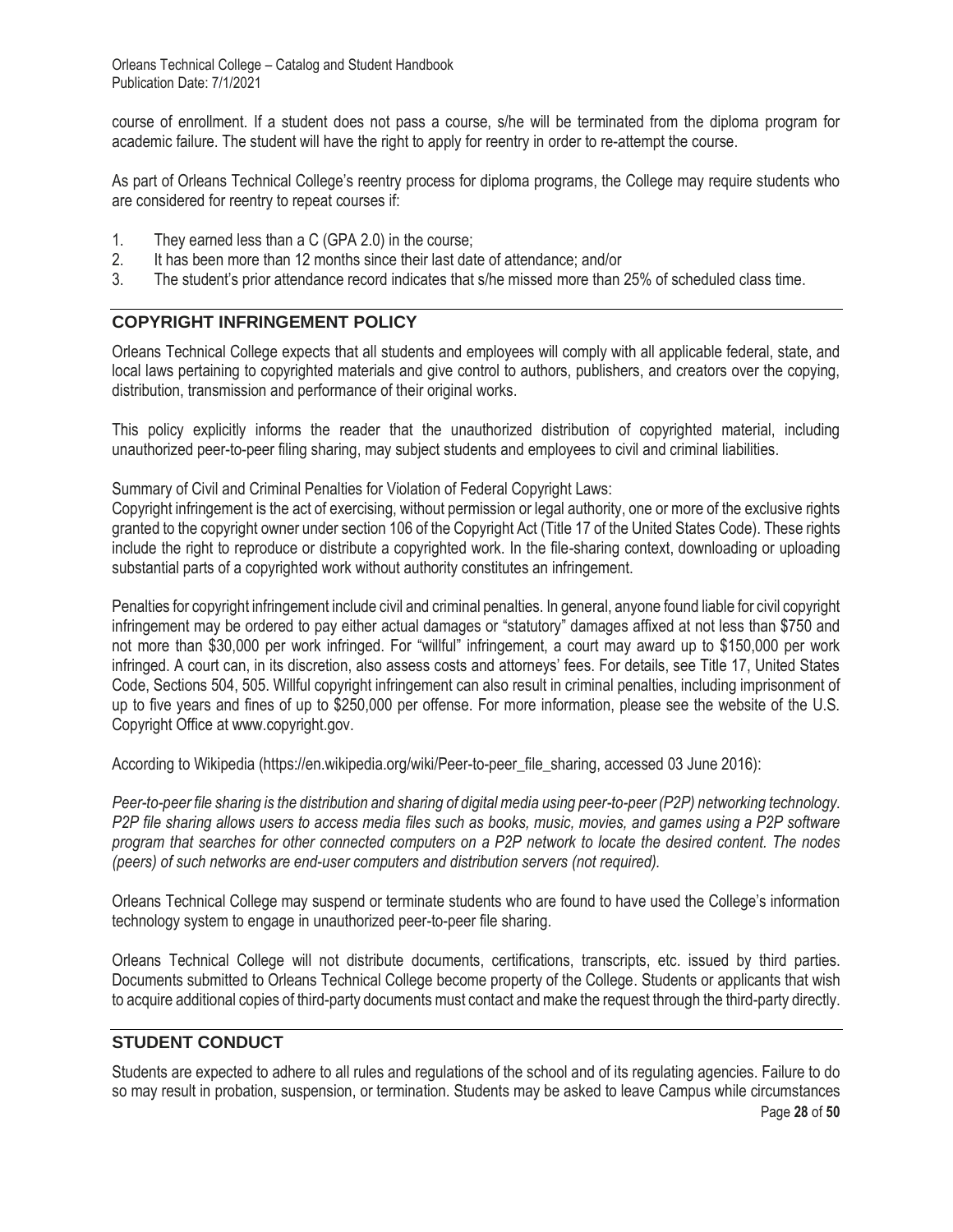of events are under investigation. Students asked to leave campus must do so immediately and may not return to Campus until notified by their Student Services Advisor or member of school staff. Students placed on behavior probation must sign a behavior probationary contract acknowledging that the rules and regulations of the school will be followed and that failing to abide by all of the rules and regulations moving forward will be considered a violation of the behavior probationary contract and will result in termination. Students terminated as a result of violating the rules and regulations of the College or the conditions of a behavior probation will not be considered for re-entry.

## **STUDENT RULES AND REGULATIONS**

As a student at Orleans Technical College, you have the right to pursue your education in a safe, professional environment where high standards are maintained in academics, conduct, and attendance. The staff at the Orleans Technical College has the responsibility to help you develop job skills. As a student, you, in turn, are responsible for following the rules and regulations of the College. The following rules and regulations are similar to employer expectations:

- 1. Notify your instructor as soon as possible if you are unable to attend school. If you are unable to contact him/her at your classroom telephone number, call or contact your Student Success Advisor and leave a message. You must have satisfactory attendance to remain in the program. Please refer to the attendance policy.
- 2. Arrive to class and return from breaks/lunch on time. Leaving class early will affect your attendance. Students should inform their instructor and/or Student Success Advisor of late arrivals and early departures. Students departing early are required to inform their instructor. Students who depart early from class and do not inform their instructor will be marked as an early dismissal by their instructor at the latest time the instructor noted the student's presence.
- 3. Refrain from any conduct which disrupts classes or interferes with the progress, physical or mental wellbeing of other students, staff, or with the general operation of the school. This includes, but is not limited to, loud arguments, confrontations, use of abusive language or profanity, pushing, shoving, or other aggressive behaviors, ethnic or cultural jokes, and failure to participate.
- 4. Follow instructions given from instructors and school staff. Failure to follow instructions can cause an unsafe learning environment and interfere with the education of other students. Students must follow all safety instructions given by the instructor and school staff.
- 5. Do not engage in any act that could be considered a danger to yourself or to others. This includes, but is not limited to, possessing weapons on school property, fighting in or near the school building, and misusing training equipment.
- 6. You may be terminated if you are found to have engaged in the theft of property belonging to the school, visitors, other students, staff, or faculty.
- 7. You may be terminated if you are found to have engaged in the willful damage or defacement of the school or property belonging to visitors, other students, staff, or faculty.
- 8. Students are not permitted to sleep in class, as it is not conducive to learning and creates a safety issue.
- 9. While working on hands-on tasks, students must wear appropriate safety personal protective equipment (PPE - safety glasses, hard hat, etc.).
- 10. Dress in accordance with OSHA regulations including work pants/ jeans and closed-toed shoes. Open-toed shoes, tank tops, shorts, and loose clothing (which presents a safety hazard) are not permitted. Students wearing clothing that is not permitted or contains offensive or inappropriate content will be asked to change into appropriate attire or leave the school.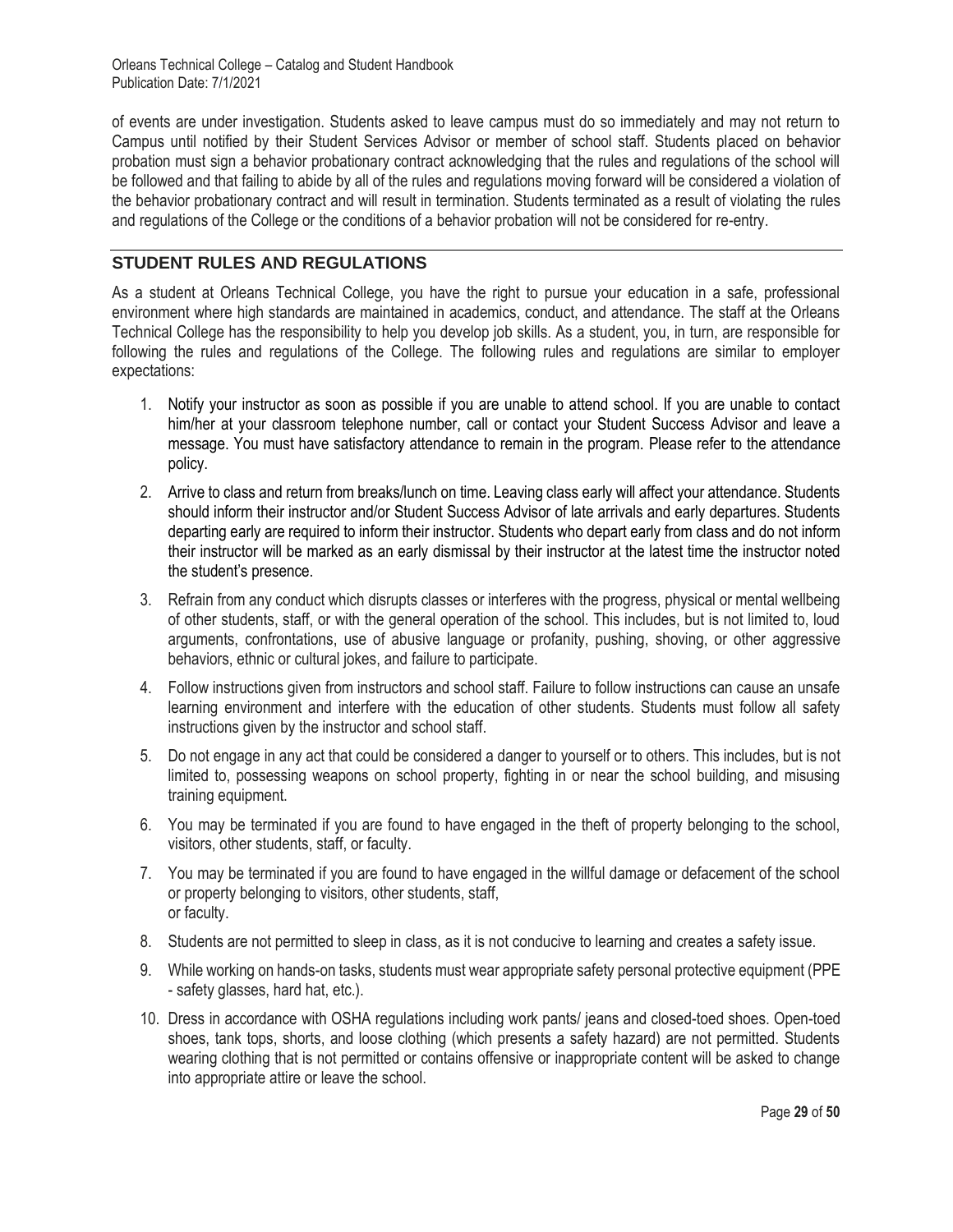- 11. Make all cell phone calls outside of your classroom or workshop. Silence electronic devices during class time. Cell phone use for the purpose of photographing projects must be approved and is at the discretion of the instructor to prevent unsafe working conditions.
- 12. Do not consume food and/or beverages while engaged in or observing hands-on tasks, including working with large and small tools, equipment, and machinery; and/or on a computer or in a computer lab.
- 13. Do not cheat on tests and/or class assignments.
- 14. You are not permitted access to Instructors' files, roll books, or gradebooks. These are confidential.
- 15. Do not falsify records. Records may include, but are not limited to, sign-in sheets, gradebooks, tests, etc.
- 16. Do not smoke in any part of the building. Orleans Technical College is a smoke-free facility; this prohibition extends to E-cigarettes (aka "vapor" cigarettes). Smoking is only allowed in designated smoking areas. The City of Philadelphia smoking ordinance states: *Beginning on January 9, 2006, no person shall smoke in any of the following places: Outdoors within twenty (20) feet of any entrance to any Enclosed Area in which smoking is prohibited.*
- 17. You may not use, possess, or sell alcohol and illegal drugs, including marijuana, inside or outside of the building (including the parking lots). If you are found in violation of this rule, you will be terminated from the school immediately.
- 18. Please read and uphold the school's DRUG-FREE SCHOOL AND WORKPLACE STATEMENT and SEXUAL OFFENSE AND SEXUAL HARASSMENT POLICIES. Individuals who violate these policies may be subject to termination and may be reported to local authorities.
- 19. Do not play ball or engage in other similar activities. These activities are not permitted in the building, parking lot, or patios.
- 20. Do not gamble or solicit on school property. The use of chips or markers is interpreted as gambling.
- 21. Do not bring children, family, or friends into the facility without permission. Any unauthorized person found in the building will be required to leave immediately.
- 22. Notify your family members that Orleans Technical College complies with The Family Educational Rights and Privacy Act (FERPA) of 1974. This is a federal law designed to protect the privacy of aspects of your educational record that are not considered basic information. Educational records are considered confidential and will not be released without written consent from you, the student.

### **TERMINATION FROM DIPLOMA PROGRAMS**

A student may be terminated from the College for lack of academic progress, non-payment of tuition, or failure to adhere to the rules and regulations of the College, including the attendance policy. An appeal may be submitted in writing to the Campus President within 30 calendar days from the date of termination. Disagreement with termination is not, by itself, grounds for appeal. Appeals must include the circumstance or reason the termination was unwarranted or made in error. The Campus President will render an appeals decision in writing typically within thirty (30) business days after the receipt of the formal appeal.

Students who wish to withdraw from the program should contact their Student Success Advisor.

### **ACADEMIC STANDARDS FOR DIPLOMA PROGRAMS**

Any student not retaining a mid-point GPA of at least 2.0 or a passing grade of at least a 60 in each course will be placed on academic probation. Those who cannot obtain an overall 2.0 GPA or passing grade in each course by the conclusion of the probation period will be terminated from the program.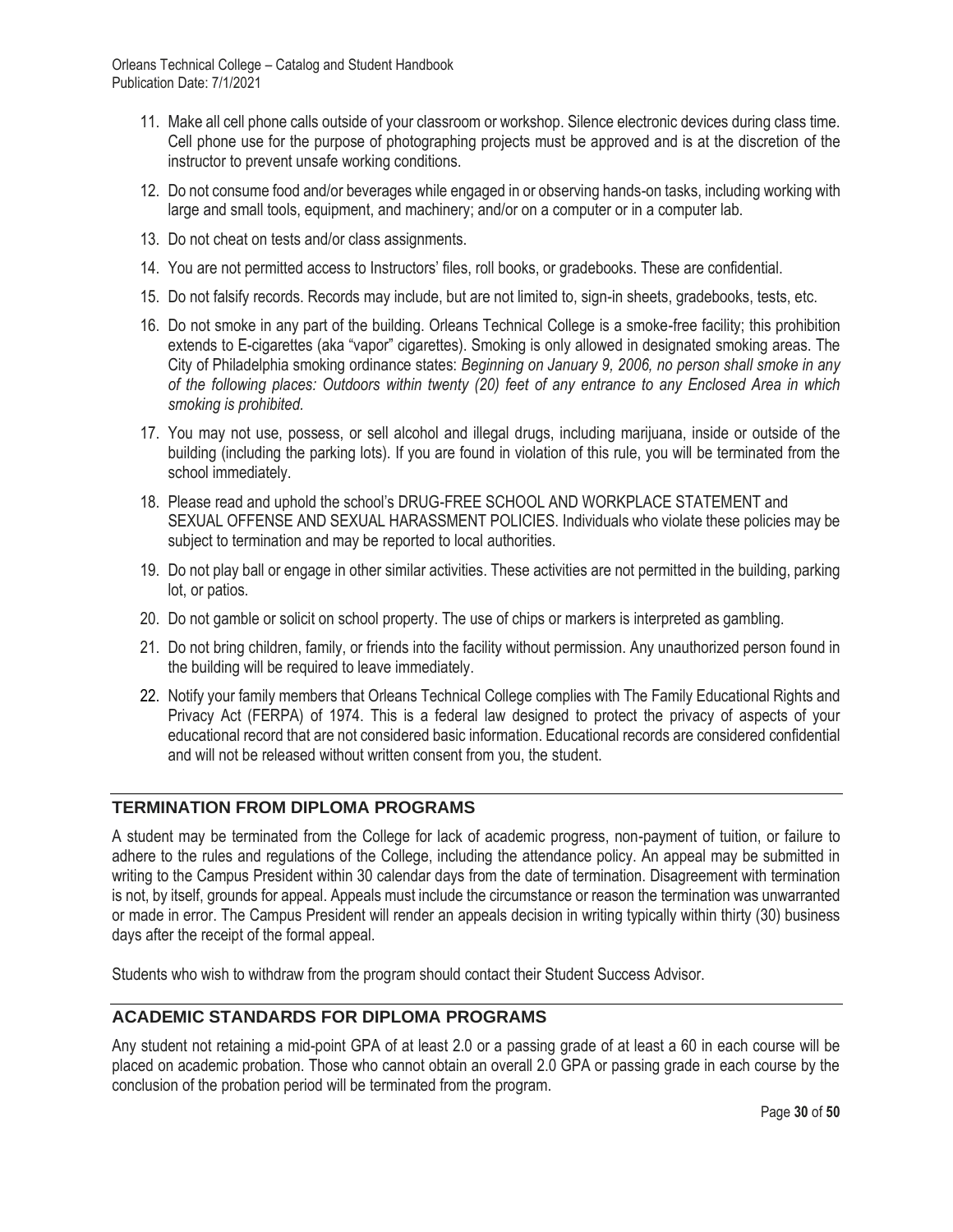| Letter<br>Grade |                  | Numerical<br><b>Equivalent</b> |
|-----------------|------------------|--------------------------------|
| A               | <b>Excellent</b> | $95 - 100$                     |
| A-              |                  | $91 - 94$                      |
| B+              |                  | $88 - 90$                      |
| B               | Good             | $84 - 87$                      |
| <b>B-</b>       |                  | $81 - 83$                      |
| C+              |                  | $78 - 80$                      |
| C               | Fair             | $74 - 77$                      |
| $C-$            |                  | $71 - 73$                      |
| D+              |                  | $68 - 70$                      |
| D               | Poor             | $64 - 67$                      |
| D-              |                  | $60 - 63$                      |
| F               | Failing          | 59 and Below                   |
|                 |                  | Incomplete                     |

## **MAKE UP POLICY FOR DIPLOMA PROGRAMS**

## **Make-Up Policy**

An "I" for incomplete may be given for specific courses when a student has work or tests to make up. Incomplete work must be made up within 5 consecutive scheduled school days of the last date of attendance. Failure to meet this requirement will result in a grade of "F" for the course. As a result, a student receiving an "F" in a course will not have the necessary credits to graduate from the program and will be terminated from the program for academic failure.

It is the student's responsibility to make-up missed work and coordinate with their instructor(s) and/or Academic Affairs Direct to make-up missed work within the appropriate time frame.

## **Retest Policy**

Student is absent on the day of the test or Late enough that they miss the test

- 1. If a student is absent on the day of the test:
	- a. When the student comes in, arrange a date and time that the student will take the test. The date should be either the day the student returns or within the next 2 days.
	- b. Document the date of time for the student's retest
	- c. The highest grade that the student could receive on the retest will be a 90.
	- d. The student should be given a different version of the test than the rest of the class received (if necessary)
	- e. Any exceptions to this due to a legitimate and verifiable absence will be made by the Academic Affairs Director.
- 2. If the student is absent on the agreed upon re-test date:
	- a. The student receives a zero for that test
	- b. The student may be given another retest date only as determined by the Academic Affairs Director
- 3. If the test grade is the only mark for a particular course (i.e. Blueprint Reading) AND the student is absent on the re-test date: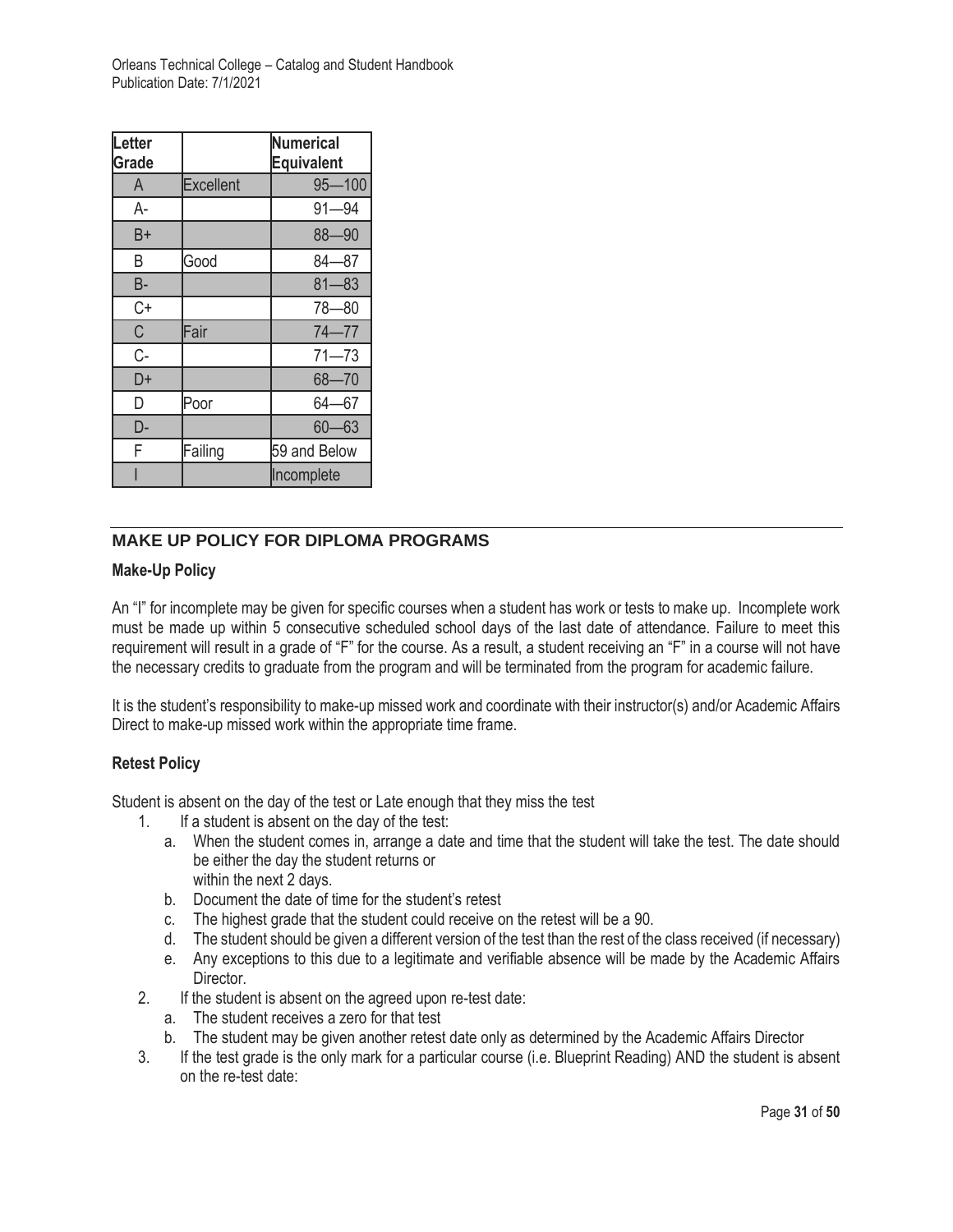- a. Notify the Academic Affairs Director
- b. The Academic Affairs Director will place the student on an Academic Probation with a specific timeframe that the student has to make up the test or risk being terminated for academic failure.

Student fails the test

- 1. If a student fails a test AND it is not the only grade for the course:
	- a. The student has the option to retake the test within 5 consecutive scheduled school days of receipt of the failing grade.
		- i. The student then would have both scores (the failing score and the retest score) averaged together for the new test score.
		- ii. If the student does not show up on the arranged retest date and time, the original failing grade stands.
		- II. If a student fails a test AND it is the only mark for a particular course:
			- a. Notify the Academic Affairs Director
			- b. The Academic Affairs Director will place the student on an Academic Probation with a specific time that the student has to make up and pass the test or risk being terminated for academic failure.

There will be no retests offered for a Passing Grade.

#### **GRADE REPORTS**

For diploma programs, grade reports are issued to students at the mid-point of the training program. Final grade transcripts for all programs are mailed to graduates at the time of course completion once all program requirements and obligations to the school have been met. Current students can log in to Google Classroom with their assigned school email address to view their earned grades at any time. An alert will be sent to your school assigned email address when an instructor posts or changes a grade.

### **TRANSCRIPTS**

Diploma program students are mailed one copy of their official transcript once they have satisfied all program requirements. To obtain additional copies of transcripts, a written request should be forwarded to the Student Records Department along with a fee of \$15.00 for each transcript requested. Orleans Technical College reserves the right to withhold transcripts and similar documents for those who have unmet obligations to the school.

### **GRADUATION REQUIREMENTS FOR DIPLOMA PROGRAMS**

In order to receive a diploma, a student must: (1) earn all of the program credits as specified in the program outlines; (2) meet satisfactory academic progress requirements; and (3) must pay all tuition and fees. Diplomas are awarded to students at the first graduation ceremony following program completion.

### **GRADUATION HONORS FOR DIPLOMA PROGRAMS**

**Tradesperson or Achievement Awards:** The school faculty nominates candidates to receive these awards. Recipients of these awards demonstrate special combinations of academic and technical ability, dependability, and other personal characteristics that predict success in the work environment.

**Perfect Attendance:** Graduates who attend every class during their enrollment with no lateness or early departures earn this award.

**Outstanding Attendance:** Graduates who missed no more than six hours of training earn this award.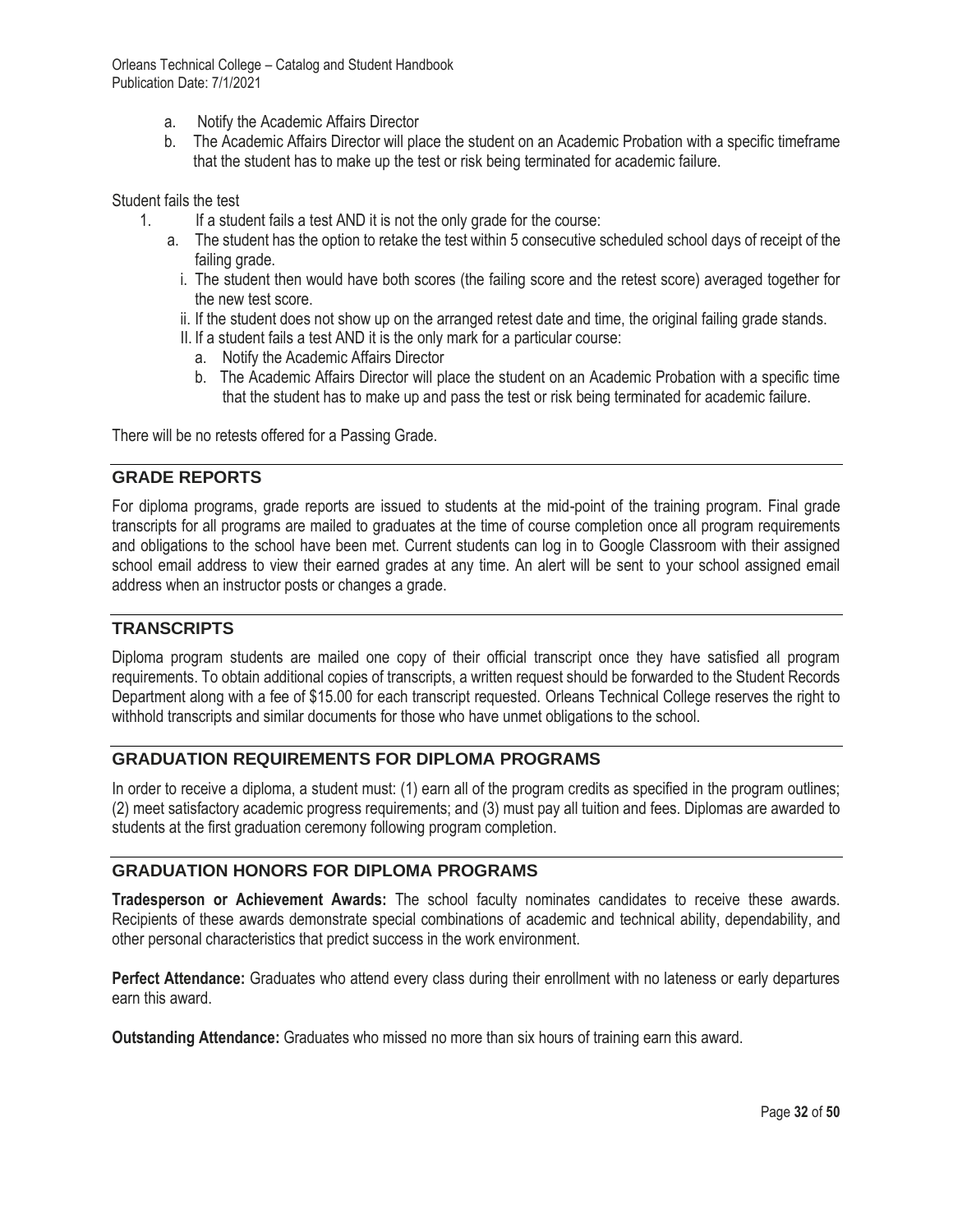## **SNOW/WEATHER CANCELLATION**

The decision to close Orleans Technical College due to inclement weather is made by College management in conjunction with the College's parent company, JEVS Human Services. Do not assume that Orleans Technical College is closed when the Philadelphia public or parochial schools are closed. The College will announce weather related delays and closures via KYW 1060 (snow closing number is **1062**), CBS 3, NBC 10, and FOX 29. You can also call 215-728-4700 for voice mail notification of school closings. Students are encouraged to sign up for electronic text messages concerning school closures. Information on how to opt into this service is available from instructors and Student Success Advisors.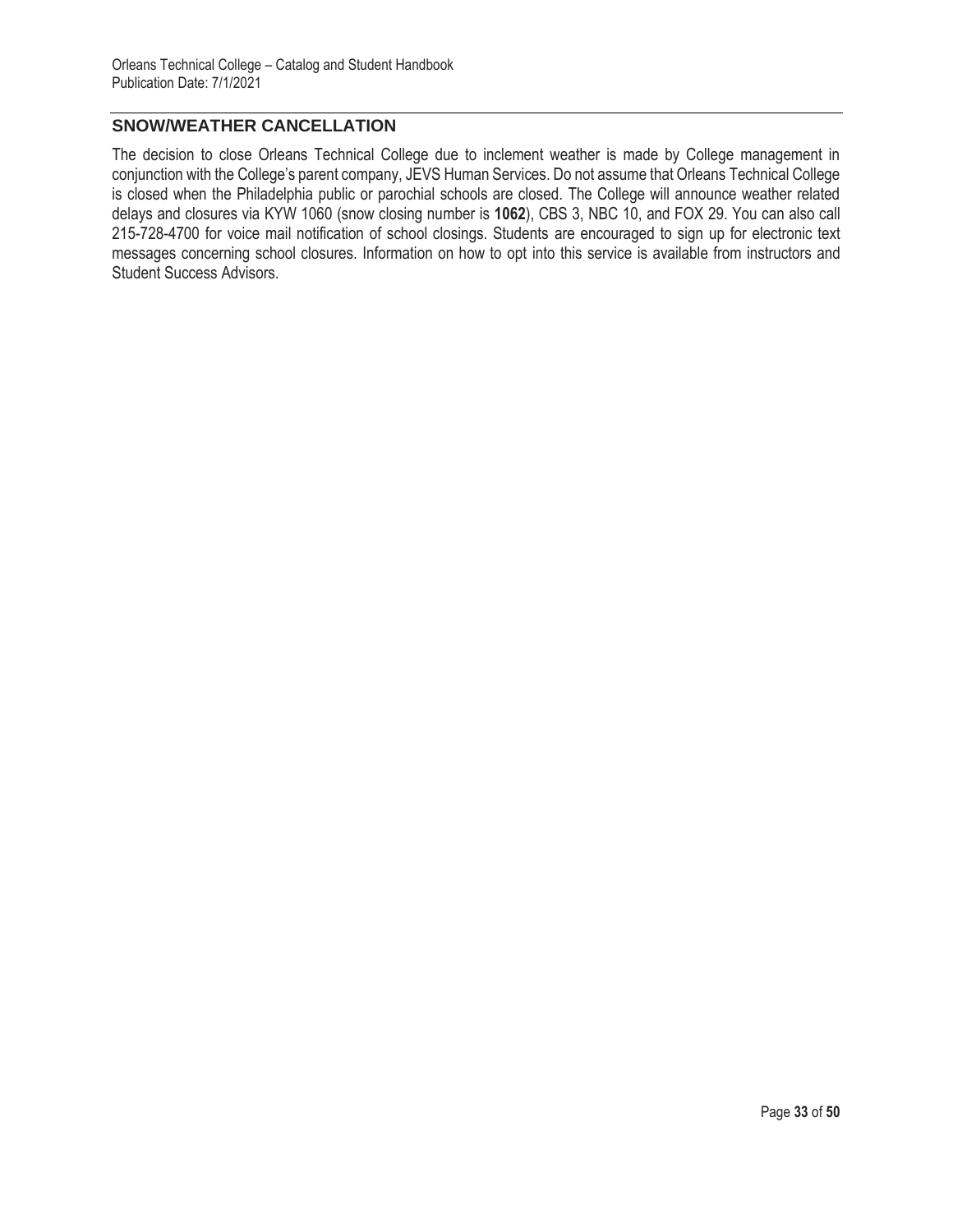# Student and Career Services

## **ORIENTATION**

An orientation for new students is held before each new class. Students receive an overview of the program and the basic rules and regulations. Any initial questions are answered. Students review the program, facility, rules and regulations, attendance policies, academic requirements, description of the services available, and the importance of professional development.

## **ADVISING**

All faculty and staff are dedicated to helping students overcome barriers to successful completion of their course of study. The Education Department, Student Services, and Career Services staff provide student advising.

## **LEARNING RESOURCE SYSTEM (LRS)**

The school maintains a Learning Resource System to accommodate program objectives and support course assignments. The Learning Resource System is physically housed in room T-101, on the building's first floor, and contains texts, periodicals, and reference books for supplementary study that are relevant to the training programs offered. Orleans' Learning Resource System includes access to online resources. Orleans' Campus holds multiple computer stations with Internet access for student use.

#### **Students must clear all library obligations before being approved for graduation.**

**Hours of Operation**: The Library is open during day and some evening hours for student and instructor access and are staffed by either the Librarian or other trained personnel. Schedules are posted outside each library. The computer lab is available to students during breaks and after class. If the library is closed and a student needs access, the student can request access from the Academic Affairs Director.

### **Circulation and Use of Resources:**

- All members of the Orleans community—Students, Instructors and Staff—have access to library materials as needed for classroom information needs, research projects, professional development and personal interest.
- General Collection books circulate for 2 weeks; Audiovisual Materials for 1 week. Reference books will usually not circulate except to an instructor for immediate need in a classroom.
- The Orleans Technical College community has access to many electronic and online resources such as periodical and reference databases and audiovisual materials.
- Students must clear all library obligations before being approved for graduation.
- The library can be contacted by email: library@orleanstech.edu or by leaving a message at 215-728-4168.
- See the binder "Accessing Electronic Library Resources" located within the Libraries for additional information.

## **JOB SEARCH ASSISTANCE**

Job search assistance is an important facet of the College's training programs. Students are taught how to prepare for the labor market through a series of Professional Development courses and practicing methods for developing trainingrelated job opportunities and accessing the CareerPrepped essential skills builder program. Employment Specialists meet with students individually and in groups to identify the employment needs of each student. They offer orientation to the world of work, provide training in interviewing techniques, resume building, and professionalism to prepare for training related employment. Employment Specialists develop employer relations and facilitate employer/graduate recruitments on and off campus.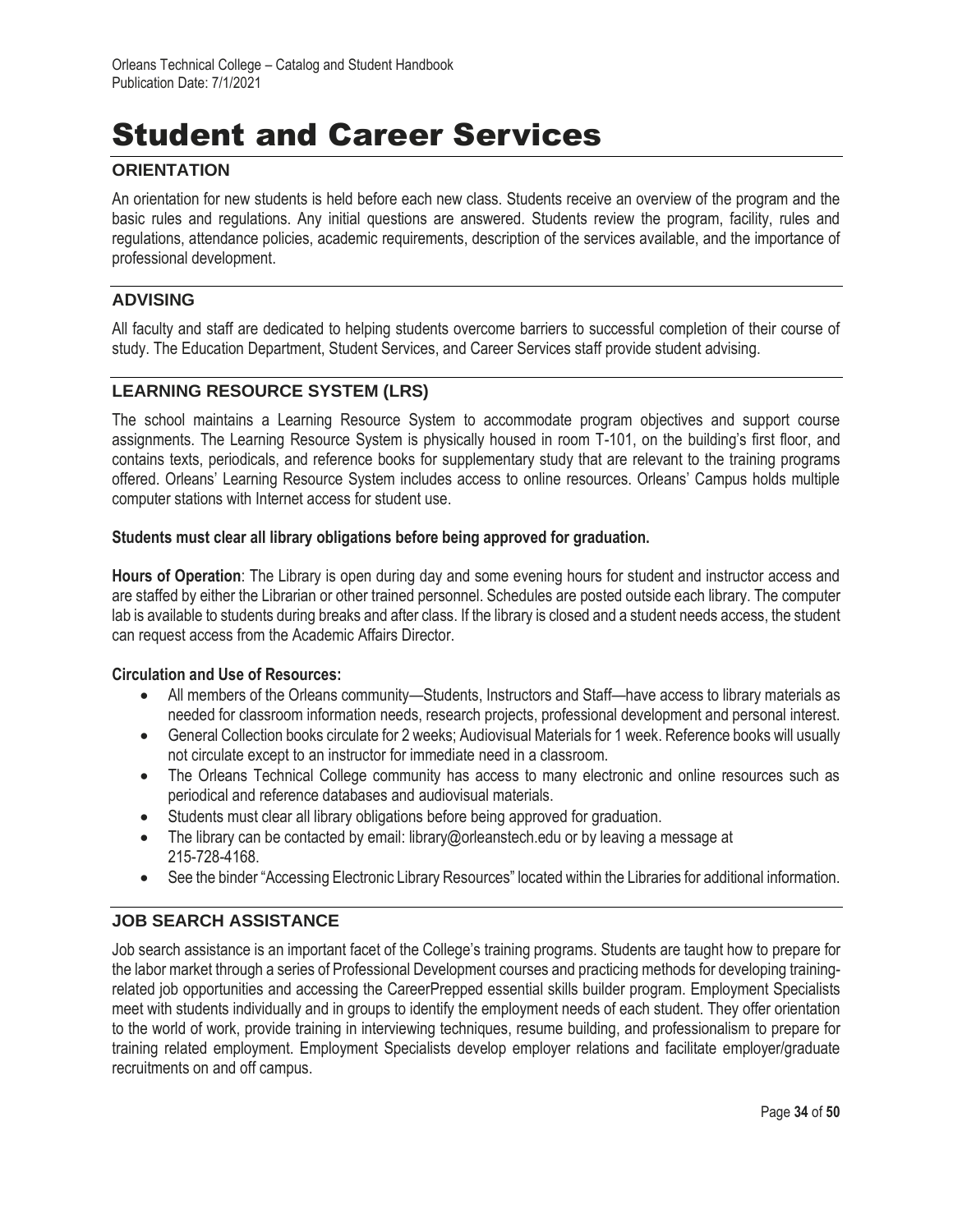**Although the College cannot guarantee employment for its graduates,** every effort is made to assist graduates to secure employment in a training related field at no additional cost. The ultimate responsibility for finding employment, however, lies with the graduate.

Job search assistance continues for every graduate as long as necessary and appropriate. Employment Specialists contact graduates at periodic intervals after graduation to update employment information. Graduates should and are encouraged to report training related employment to the Career Services Department.

Orleans Technical College is required to verify the employment of each graduate in order to demonstrate compliance with accreditation standards. OTC utilizes a third-party verification services to verify all training related jobs recorded by the school for each graduate who obtains employment. The service will contact employers and graduates via phone and/or e-mail to verify the employment information reported.

## **STUDENT/ADMINISTRATION MEETINGS**

The Student/Administration Meetings are a forum where student representatives and school administrators exchange information and discuss areas of student interest or concern to benefit the entire program. Each new class selects a representative who meets regularly with administration in order to fulfill the following objectives:

- To promote constructive student input and feedback concerning the school
- To facilitate the distribution of policy changes, newsletters, announcements, and other timely information to the student body
- To encourage and practice various professional problem-solving and interpersonal communication techniques associated with group representation
- To provide an organized setting for brainstorming ideas for extracurricular events, suggestions for improvement, and other issues related to the enhancement of the student experience

## **TUTORING**

The College offers students services designed to support their training efforts and ensure success. Students needing assistance with mathematics, or in need of special help with the technical aspects of a course, may obtain assistance from tutors, instructors, or assistant instructors.

## **COMMUNITY OUTREACH/FIELD EXPERIENCE PROGRAM**

During training in the diploma programs, field experiences may be arranged with a variety of community-based organizations. This effort benefits students by providing practical, curriculum-related projects in community settings. The community programs benefit from having trained students' complete projects.

# **FACILITIES AND SERVICES FOR THE DISABLED**

Orleans Technical College has been constructed in compliance with all rules and regulations of the Americans with Disabilities Act (ADA) of 1990. Classrooms and lavatories are all ADA compliant and a wheelchair accessible elevator has been installed to enable easy access to our second floor in the administrative building. Students with disabilities who meet the College's admission requirements and request an accommodation meet with the Acting Director, who arranges for any necessary reasonable accommodations. The Student Services Department provides special assistance by means of a Student Success Advisor who tracks student progress and concerns and ensures that necessary assistance is provided to the student.

# **ENROLLMENT AND GRADUATION VERIFICATION**

Orleans Technical College has authorized the National Student Clearinghouse to provide enrollment and graduation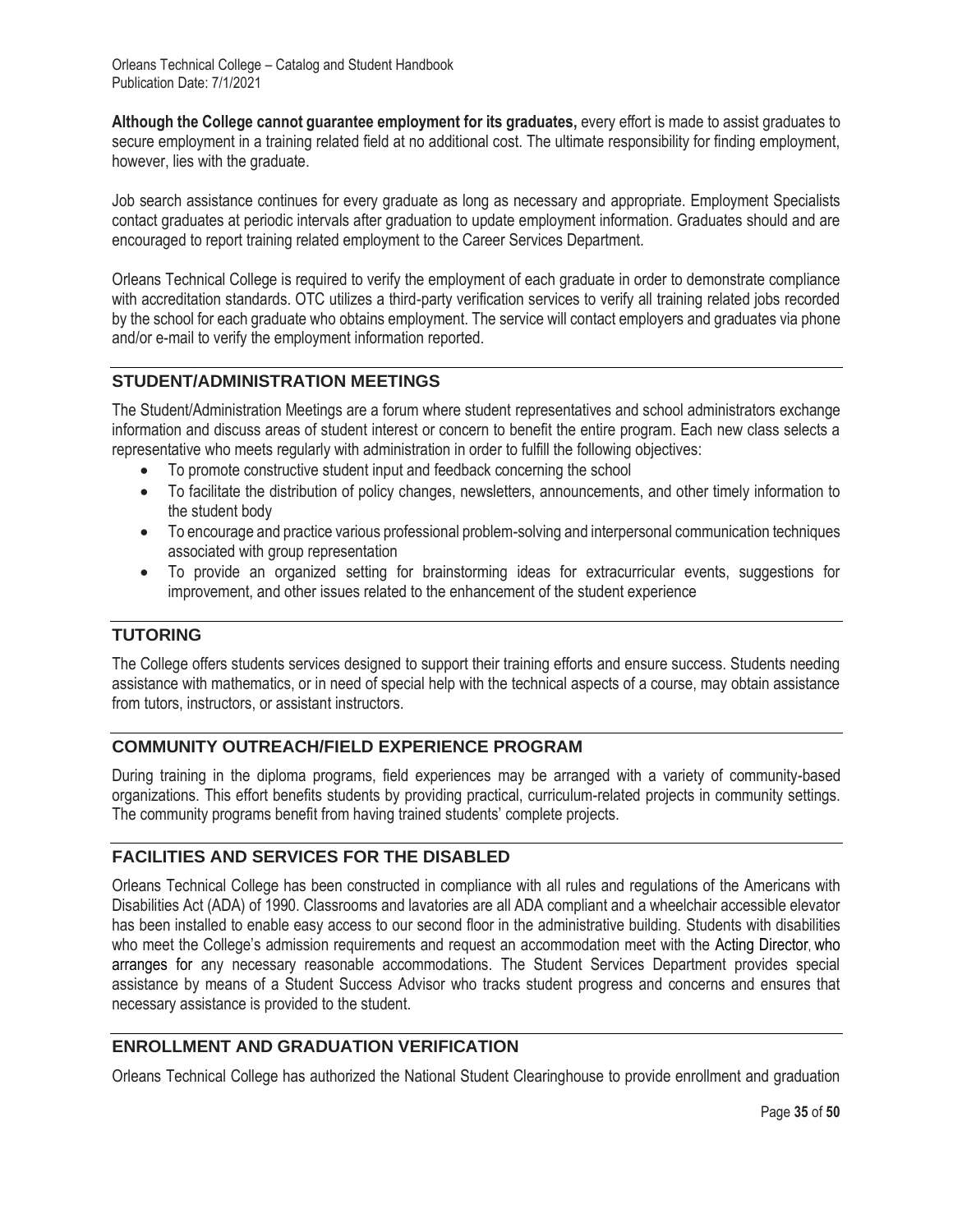verifications. The National Student Clearinghouse can be contacted 24 hours per day, 365 days per year at www.degreeverify.org. Additional customer service support is available through the National Student Clearinghouse 703-742-4200, Mondays through Thursdays from 9:00 a.m. to 7:00 p.m., and Fridays from 9:00 a.m. to 5:00 p.m. EST. A fee will be collected for this service.

## **VOTER REGISTRATION**

Voter registration forms are available in the College's Learning Resource Center, T-101. In addition, the College's librarian is available to assist students with electronic voter registration.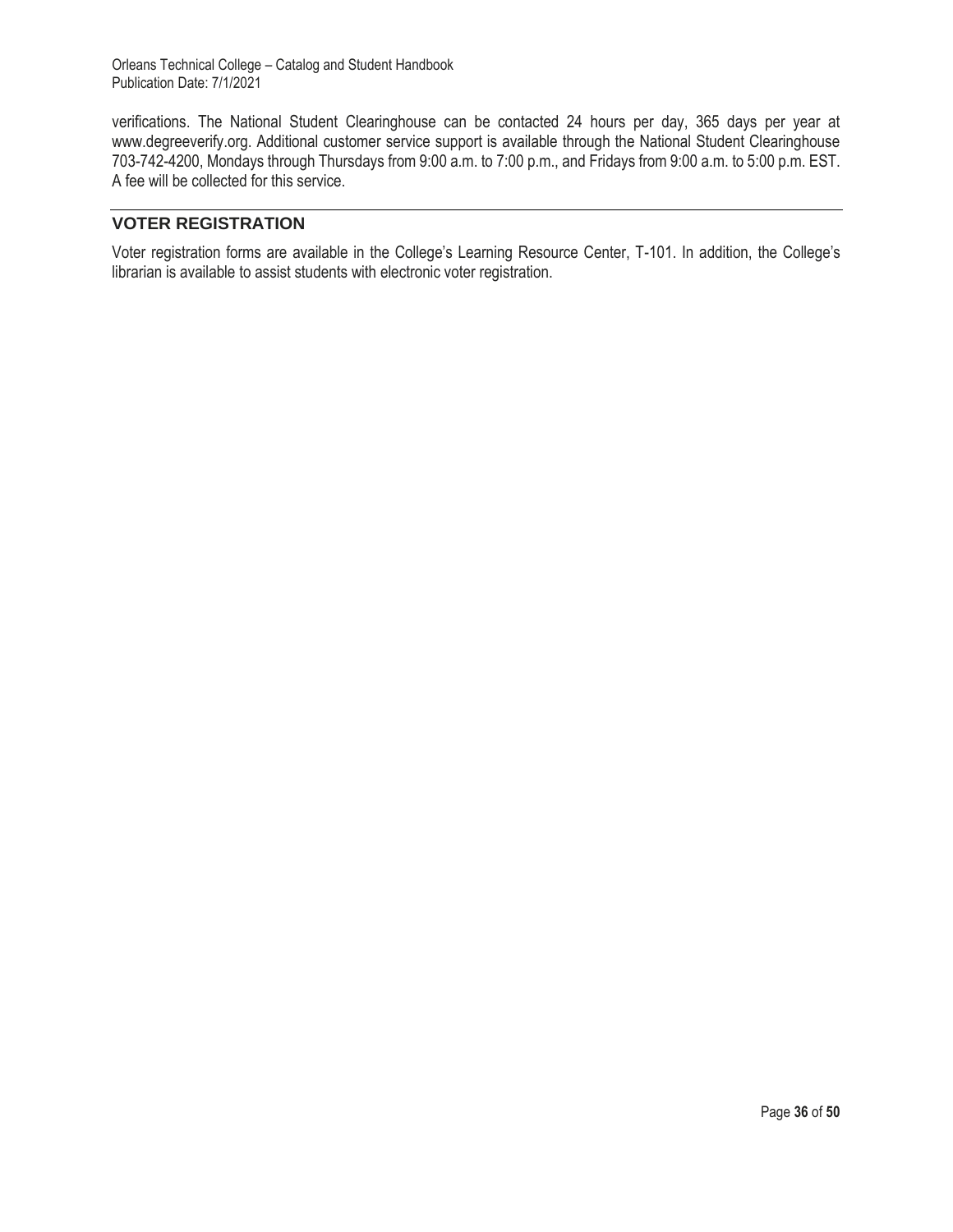# Building Trades Training

## **AIR CONDITIONING, REFRIGERATION, AND HEATING**

#### **Course Outline/Description**

#### **DIPLOMA PROGRAM**

24 weeks – 6 months - 24 semester credit hours (DAY) 52 weeks – 13 months - 24 semester credit hours (EVENING) Total 720 hours

#### **OBJECTIVE**

The Air Conditioning, Refrigeration, and Heating\* program teaches the skills required to diagnose, maintain, and repair residential air conditioning and commercial air conditioning, heating, and refrigeration equipment. Students learn refrigeration through work with freezers, cold rooms, and ice machines. Federal environmental reclamation and recycling standards are taught. In the air conditioning and heating portion of the course, students are taught current technology relating to central air conditioning and window units, heat pumps, gas and oil-fired furnaces, and related ductwork. Principles of alternative energy are taught through radiant heat.

### **EMPLOYMENT OPPORTUNITIES**

Graduates are employable in entry-level positions such as air conditioning technicians, refrigeration technicians, air conditioning and refrigeration mechanics or helpers, and general maintenance personnel. The College recommends that students take the E.P.A. exam at the completion of training to enhance employment opportunities.

*\* Students in this program are eligible to receive industry recognized certification from the National Occupational Competency Testing Institute (NOCTI) upon successful completion of certification exams*

*\* Students are given the opportunity to earn OSHA-10 Certification from Occupational Safety and Health Administration upon successful completion of the required tests.*

|                 | <b>COURSE TITLE</b>                                                             | <b>CREDIT</b><br><b>HOURS</b> |
|-----------------|---------------------------------------------------------------------------------|-------------------------------|
| ACRH 601        | Introduction to Safety in Air Conditioning,<br>Refrigeration, and Heating       | 0.5                           |
| ACRH 602        | Fundamentals of Mathematics for Air Conditioning,<br>Refrigeration, and Heating | 0.5                           |
| <b>ACRH 603</b> | Basic Tools for Air Conditioning, Refrigeration,<br>and Heating                 | 0.5                           |
| ACRH 604        | Air Conditioning, Refrigeration, and Heating<br><b>Measurements</b>             | 1.5                           |
| ACRH 605        | <b>Electrical Theory and Applications</b>                                       | 4.5                           |
| ACRH 606        | Heating Theory and Applications                                                 | 2.5                           |
| <b>ACRH 607</b> | <b>Basic Compression Refrigeration</b>                                          | 2.5                           |
| ACRH 608        | Tubing, Piping, and Soldering                                                   | 2.0                           |
| ACRH 609        | Condensing Units                                                                | 1.5                           |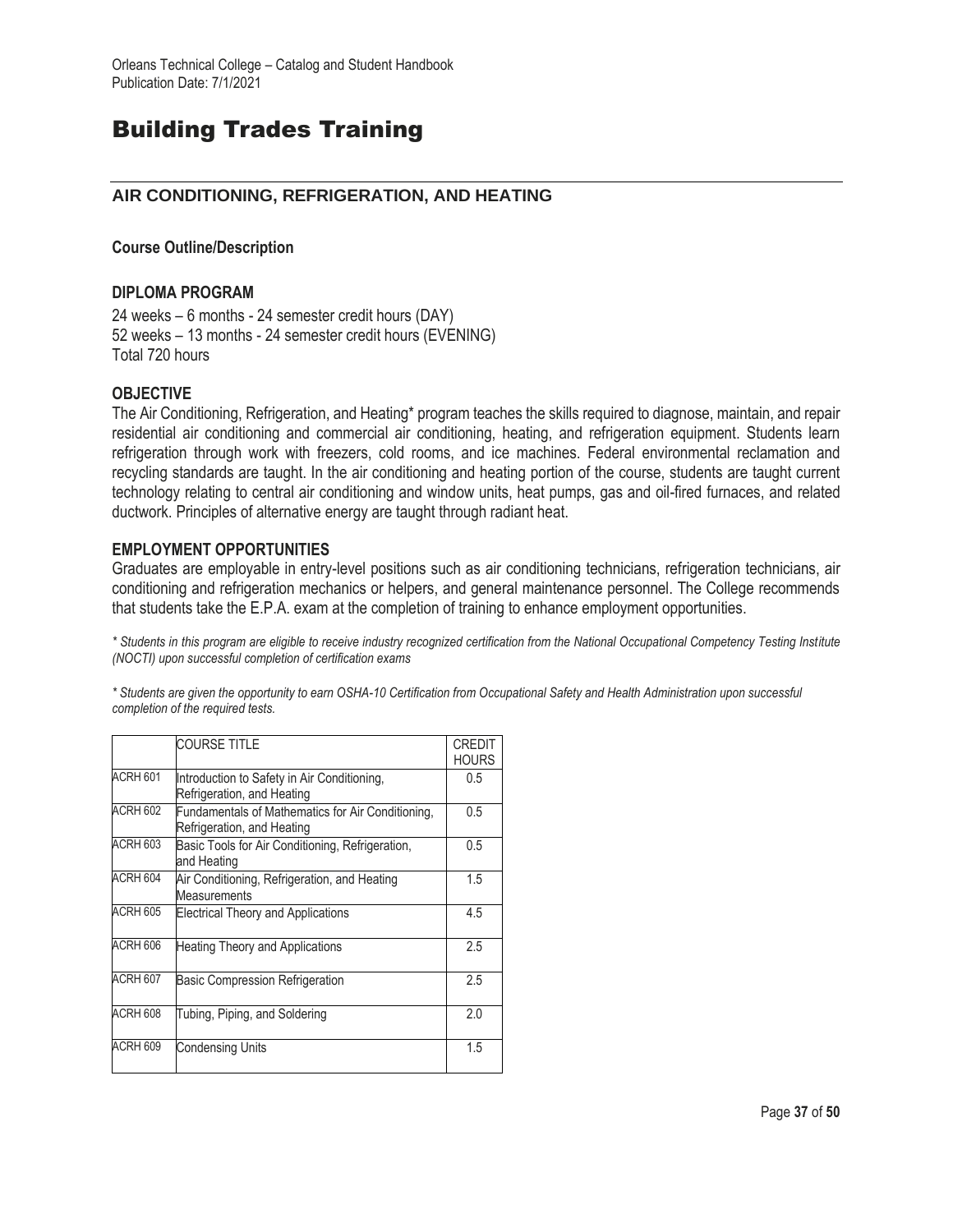| ACRH 610 | Air Conditioners                                   | 1.0 |
|----------|----------------------------------------------------|-----|
| ACRH 611 | <b>Heat Pumps</b>                                  | 1.0 |
| ACRH 612 | Domestic, Commercial, and Industrial Refrigeration | 2.0 |
| ACRH 613 | Recovery, Recycling, and Reclaiming                | 0.5 |
| ACRH 614 | Ductwork Application                               | 1.0 |
| PD 616   | <b>Professional Development</b>                    | 2.5 |

#### **ACRH 601 INTRODUCTION TO SAFETY IN AIR CONDITIONING, REFRIGERATION, AND HEATING**

This course familiarizes students with air conditioning, refrigeration, and heating terms, and modern developments in the fields of air conditioning, mechanical refrigeration, and heating. Students learn to recognize unsafe situations, follow rules for shop and personal safety, select the correct fire extinguisher for each class of fire, and match the safety color code with elements of its use. Included are specific safety rules pertaining to the field. Students are also able to match ampere figures to their effects on the human body. Students receive an introduction to Green Technology and Energy Efficiency in the trades.

#### **ACRH 602 FUNDAMENTALS OF MATHEMATICS FOR AIR CONDITIONING, REFRIGERATION, AND HEATING**

This course provides a review of basic mathematics including fractions, decimals, percentages, square roots, and liquid and linear measurements.

#### **ACRH 603 BASIC TOOLS FOR AIR CONDITIONING, REFRIGERATION, AND HEATING**

Students learn identification, use, and care of basic and specialized hand tools used in the trade.

#### **ACRH 604 AIR CONDITIONING, REFRIGERATION, AND HEATING MEASUREMENTS**

This course covers the identification, care, and use of different types of instruments required to record temperature, pressure, and heat in various units of measurement as used in the air conditioning, refrigeration, and heating trades. Refrigeration cooling loads, heat load and heat gain loads are also taught.

#### **ACRH 605 ELECTRICAL THEORY AND APPLICATIONS**

This course presents fundamentals of electricity, Ohm's Law, and electrical circuits. Students learn to identify and use electrical test instruments and understand the distribution of electrical power. Thermostats, relays, capacitors, protection devices, and electric motors are studied, as well as the reading of wiring diagrams.

#### **ACRH 606 HEATING THEORY AND APPLICATIONS**

This course presents fundamentals of gas, oil, and electric forced hot air systems. This includes the duct system, the heat exchanger, the electrical controls, and the control circuitry. Energy conservation methods as they relate to heating and air conditioning are discussed. Students also learn to troubleshoot gas heaters. Students are taught the installation of solar hydronic radiant heat in the floor. Students make all connections for solar hydronic radiant heat systems. The focus is to teach students the efficiency of such systems and their green applications.

#### **ACRH 607 BASIC COMPRESSION REFRIGERATION**

This course covers identification of compressors, evaporators, condensers, connecting refrigerant lines, and system accessories; use of refrigerants; evacuation; pressurizing; testing for leaks; and charging. Students will also tear down and inspect compressors.

#### **ACRH 608 TUBING, PIPING, AND SOLDERING**

In this course, students learn to select pipe, tubing, and fittings; flare, bend, and swag tubing; and perform soft soldering, silver brazing techniques.

#### **ACRH 609 CONDENSING UNITS**

In this course, students learn to define terms associated with sealed system components (condensing units) and to discuss, list, identify, operate, and repair them.

#### **ACRH 610 AIR CONDITIONERS**

This course covers the major components of air conditioners; matching wire size to carrying capacity; parts identification; troubleshooting, and repair of air conditioning units including split systems.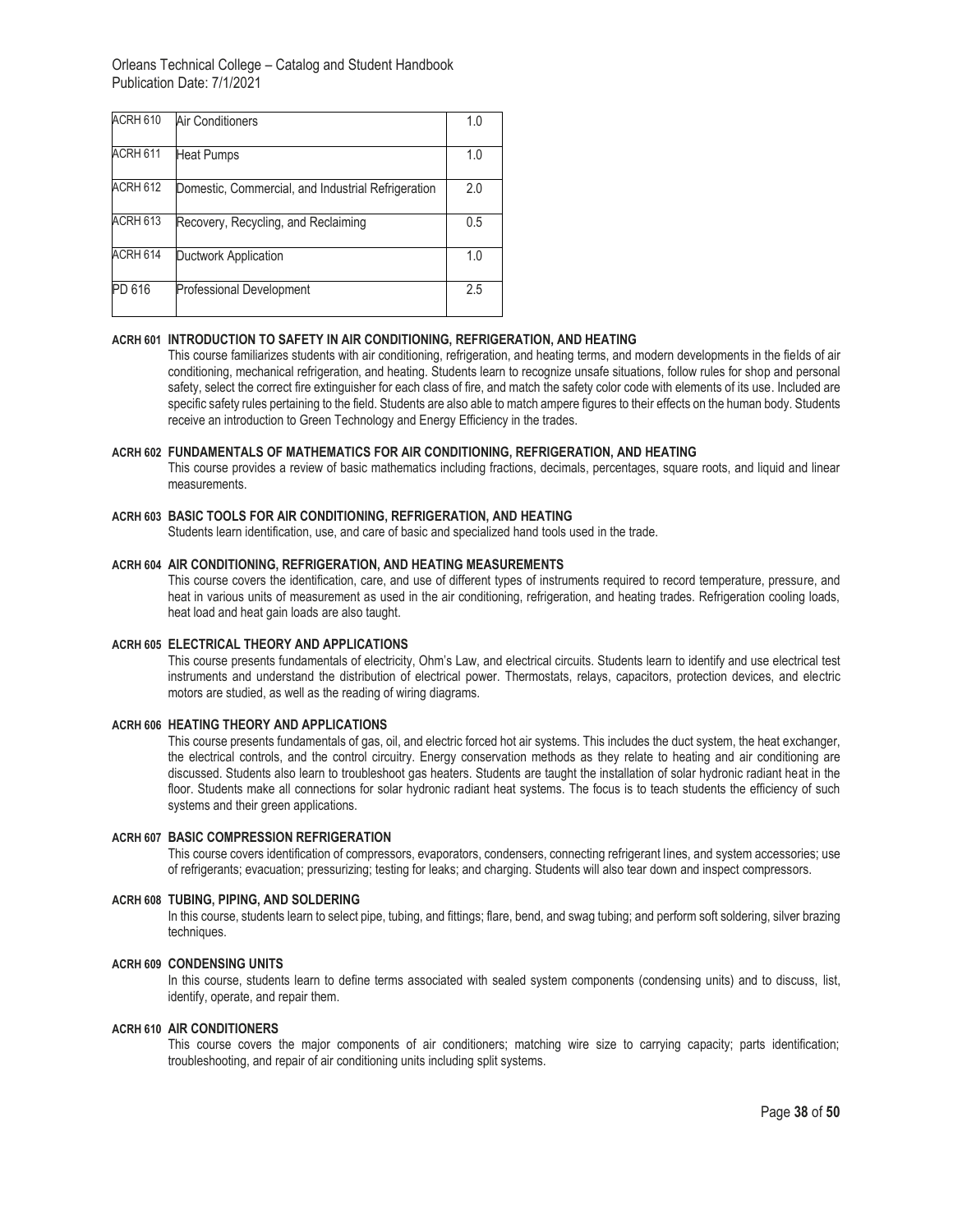#### **ACRH 611 HEAT PUMPS**

The theory of heating and/or cooling by heat pumps is discussed, along with their advantages and disadvantages.

#### **ACRH 612 DOMESTIC, COMMERCIAL, AND INDUSTRIAL REFRIGERATION**

The course covers domestic refrigerators, commercial walk-in boxes, ice-making machines, and ancillary controls associated with industrial refrigeration systems. Students also learn the basics of electrical controls, refrigeration defrost controls, mechanical servicing, shell and tube condensing units, oil pressure controls, hot gas defrost, electrical defrost, water pumps and troubleshooting techniques.

#### **ACRH 613 RECOVERY, RECYCLING, AND RECLAIMING**

Students learn the effects of CFC refrigerants on the ozone layer of the atmosphere and the Environmental Protection Agency's rules governing the phasing out of CFCs and HCFCs. In all hands-on projects, students are instructed in the proper procedures required to recover CFCs. Department of Transportation regulations regarding the transport of refrigerant drums and cylinders are reviewed and discussed.

#### **ACRH 614 DUCTWORK APPLICATION**

This course covers sizing and placement of ductwork, registers, and grills for proper air distribution.

#### **PD 616 PROFESSIONAL DEVELOPMENT**

Students learn the skills employers require for positive work relationships and long-term employment. They include targeted workplace competencies: problem solving and other cognitive skills, oral communication skills, personal qualities, work ethic, and customer service, interpersonal and teamwork skills. Students also learn about the importance of professionalism on the jobsite and employer expectations. Employment Specialists teach students effective Internet, interviewing, and job search skills.

## **BUILDING MAINTENANCE**

#### **Course Outline/Description**

#### **DIPLOMA PROGRAM**

24 weeks – 6 months - 25 semester credit hours (DAY) 52 weeks – 13 months - 25 semester credit hours (EVENING) Total 720 hours

#### **OBJECTIVE**

Building Maintenance\* teaches diversified skills needed to maintain and renovate commercial and residential properties. Students are taught basic skills in electricity, carpentry, plumbing, heating and air conditioning maintenance. Training also includes painting, papering, and tiling. Students acquire skills in appliance repair, and they receive an introduction to Green Technology and Energy Efficiency in the trades. Students are instructed in safety precautions in the performance of building maintenance tasks, with an emphasis on the proper use of hand and power tools.

#### **EMPLOYMENT OPPORTUNITIES**

Graduates are prepared for entry-level employment as maintenance mechanics in apartment complexes, healthcare facilities, industrial establishments, and commercial buildings.

|               | <b>COURSE TITLE</b>                                 | <b>CREDIT</b><br><b>HOURS</b> |
|---------------|-----------------------------------------------------|-------------------------------|
| <b>BM 101</b> | General Mathematics for Building Maintenance        | 0.5                           |
| <b>BM 102</b> | Carpentry and Concrete Pads                         | 4.0                           |
| <b>BM 103</b> | Screen Repair, and Appliance Repair and Maintenance | 1.0                           |
| <b>BM 104</b> | Painting, Papering, Tiling, and Floor Care          | 3.0                           |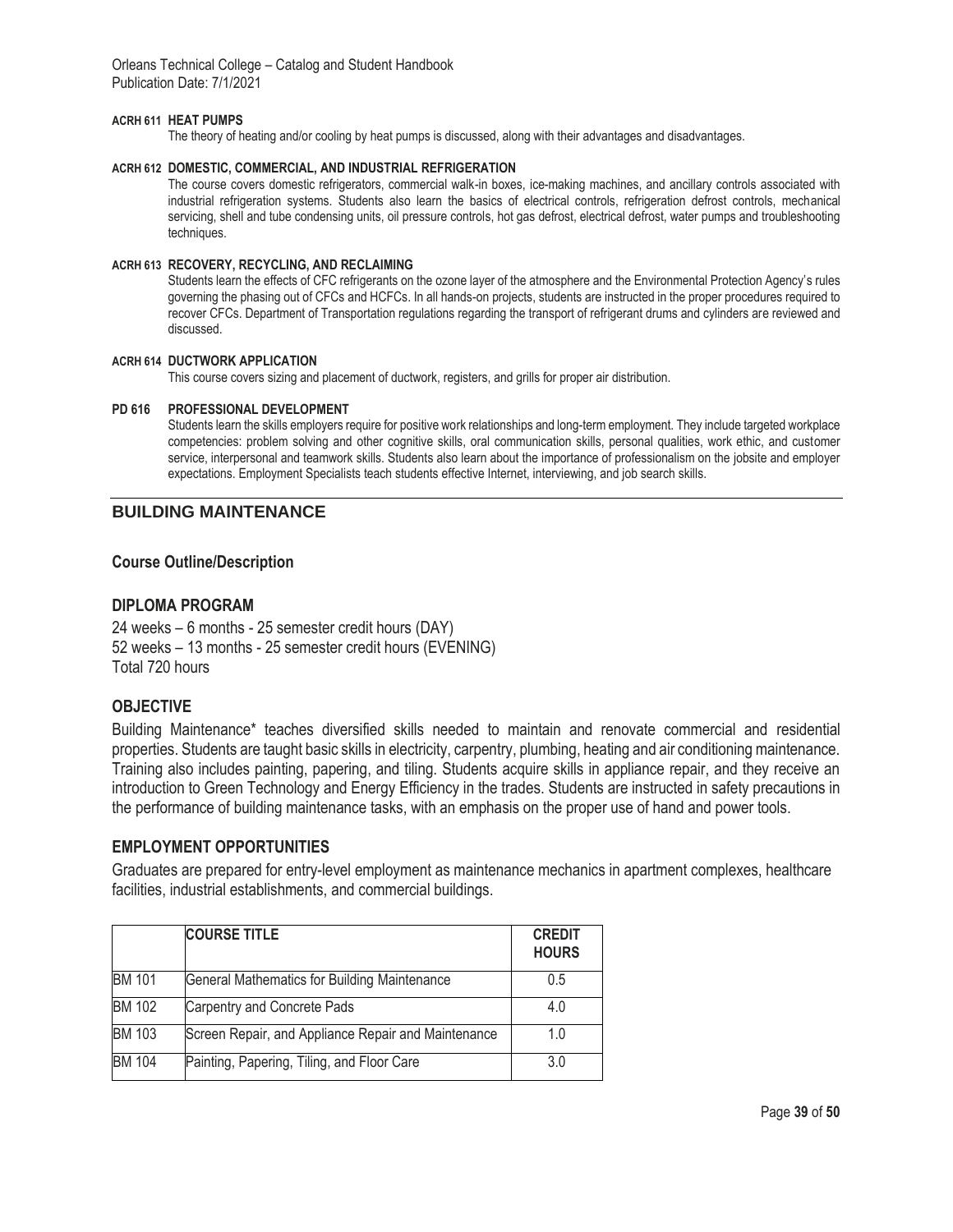| <b>BM 105</b> | <b>Electricity and Blueprint Reading</b> | 4.5 |
|---------------|------------------------------------------|-----|
| <b>BM 106</b> | Plumbing and Pipe Fitting                | 3.5 |
| <b>BM 107</b> | Air Conditioning                         | 2.0 |
| <b>BM 108</b> | Heating                                  | 4.0 |
| PD 616        | Professional Development                 | 2.5 |

*\* Students in this program are eligible to receive industry recognized certification from the National Occupational Competency Testing Institute (NOCTI) upon successful completion of certification exams.*

*\* Students are given the opportunity to earn OSHA-10 Certification from Occupational Safety and Health Administration upon successful completion of the required tests.* 

#### **BM 101 GENERAL MATHEMATICS FOR BUILDING MAINTENANCE**

Students review mathematical procedures including computations using fractions, decimals, and percentages.

#### **BM 102 CARPENTRY AND CONCRETE PADS**

Students learn types of lumber, installation of studding and joists, and installation and repair of drywall. Practical applications of carpentry taught include identification of moldings; cutting, mitering, and nailing of finished carpentry projects; installation of interior doors, and sub-flooring. Students practice the proper way of sealing around doors and windows as it relates to energy conservation. This course also covers the preparing, pouring, and finishing of concrete.

#### **BM 103 SCREEN REPAIR, AND APPLIANCE REPAIR AND MAINTENANCE**

Students learn basic screen repair. Students also learn how to troubleshoot, repair, and maintain dishwashers, washers, gas/electric dryers, and gas/electric hot water heaters.

#### **BM 104 PAINTING, PAPERING, TILING, AND FLOOR CARE**

Students are instructed regarding classification of paints, preparation of walls and woodwork, and application of paint to these surfaces. Students learn classification and application of wall coverings and methods of repairing them. They also learn laying floor covering and ceramic tiling. Students also learn general cleaning techniques for floor care.

#### **BM 105 ELECTRICITY AND BLUEPRINT READING**

Students are provided with an introduction to electrical theory and fundamentals of electrical wiring and repairs. Students learn to install light switches, receptacles, doorbells, and light fixtures; and connect circuits to panel boxes and 220/240-volt lines for large appliances. They also learn the importance of preventive maintenance and how it affects energy consumption and appliance function. Students are taught the impact of energy conservation. Students install devices and fixtures that reduce energy consumption. In addition, students are instructed in the use of blueprints showing building stages from excavation to completion. Students learn to read plans, interpret symbols, and identify standard dimensions.

#### **BM 106 PLUMBING AND PIPE FITTING**

Students receive instruction in the installation and repair of plumbing fixtures and garbage disposals. Students also learn to install pipes and fittings. Cold water supply systems and sewage systems are discussed. Students cut, ream, and thread gas pipes; and solder copper. Students install devices and fixtures that reduce water consumption.

#### **BM 107 AIR CONDITIONING**

This course instructs students in the basic air conditioning cycle and how to service A/C units. Students also learn the importance of preventive maintenance and how it directly involves energy saving. Students are taught to charge, evacuate, and reclaim refrigerants of A/C units.

#### **BM 108 HEATING**

Students learn the function, maintenance, and troubleshooting of heating systems, including warm air and hot water heating systems. Students are taught the importance of energy conservation and green technology as it applies to heating.

#### **PD 616 PROFESSIONAL DEVELOPMENT**

Students learn the skills employers require for positive work relationships and long-term employment. They include targeted workplace competencies: problem solving and other cognitive skills, oral communication skills, personal qualities, work ethic, and customer service, interpersonal and teamwork skills. Students also learn about the importance of professionalism on the jobsite and employer expectations. Employment Specialists teach students effective Internet, interviewing, and job search skills.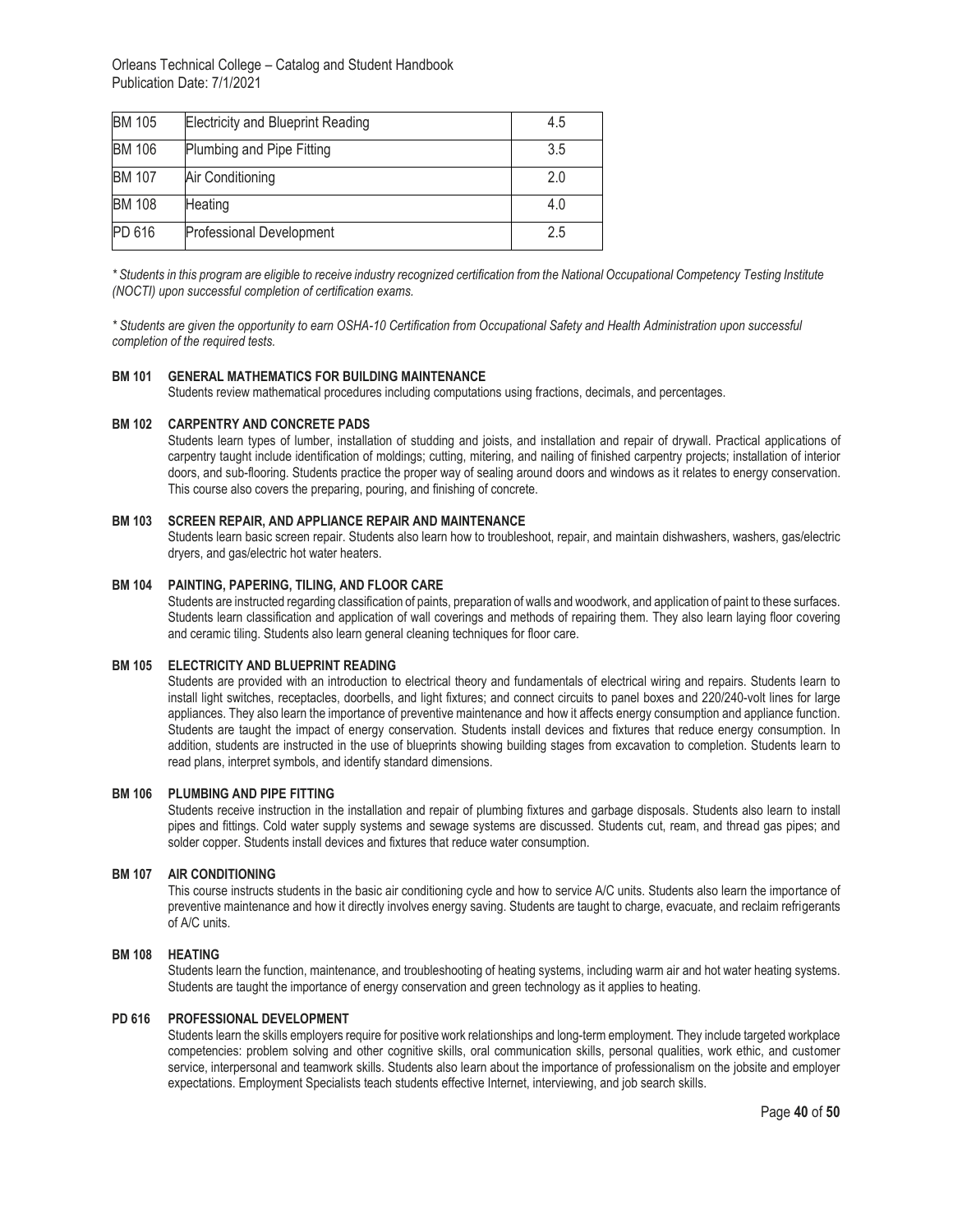## **CARPENTRY**

#### **Course Outline/Description**

#### **DIPLOMA PROGRAM**

24 weeks – 6 months - 25.5 semester credit hours (DAY) 52 weeks – 13 months - 25.5 semester credit hours (EVENING) Total 720 hours

### **OBJECTIVE**

Carpentry\* students learn hands-on new construction skills. They build elements of a house to scale in order to learn framing, drywall, rough and fine finishing, siding, shingled roofing, and door and window installation. Students construct a full-size deck and staircase. Training includes blueprint reading, safety practices, and trade mathematics.

#### **EMPLOYMENT OPPORTUNITIES**

Graduates are prepared for entry-level employment as carpenters, carpentry assistants, carpentry apprentices, maintenance carpenters, finish carpenters, house repairers, door installers, cabinet and trim installers, lay-out workers, framers, assemblers, and woodworkers.

|                 | <b>COURSE TITLE</b>                | <b>CREDIT</b><br><b>HOURS</b> |
|-----------------|------------------------------------|-------------------------------|
| CARP 101        | Introduction to Carpentry          | 0.5                           |
| <b>CARP 102</b> | <b>Mathematics for Carpentry</b>   | 3.0                           |
| <b>CARP 103</b> | <b>Carpentry Tools</b>             | 0.5                           |
| <b>CARP 104</b> | <b>Blueprints</b>                  | 1.0                           |
| <b>CARP 105</b> | Wood, Wood Fasteners, and Hardware | 1.0                           |
| <b>CARP 106</b> | Framing                            | 5.5                           |
| <b>CARP 107</b> | Rough Finishing                    | 4.5                           |
| <b>CARP 108</b> | Fine Finishing                     | 5.0                           |
| <b>CARP 109</b> | Decking                            | 2.0                           |
| PD 616          | Professional Development           | 2.5                           |

*\* Students in this program are eligible to receive industry recognized certification from the National Occupational Competency Testing Institute (NOCTI) upon successful completion of certification exams.*

*\* Students are given the opportunity to earn OSHA-10 Certification from Occupational Safety and Health Administration upon successful completion of the required tests.* 

#### **CARP 101 INTRODUCTION TO CARPENTRY**

Students are introduced to the various carpentry skills required by this building trade and oriented to trade safety practices, classroom regulations, and carpentry terminology. Students receive an introduction to Green Technology and Energy Efficiency in the trades.

#### **CARP 102 MATHEMATICS FOR CARPENTRY**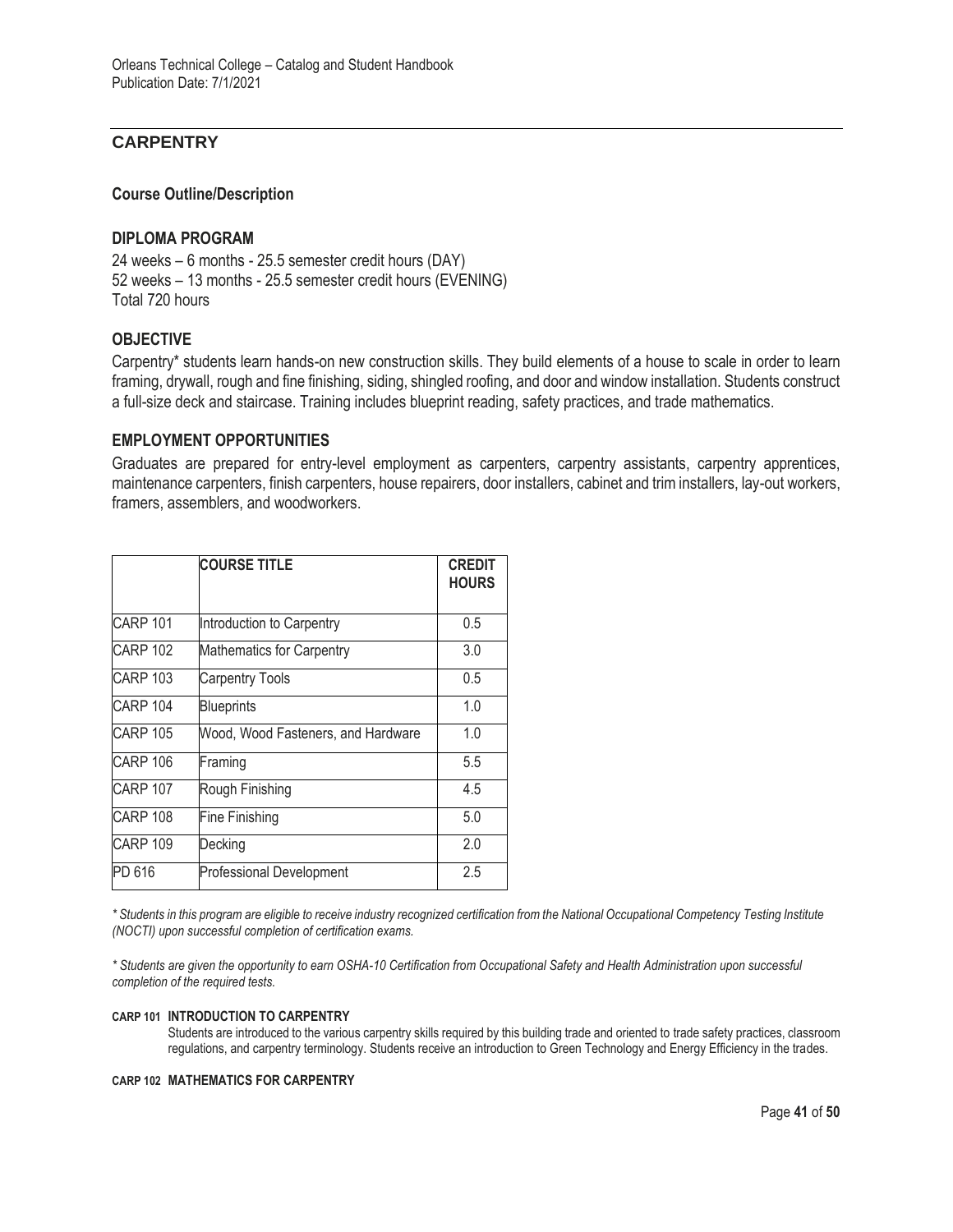> This mathematics course provides a review of basic mathematics as used in the carpentry field with a focus on measurements, fractions, use of the ruler and measuring tape, and an architect scale.

#### **CARP 103 CARPENTRY TOOLS**

Students will learn types and proper use of carpentry tools, such as hand and power tools, hammers, saws, levels, table saws, miter saws, routers, and sanders.

#### **CARP 104 BLUEPRINTS**

Students develop an awareness of blueprint terminology. They learn basic blueprint reading, including recognizing distances, placement, and symbols. Students learn to interpret detailed views and prints.

#### **CARP 105 WOOD, WOOD FASTENERS, AND HARDWARE**

Students learn about the various types and sizes of lumber. Students develop a working knowledge of the use of fasteners in carpentry. Also covered is the installation of hardware, such as locks, deadbolts, and other accessories.

#### **CARP 106 FRAMING**

Students learn layout, setting joists, and both wall and roof framing. Students are taught the difference between various insulation, for example, R valves and faced and un-faced insulation. Students observe a blower door evaluation for sealing drafty buildings.

#### **CARP 107 ROUGH FINISHING**

Students learn to build stairs and to construct wall sheathing, sub-flooring, vinyl siding, and shingle roofing.

#### **CARP 108 FINE FINISHING**

Students learn to install doors, windows, and wood trim and to perform related millwork. They learn to install kitchen cabinets, and counter tops. Students also learn to lay-out and install ceramic tile, acoustic ceilings, and vinyl tile.

#### **CARP 109 DECKING**

Students receive instruction in the layout and construction of wood decks.

#### **PD 616 PROFESSIONAL DEVELOPMENT**

Students learn the skills employers require for positive work relationships and long-term employment. They include targeted workplace competencies: problem solving and other cognitive skills, oral communication skills, personal qualities, work ethic, and customer service, interpersonal and teamwork skills. Students also learn about the importance of professionalism on the jobsite and employer expectations. Employment Specialists teach students effective Internet, interviewing, and job search skills.

## **PLUMBING AND HEATING**

#### **Course Outline/Description**

#### **DIPLOMA PROGRAM**

24 weeks – 6 months - 25 semester credit hours (DAY) 52 weeks – 13 months - 25 semester credit hours (EVENING) Total 720 hours

#### **OBJECTIVE**

Plumbing and Heating\* students design and build a fully functional bathroom consisting of toilet, sink, and bathtub. Water and drainage lines are installed, utilizing both hot and cold running water. Hot water heaters—electric, gas, and oil—are installed and serviced. Students are instructed in the installation and repair of forced hot air heaters, related ductwork, and hydronic heaters with radiators or baseboard units. All tasks and instructional activities are performed in conjunction with current municipal codes.

#### **EMPLOYMENT OPPORTUNITIES**

Graduates are prepared for entry-level positions in the plumbing and heating field as workers in commercial, industrial, and residential buildings. They could serve as heating service technicians and assistant plumbers and pipefitters.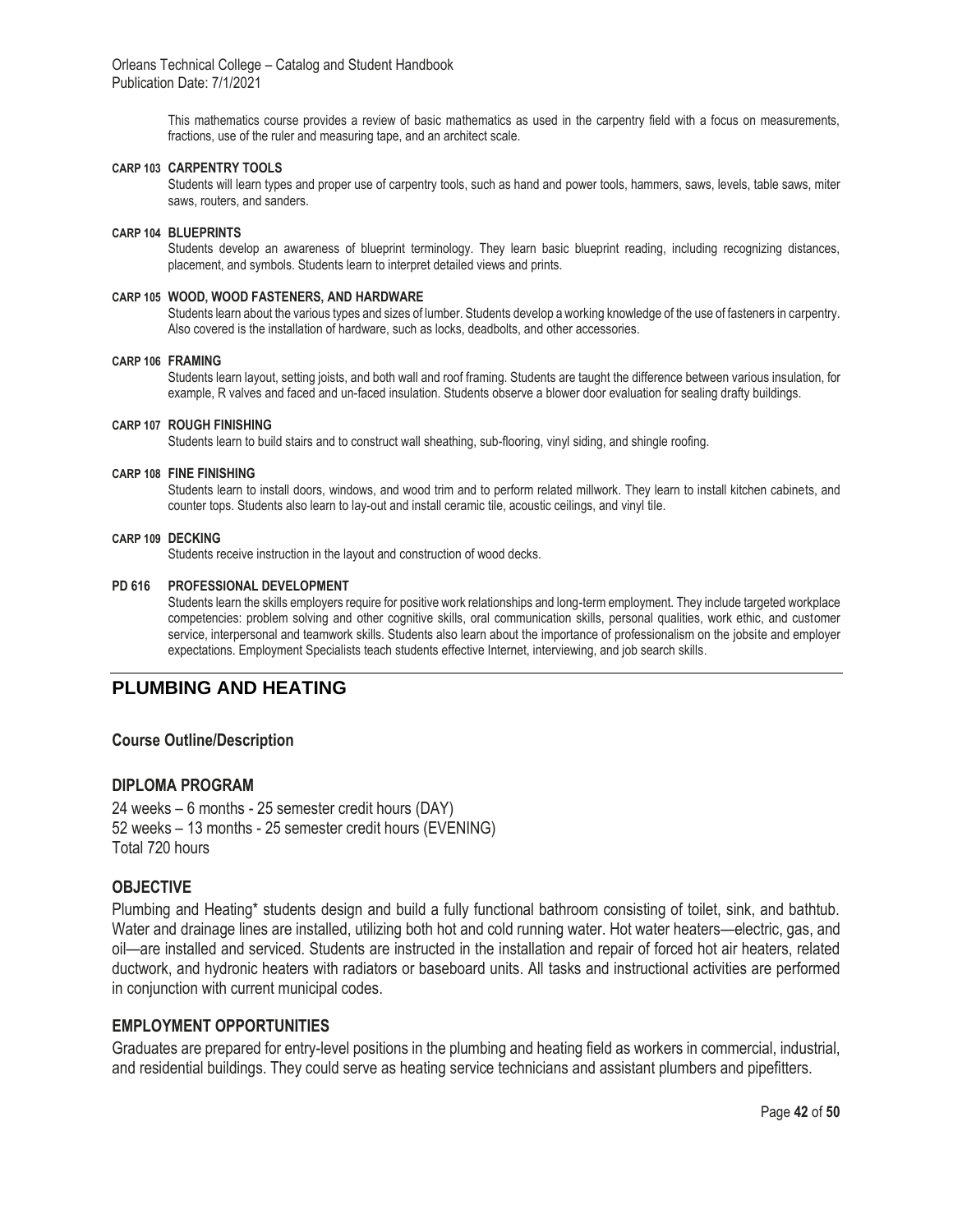| <b>COURSE TITLE</b>                                               | <b>CREDIT</b><br><b>HOURS</b> |
|-------------------------------------------------------------------|-------------------------------|
| PH 101 Introduction to Plumbing and Heating                       | 0.5                           |
| PH 102 Safety in Plumbing and Heating                             | 0.5                           |
| PH 103 Electrical Theory and Application for Plumbing and Heating | 2.5                           |
| PH 104 Electrical Control Systems                                 | 0.5                           |
| PH 105 Overview of Heating Systems                                | 1.5                           |
| PH 106 Heat Installation and Service                              | 5.5                           |
| PH 107 Heat Pump Theory                                           | 0.5                           |
| PH 108 Duct Systems                                               | 1.0                           |
| PH 109 Plumbing                                                   | 7.0                           |
| PH 110 Mathematics for Plumbing and Heating                       | 3.0                           |
| PD 616 Professional Development                                   | 2.5                           |

*\* Students in this program are eligible to receive industry recognized certification from the National Occupational Competency Testing Institute (NOCTI) upon successful completion of certification exams.*

*\* Students are given the opportunity to earn OSHA-10 Certification from Occupational Safety and Health Administration upon successful completion of the required tests.* 

#### **PH 101 INTRODUCTION TO PLUMBING AND HEATING**

This course familiarizes students with plumbing and heating terms and job opportunities in this field. Students learn to identify tools for use in plumbing and heating and to follow proper shop procedures. Students receive an introduction to Green Technology and Energy Efficiency in the trades.

#### **PH 102 SAFETY IN PLUMBING AND HEATING**

In this course, students learn to take proper safety precautions in the field. Safe handling and operation of tools and equipment are continuously emphasized.

#### **PH 103 ELECTRICAL THEORY AND APPLICATIONS FOR PLUMBING AND HEATING**

This course teaches the fundamentals of electricity. Various types of wire and basic electrical devices relevant to heating systems are studied. Students learn to use electrical testing instruments, including voltmeters, ammeters, and ohmmeters.

#### **PH 104 ELECTRICAL CONTROL SYSTEMS**

This course stresses the function of electrical control circuits relevant to domestic water heaters as well as hydronic heating systems. Students learn basic wiring diagrams.

#### **PH 105 OVERVIEW OF HEATING SYSTEMS**

Students are instructed in the evolution of heating systems and the identification of gas, oil, and electric warm air and hot water heating systems. They learn about controlled combustion of oil and gas and the devices required for the implementation of this function.

#### **PH 106 HEAT INSTALLATION AND SERVICE**

Students learn how to install and service gas, oil, and electric hot water and domestic water heaters. They learn the requirements for code-approved electrical, fuel, flue, and other pertinent connections for the safe installation and operation of these units.

#### **PH 107 HEAT PUMP THEORY**

The theory of heat pumps is discussed along with the advantages and disadvantages of such systems. Students learn the principles of heat transfer and study the vapor compression cycle.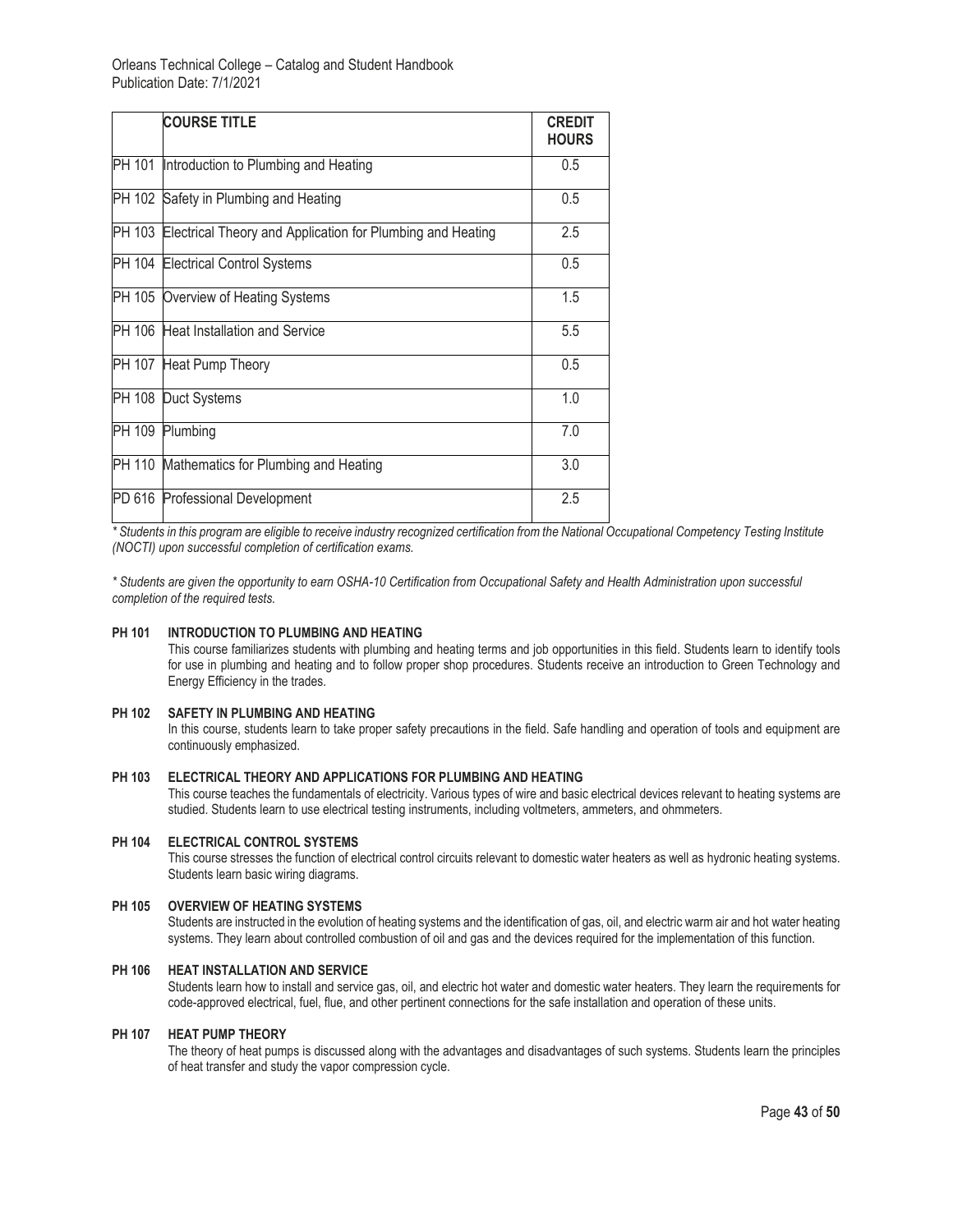#### **PH 108 DUCT SYSTEMS**

Students are taught the correct sizing of prefabricated duct systems. The course includes the study of square, round, oval, and flexible duct work as related to their use in installing duct systems.

#### **PH 109 PLUMBING**

This course teaches students how to size, install, and repair natural gas, water, and drainage systems. Students learn to repair and install basic plumbing fixtures. They are also taught the layout of residential plumbing systems and receive a thorough background in plumbing rules and regulations. Students are taught the design and installation of solar hydronic water heaters and make connections to setup a PEX system. Students are taught how to appreciate the efficiency of such a system and its green applications.

#### **PH 110 MATHEMATICS FOR PLUMBING AND HEATING**

Students are taught basic mathematical skills needed for plumbing and heating applications, such as measurement of pipes and ducts, as well as calculating area and volume.

#### **PD 616 PROFESSIONAL DEVELOPMENT**

Students learn the skills employers require for positive work relationships and long-term employment. They include targeted workplace competencies: problem solving and other cognitive skills, oral communication skills, personal qualities, work ethic, and customer service, interpersonal and teamwork skills. Students also learn about the importance of professionalism on the jobsite and employer expectations. Employment Specialists teach students effective Internet, interviewing, and job search skills.

## **RESIDENTIAL AND COMMERCIAL ELECTRICITY**

#### **Course Outline/Description**

#### **DIPLOMA PROGRAM**

24 weeks – 6 months - 26 semester credit hours (DAY) 52 weeks – 13 months - 26 semester credit hours (EVENING) Total 720 hours

### **OBJECTIVE**

The Residential and Commercial Electricity\* student will be able to design, install, troubleshoot, replace, upgrade, and maintain electrical equipment in residential and commercial electrical systems per requirements and guidelines mandated by the National Electrical Code. Students are instructed in the identification, care, and proper use of electrical tools and equipment. They learn mathematics for use in the electrical trade. They also study basic theory, electrical control systems, and single-phase and multi-phase electrical motors. Power supplies and power distribution for commercial establishments are taught.

### **EMPLOYMENT OPPORTUNITIES**

Graduates of this course are prepared for entry-level employment as electrical installers and troubleshooters, and as maintenance and electrical assistants in residential, commercial, and public establishments.

|                | <b>COURSE TITLE</b>                                | <b>CREDIT</b><br><b>HOURS</b> |
|----------------|----------------------------------------------------|-------------------------------|
| <b>RCE 101</b> | Introduction to Electricity                        | 0.5                           |
| <b>RCE 102</b> | Mathematics and Blueprint Reading for Electricians | 4.5                           |
| <b>RCE 103</b> | <b>Basic Electricity</b>                           | 4.0                           |
| <b>RCE 104</b> | <b>Electrical Measuring Devices</b>                | 1.0                           |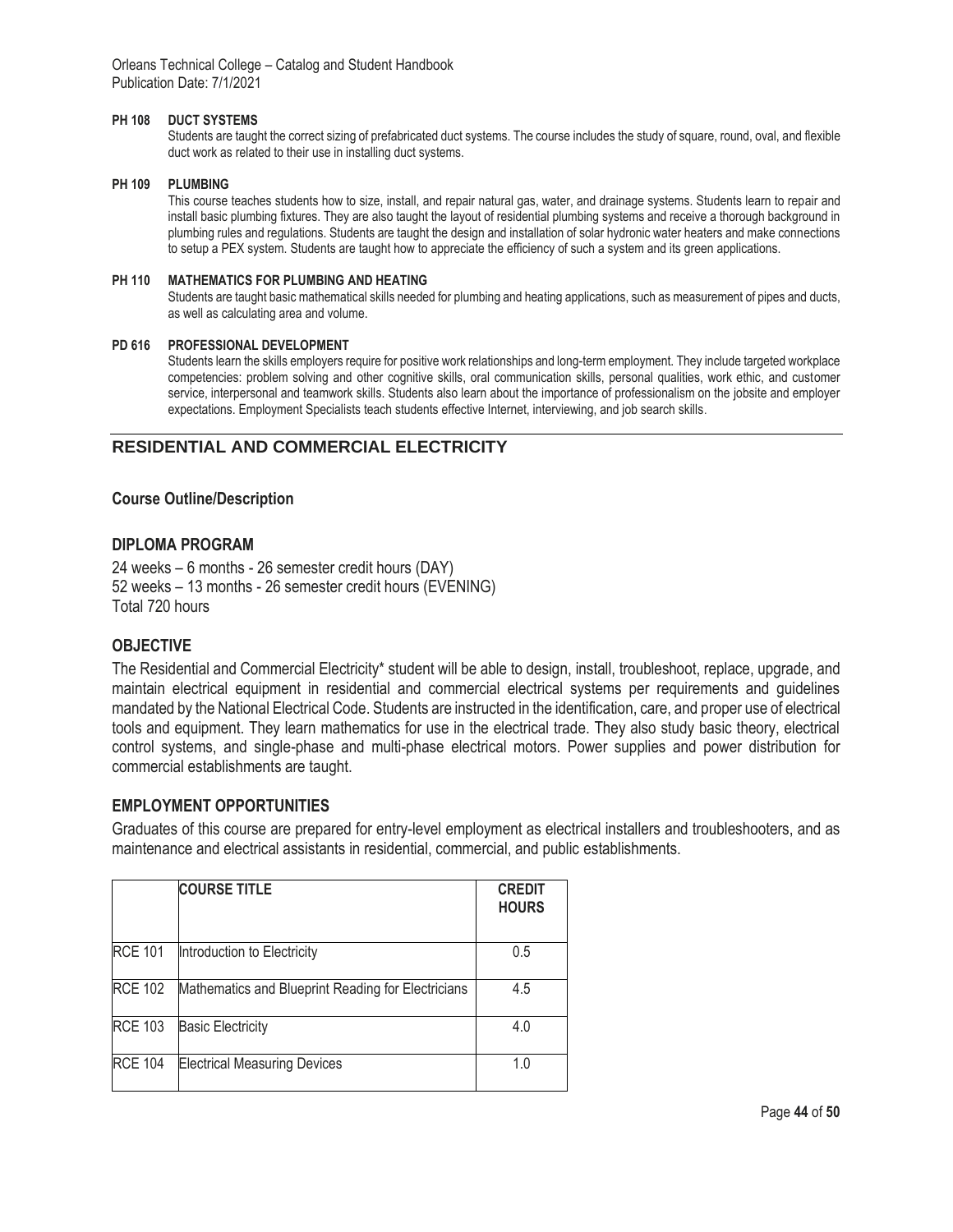| <b>RCE 105</b> | <b>Residential Wiring Systems</b>        | 5.5 |
|----------------|------------------------------------------|-----|
| <b>RCE 106</b> | <b>AC Theory</b>                         | 2.0 |
| <b>RCE 107</b> | Electrical Motors, Controllers, and PLCs | 4.5 |
| <b>RCE 108</b> | <b>Commercial Wiring Systems</b>         | 1.5 |
| PD 616         | <b>Professional Development</b>          | 2.5 |

*\* Students in this program are eligible to receive industry recognized certification from the National Occupational Competency Testing Institute (NOCTI) upon successful completion of certification exams.*

*\* Students are given the opportunity to earn OSHA-10 Certification from Occupational Safety and Health Administration upon successful completion of the required tests.* 

#### **RCE 101 INTRODUCTION TO ELECTRICITY**

This course includes a presentation of electrical occupations together with general safety guidelines. Students receive an introduction to Green Technology and Energy Efficiency in the trades.

#### **RCE 102 MATHEMATICS AND BLUEPRINT READING FOR ELECTRICIANS**

Students are taught to solve realistic mathematical problems which may be encountered by the electrician in order to gain a solid foundation for a career in the electrical field. Students also learn blueprint reading with electrical symbols.

#### **RCE 103 BASIC ELECTRICITY**

This course includes a presentation of atomic theory and theory of magnetism, direct current (DC) circuitry, Ohm's Law and its applications, and dry cell and wet cell batteries.

#### **RCE 104 ELECTRICAL MEASURING DEVICES**

Students are taught the use of voltmeters, ohmmeters, ammeters, multimeters, and megohmmeters and their application to diagnostic troubleshooting. Students are taught the theoretical aspects and the installation of basic devices such as dimmers, compact, fluorescent lamps and LED lighting.

#### **RCE 105 RESIDENTIAL WIRING SYSTEMS**

Limited only to basic single pole switches, 3-way and 4-way switches, and cell circuits. Students are taught all basic residential wiring circuits and troubleshooting used in a residential setting. Students install a 100-amp system with related circuitry in a simulated residence. Proper safety procedures are followed in accordance with the National Electrical Code (N.E.C.) guidelines including the correct size and use of conductors and circuit breakers. Students are taught the identification and care of tools used in the electrical trade. Students are taught how to install solar panels, interfaces, and other electrical components.

#### **RCE 106 AC THEORY**

This course teaches the difference between direct current and alternating current and shows why alternating current (AC) is the basis of all transformers and electrical distribution systems.

#### **RCE 107 ELECTRICAL MOTORS, CONTROLLERS, AND PLCs**

Students are taught how to install and troubleshoot motor control circuits. They learn to identify defective motors, transformers, contactors, and relays. They also are taught common motor control circuits for three-phase and single-phase motors. Students design and install Programmable Logic Controllers.

#### **RCE 108 COMMERCIAL WIRING SYSTEMS**

This course deals with raceway installations used in commercial establishments.

#### **PD 616 PROFESSIONAL DEVELOPMENT**

Students learn the skills employers require for positive work relationships and long-term employment. They include targeted workplace competencies: problem solving and other cognitive skills, oral communication skills, personal qualities, work ethic, and customer service, interpersonal and teamwork skills. Students also learn about the importance of professionalism on the jobsite and employer expectations. Employment Specialists teach students effective Internet, interviewing, and job search skills.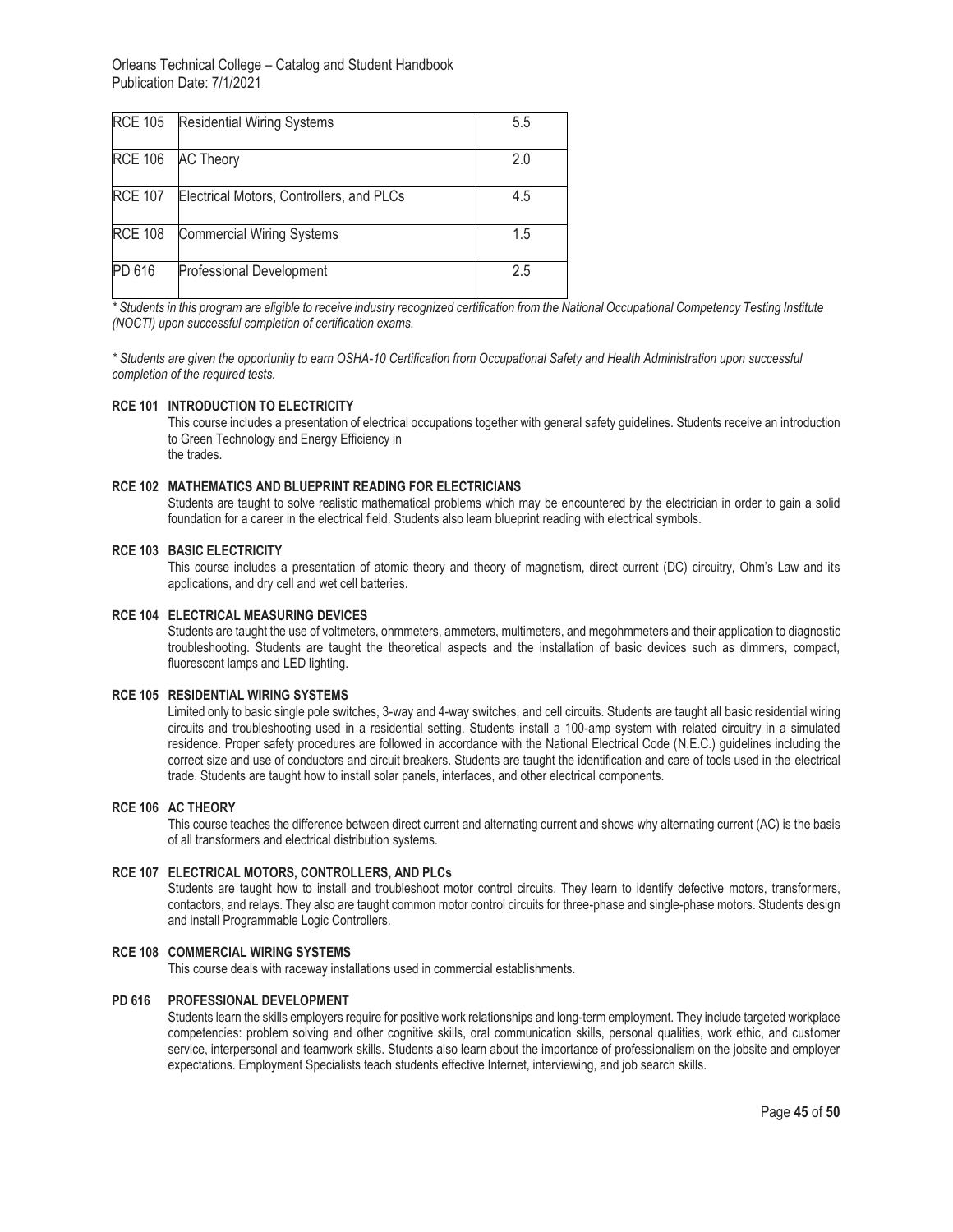# Regulatory Information

# **GRIEVANCE PROCEDURE**

In the event that you have a concern or a grievance, the following process should be followed:

#### **Informal Process**

- 1. Discuss the concern or grievance with your instructor or Student Services staff for immediate resolution.
- 2. If further discussion is needed, you may schedule a conference with the Academic Affairs Director.
- 3. If you are not satisfied with the result of your meeting with one of the program directors, you may schedule a meeting with the Campus President.

#### **Formal Process**

1. All formal grievances need to include the full name, current address and phone number, and program of study of the person filing the grievance. You will receive a written response from the Campus President within 30 days following the receipt of your letter. Address your formal grievance to:

> Campus President Orleans Technical College 2770 Red Lion Road Philadelphia, PA 19114

2. Schools accredited by the Accrediting Commission of Career Schools and Colleges have a procedure and operation plan for handling student complaints. If you do not feel that the school has adequately addressed a complaint or concern, you may consider contacting the Accrediting Commission. All complaints considered by the Commission must be in written form with permission from the complainant(s) for the Commission to forward a copy of the complaint to the school for a response. This can be accomplished by filing the ACCSC Complaint Form. The complainant(s) will be kept informed as to the status of the complaint as well as the final resolution by the Commission. Please direct all inquiries to:

> Accrediting Commission of Career Schools and Colleges 2101 Wilson Boulevard, Suite 302 Arlington, VA 22201 703-247-4212 www.accsc.org

A copy of the Commission's complaint form is available is available at Orleans Technical College and may be obtained by contacting the Campus President, or online at www.accsc.org.

3. In addition to submitting your complaint to the Accrediting Commission, you may choose to contact one or more of the following oversight agencies:

> State Board of Private Licensed Schools PA Department of Education 333 Market Street 12th Floor Harrisburg, PA 17126-0333

Office for Civil Rights, Philadelphia U.S. Department of Education Wanamaker Building, Suite 515 100 Penn Square East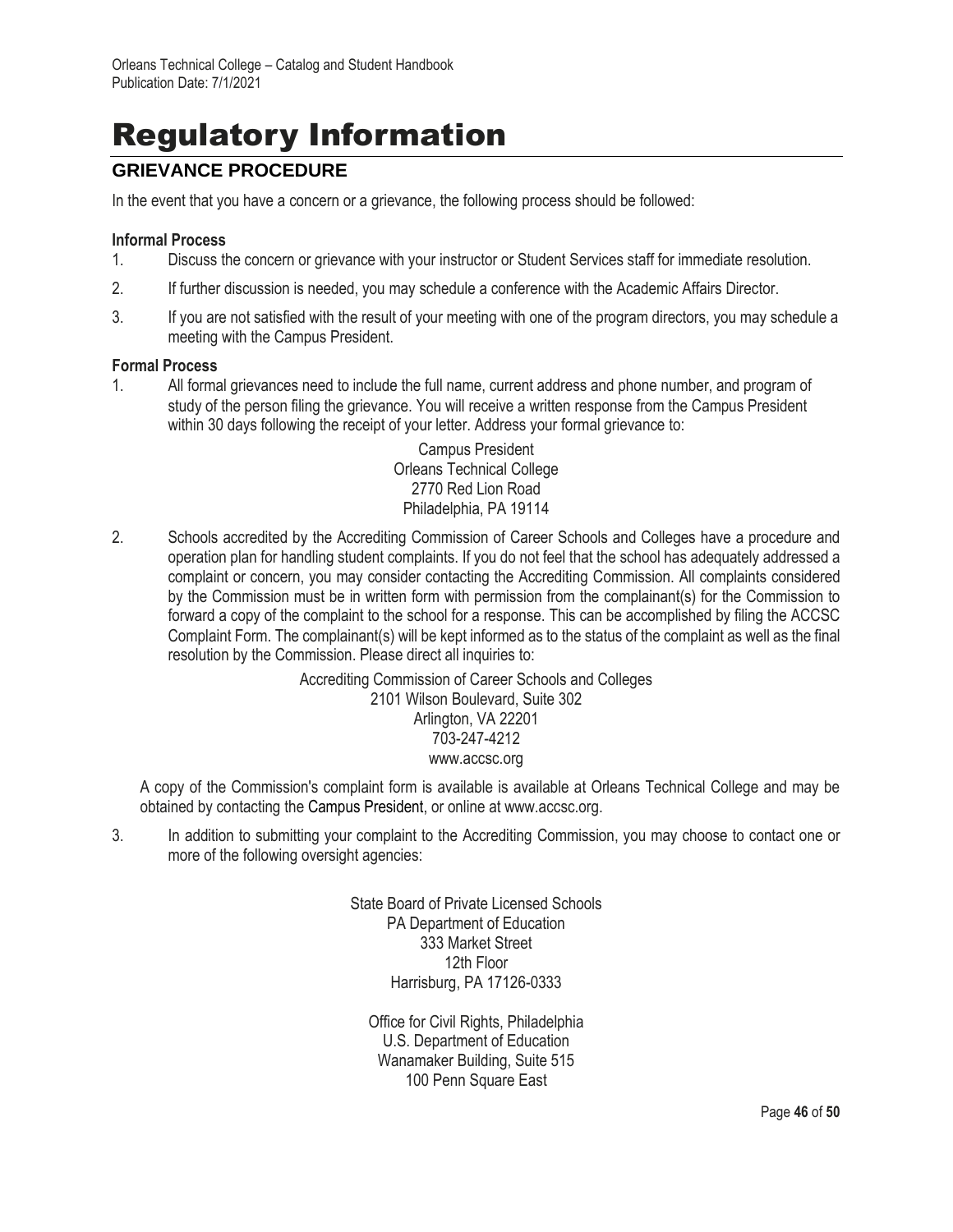Philadelphia, PA 19107 U.S. Department of Education FSA Ombudsman Group (Student Loan Issues) 830 First Street, N.E., Mail Stop 5144 Washington, DC 20202-5144

## **FAMILY EDUCATION RIGHTS AND PRIVACY ACT**

The Family Educational Rights and Privacy Act (FERPA) affords students certain rights with respect to their education records. These rights include:

(1) The right to inspect and review the student's education records within 45 days of the day the school receives a request for access.

A student should submit to the education director, registrar, program director, or other appropriate official, a written request that identifies the record(s) the student wishes to inspect. The Orleans Technical College official will make arrangements for access and notify the student of the time and place where the records may be inspected. If the records are not maintained by the school official to whom the request was submitted, that official shall advise the student of the correct official to whom the request should be addressed.

(2) The right to request the amendment of the student's education records that the student believes are inaccurate, misleading, or otherwise in violation of the student's privacy rights under FERPA.

A student who wishes to ask the school to amend a record should write the school official responsible for the record, clearly identify the part of the record the student wants changed and specify why it should be changed. If Orleans Technical College decides not to amend the record as requested, the school will notify the student in writing of the decision and the student's right to a hearing regarding the request for amendment. Additional information regarding the hearing procedures will be provided to the student when notified of the right to a hearing.

(3) The right to provide written consent before the school discloses personally identifiable information from the student's education records, except to the extent that FERPA authorizes disclosure without consent.

The school discloses education records without a student's prior written consent under the FERPA exception for disclosure to school officials with legitimate educational interests. A school official is a person employed by the school in an administrative, supervisory, academic or research, or support staff position; a person or company with whom the school has contracted as its agent to provide a service instead of using school employees or officials (such as an attorney, auditor, or collection agent); or a student serving on an official committee, such as a disciplinary or grievance committee, or assisting another school official in performing his or her tasks.

A school official has a legitimate educational interest if the official needs to review an education record in order to fulfill his or her professional responsibilities for Orleans Technical College.

Upon request, the school also discloses education records without consent to officials of another school in which a student seeks or intends to enroll.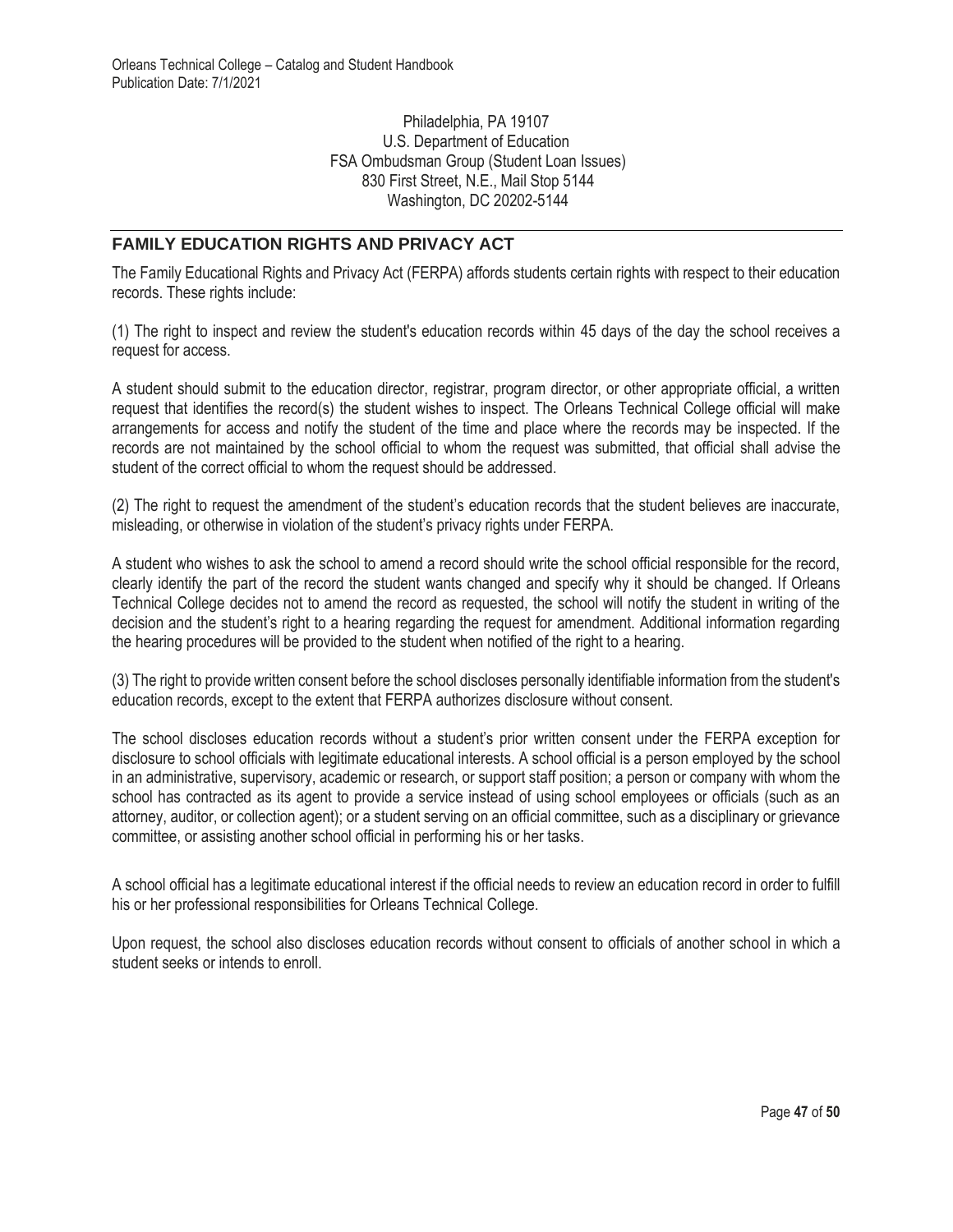(4) The right to file a complaint with the U.S. Department of Education concerning alleged failures by *the school* to comply with the requirements of FERPA. The name and address of the Office that administers FERPA is:

> Family Policy Compliance Office U.S. Department of Education 400 Maryland Avenue, SW Washington, DC 20202-5901

The right to limit distribution of Directory Information

Generally, the school will not release any information to outside resources or individuals without receiving permission, unless required to provide information under state or federal laws or to auditors, accrediting bodies, researchers, etc. However, certain information is permitted to be routinely released, unless specifically requested not to. At this school, general directory information is considered to be a student's name, address, telephone number, date and place of birth, program of study, participation in recognized activities, dates of attendance, diploma or degree obtained, awards, the last institution attended, degrees and awards received, and enrollment status. The student is entitled to request that these directory items not be made publicly available. Such a request must be made in writing to the Campus President. Requests filed will block the release of any directory information made after the date the request is received.

FERPA regulations allow for an institution to disclose, without consent, personally identifiable information from education records to appropriate parties (typically, but not limited to law enforcement officials, public health officials, trained medical personnel, and parents) in connection with an emergency if the information is necessary to protect the health or safety of the student or other individuals, as determined by the educational institution when considering the totality of the circumstances. 34CFR 99.31(a)(10) and 99.36

# **FEDERAL TRADE COMMISSION (FTC) INFORMATION SAFEGUARD STANDARD**

In accordance with FTC regulations and the Gramm-Leach-Bliley Act, Orleans Technical College has in place a safeguarding program to protect non-public student information, including the release of personally identifiable student information. The school's written Information Safeguard Plan applies to both paper and electronic records and provides for the security and confidentiality of student information. The plan is available upon request from the Campus President's office.

## **NON-DISCRIMINATION POLICY**

### **Notice of Non-Discrimination**

Orleans Technical College is an equal opportunity education institution. Students are admitted, trained, and referred for employment opportunities without regard to race, color, creed, national origin, gender, disability or age. Orleans Technical College encourages men and women to participate in skills programs considered to be non-traditional. Orleans Technical College is in compliance with Title VI of the Civil Rights Act of 1972 and Section 504 of the Rehabilitation Act of 1973.

Any issues or questions regarding this policy should be directed to the Title IX coordinator:

Campus President 2770 Red Lion Road Philadelphia, PA 19114 Office: A-109 215-728-4488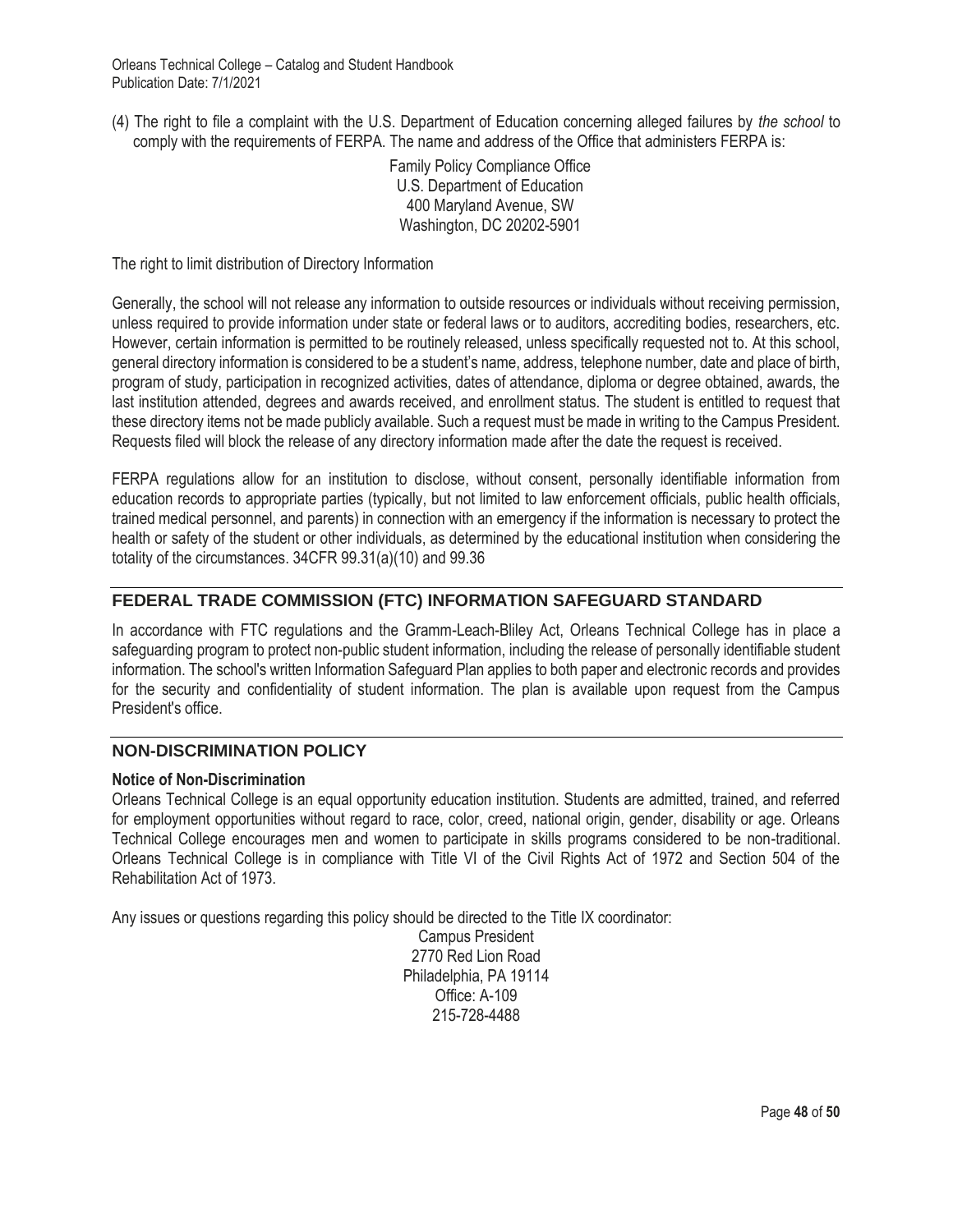## **PENNSYLVANIA DEPARTMENT OF EDUCTION POLICY**

The Pennsylvania Department of Education (PDE) does not discriminate in its education programs, activities, or employment practices based on race, color, religious creed, ancestry, union membership, age, gender, sexual orientation, gender identity or expression, national origin, AIDS or HIV status, disability, or any other legally protected category. Announcement of this policy is in accordance with State law including the Pennsylvania Human Relations Act, and with Federal law, including Title VII of the Civil Right Act of 1964, Title IX of the Education Amendments of 1972, Section 504 of the Rehabilitation Act of 1973, the Age Discrimination in Employment Act of 1967, and the Americans with Disabilities Act of 1990.

The following positions have been designated to handle inquiries regarding the non-discrimination policies:

Complaints regarding discrimination in schools: Human Relations Representative Intake Division Pennsylvania Human Relations Commission www.phrc.state.pa.us Harrisburg Regional Office: 717-787-9784; Text 717-787-7279 Pittsburg Regional Office: 412-565-5395; Text 412-565-5711 Philadelphia Regional Office: 215-560-2496; Text 215-560-3599

Information on accommodations within the Department of Education for persons with disabilities:

Pennsylvania Department of Education Americans with Disabilities Act Coordinator Bureau of Human Resources 333 Market Street, 11th Floor Harrisburg, PA 17126-0333 Voice Telephone: 717-787-4417 Fax: 717-783-9348 Text Telephone TTY: 717-783-8445

Title IX and general questions regarding educational law or issues:

Pennsylvania Department of Education School Services Unit **Director** 333 Market Street, 11th Floor Harrisburg, PA 17126-0333 Voice Telephone: 717-787-4417 Fax: 717-783-9348 Text Telephone TTY: 717-783-8445